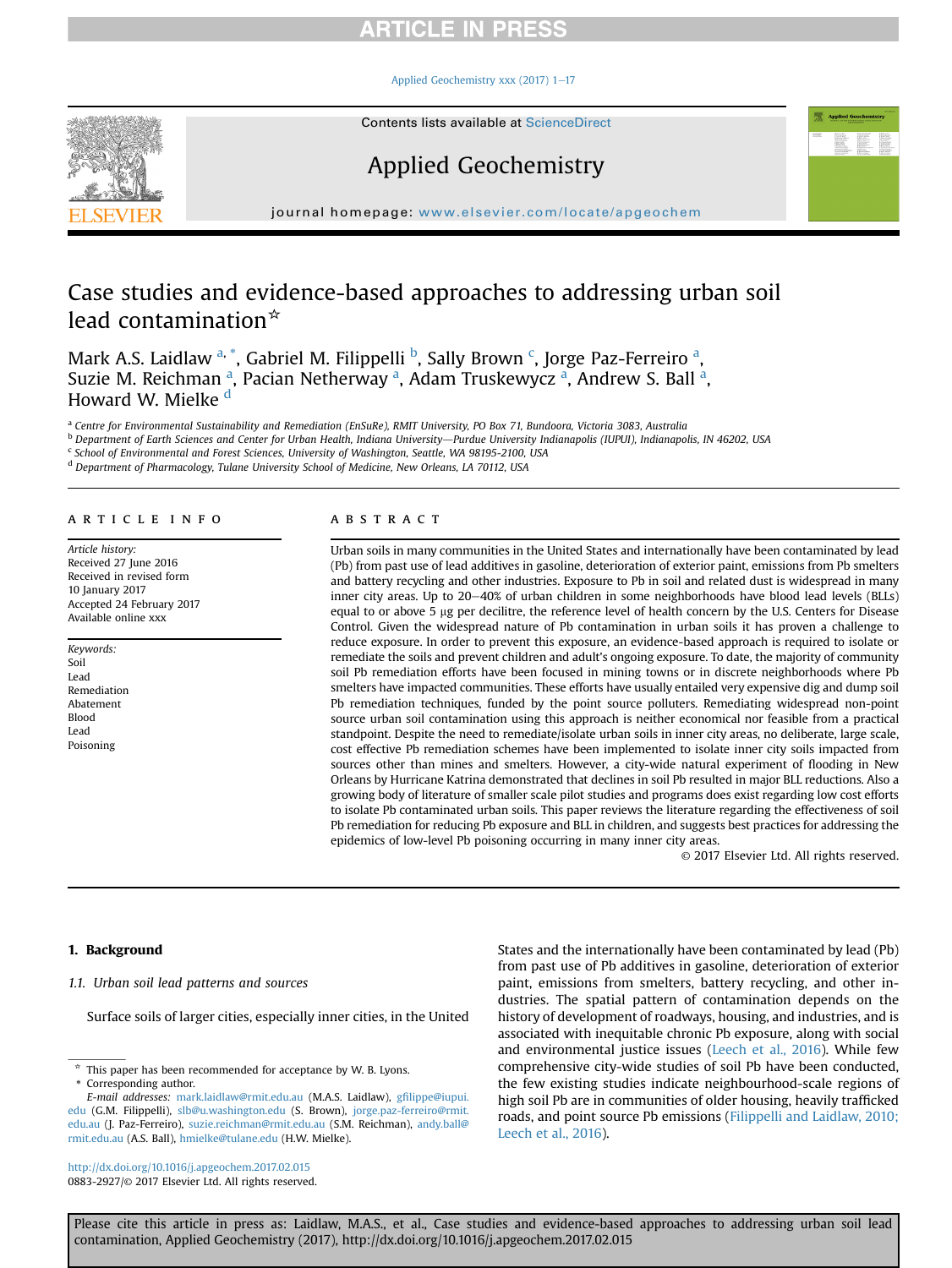<span id="page-1-0"></span>A reservoir of highly bioaccessible Pb in urban soil and dust derived from that soil is concentrated near the surface where it is available to be resuspended in the air during dry periods [\(Filippelli](#page-13-0) [et al., 2005; Laidlaw, 2016](#page-13-0), [Laidlaw et al., 2012, 2014; Mielke et al.,](#page-14-0) [2014; Zahran et al., 2013a](#page-14-0)).

# 1.2. Ingestion and inhalation exposure pathways

The exposure pathway most commonly stressed for humans, especially children, is uptake of Pb via inadvertent ingestion of Pb -contaminated soils and dust, and subsequent absorption in the intestines [\(Manton et al., 2000](#page-14-0)). The multiple exposure pathways of soil and dust Pb include track-in via soil particles attached to shoes ([Johnson, 2008; Hunt et al., 2006; Hunt and Johnson, 2012](#page-14-0)), pets tracking Pb indoors on their fur ([Brunekreef et al., 1983\)](#page-13-0), and direct contact with soils when the weather is favorable and children play outdoors. Exposure and uptake are age dependent; toddlers and small children ingest much more dirt than adults relative to their body mass. ([USEPA, 2006](#page-15-0)), and their developing intestines absorb as much as 50% of the Pb they inadvertently ingest [\(Roberts et al.,](#page-15-0) [2001\)](#page-15-0). The potential for exposure to soil was underscored by a hand-wipe study of children at daycare centers in New Orleans ([Viverette et al., 1996](#page-15-0)). The children's hands were wiped two times when they crossed the door threshold. The children's hands picked up more Pb when they played outdoors than when they played indoors ([Viverette et al., 1996](#page-15-0)).

While it is common to assert that the main exposure pathway is ingestion via hand-to-mouth behavior, available empirical data on the association between air Pb and BLL indicates that inhalation is an underappreciated pathway of Pb exposure. Evidence is from the US national experience of the phase-down of tetraethyl Pb additives in fuel took place: when air lead decreased there was a concurrent decline of children's Pb [\(Annest et al., 1983; Bridbord and](#page-12-0) [Hanson, 2009](#page-12-0)). Likewise, when the Bunker Hill Pb smelter in Idaho closed and Pb aerosols ceased, then the BLL of the children underwent a sharp decline [\(Schoof et al., 2016; Von Lindern et al.,](#page-15-0) [2003a](#page-15-0)). Also, a common observation in urban studies is that children's BLL fluctuates seasonally. The BLL response includes summer peaks and winter minimums in synchrony with rises in air Pb during the summer and declines of air Pb during winters; air Pb is associated with soil resuspension ([Laidlaw et al., 2005, 2012, 2014;](#page-14-0) [Zahran et al., 2013a](#page-14-0)). It should be noted however that very little experimental in-vitro or in-vivo work has been conducted to confirm this pathway, and hence there is a great research need to understand pulmonary particulate geochemistry.

One misunderstanding about soil Pb arises from the fact that measurement units used for outside soils are not equivalent with measurement units used for interior floor surfaces. Soil that meets the current US EPA lead content standard of 400 µg/g is associated with a Pb loading value of about 16,200  $\mu$ g/m<sup>2</sup> (1500  $\mu$ g/ft<sup>2</sup>) or 38 times more Pb than the interior floor Pb standard of 430  $\mu$ g/m<sup>2</sup> or 40  $\mu$ g/ft<sup>2</sup> [\(Mielke et al., 2007; US EPA, 2015](#page-14-0)). The major point is that even moderately Pb-contaminated soils contain a substantial surface reservoir of Pb dust and this reservoir of lead dust becomes available when soils become dry in late summer resulting in a seasonal exposure spikes [\(Mielke et al., 2014; Zahran et al., 2013a\)](#page-14-0). Evaluating sources and pathways of exposures requires at least the use of equivalent measurement units. Soil lead content is not the same as lead loading of the soil surface. This issue persists as a common misunderstanding regarding the quantity of surface Pb available from the soil reservoir. In addition to soil Pb accumulated on the soil surface, the particle size is important.

Particle size is an especially important consideration regarding the impact of soil Pb on inhalation. The past use of tetraethyl lead (TEL) by vehicles in the urban environment was associated with the

exhaust of particle sizes mostly  $< 0.1$  µm diameter [\(Little and](#page-14-0) [Wiffen, 1978](#page-14-0)). Accounting for Pb in New Orleans revealed that at least ten times more Pb came from traffic flows than from paint ([Mielke et al., 2011a,b\)](#page-14-0). Research of Pb aerosols leaving the South Coast Air Basin of California reveals that conventional industrial sources of Pb accounts for about 13% of the Pb aerosols; the former use of TEL that accumulated in the soil undergoes resuspension and accounts for most of the remaining 87% of the Pb aerosols leaving the basin [\(Harris and Davidson, 2005\)](#page-14-0).

### 1.3. Bioaccessibility and bioavailability

Because of the assumption that ingestion is the most important pathway of Pb exposure the topics of bioaccessibility and bioavailability are recognized as important keys to risk assessment. At the basis of the issue is the fact that humans display hand-tomouth behavior in the womb and during very early childhood ([Desmurget et al., 2014\)](#page-13-0). This observed behavior is assumed to link children directly with soils and sediments. As [Chaney et al. \(1989\)](#page-13-0) stated: "Because the worst case child may have pica for soil, the ultimate soil Pb limit will depend more on the bioavailability of soil Pb than on the amount of soil ingested." Experimental techniques use either animal models, such as rats or miniature pigs, or in-vitro models. The in-vitro models use an artificial stomach and synthetic pH-adjusted fluids along with an artificial intestinal tract with synthetic pH-adjusted fluids. As indicated by a small sample of studies, the efforts to determine bioaccessibility have involved enormous resources on the part of researchers accompanied by mixed results [\(Farmer et al., 2011; Luo et al., 2012; Wragg et al.,](#page-13-0) [2011\)](#page-13-0). The results linking contaminants in soil and sediments prove to be extremely complicated [\(Semple et al., 2004\)](#page-15-0). Assuming that hand-to-mouth behavior is the link between the environment and exposure, the focus of the studies has been on the ingestion pathway of exposure. However, as discussed in the previous section, inhalation is an underestimated pathway of exposure. The ingestion and the inhalation pathways of exposure must be included to assess soil bioaccessibility and bioavailability.

# 1.4. Associations between soil lead and blood lead

In New Orleans, Louisiana, [Zahran et al. \(2013b\)](#page-16-0) combined two extensive data sets: (i) 5467 surface soil Pb samples collected from 286 census tracts; (ii) geo-referenced BLL data for 55,551 children in metropolitan New Orleans, USA. The results indicated that children's BLL are spatially associated with soil Pb levels. About 67% of the variation in children's BLL was explained by the four independent soil Pb sample location variables-house-side, residential street-side, busy street-side, and open-space. Importantly, this study adds to a very small number of large sample studies that have examined the spatial relationship between soil Pb and BLL ([Bickel,](#page-13-0) [2010; Johnson and Bretsch, 2002; Zahran et al., 2011\)](#page-13-0). The dose response relationship between soil Pb and BLL using the United States Environmental Protection Agency's (USEPA) Integrated Exposure Uptake Biokinetic (IEUBK) model was calculated. A chart showing these four empirically based soil Pb dose response relationships is [Fig. 2.](#page-3-0) Note the trends for some cities for a curvilinear BLL response at the lower soil Pb contents. This indicates that there is a steeper rise in BLL per unit increase in soil Pb at low soil Pb than at higher soil Pb quantities.

# 1.5. Health effects and the margin of safety issue

Elevated Pb in children is associated with lower Intelligence Quotient (IQ), learning disorders, and behavioural problems ([Nevin,](#page-14-0) [2000; Nigg et al., 2008\)](#page-14-0). These impacts are also largely age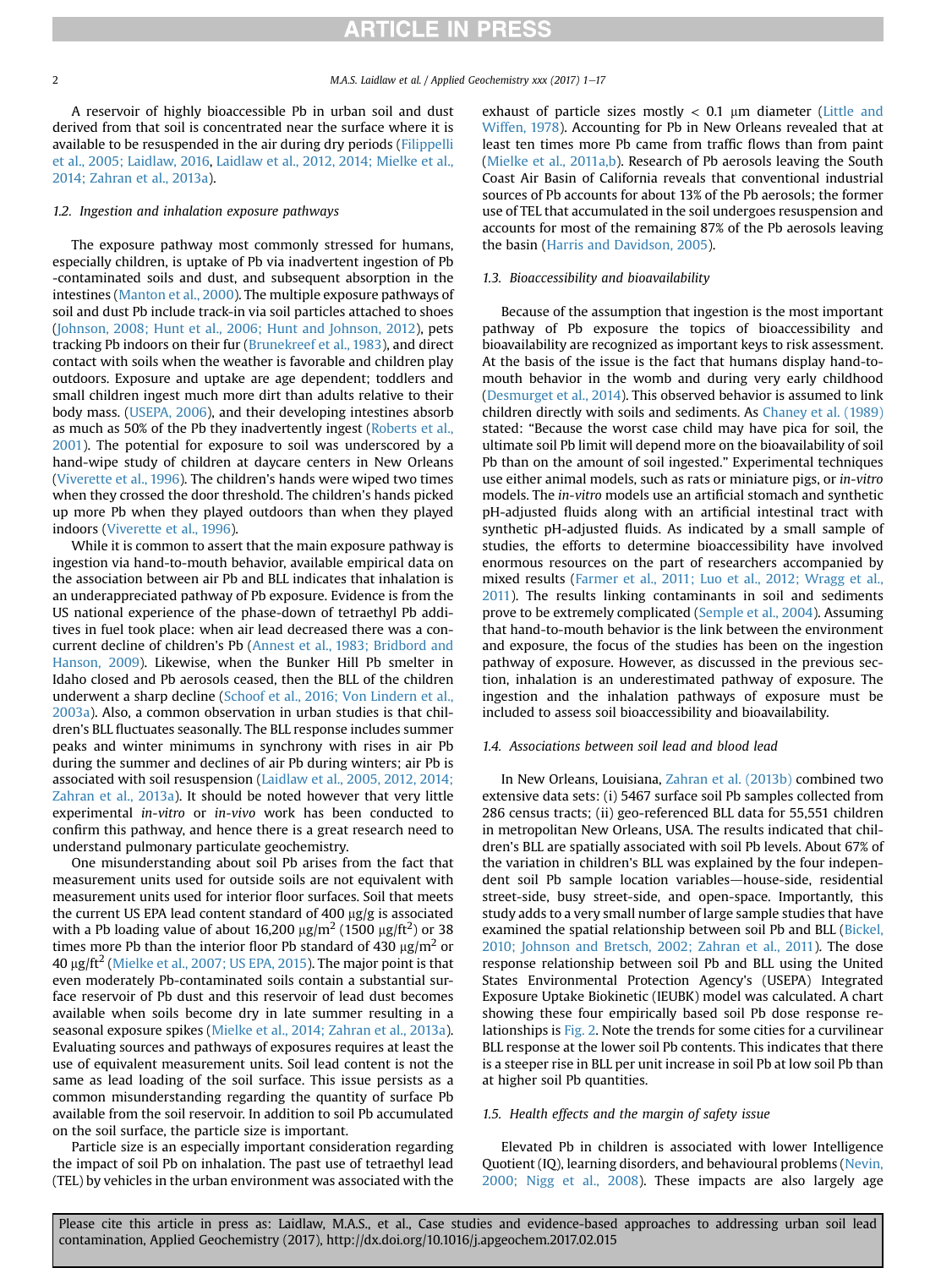dependent, as neural development is most rapid in young children, and the presence of Pb in blood during this time interferes with proper neuron formation [\(Lucchini et al., 2014\)](#page-14-0). Furthermore, much of the Pb initially present in blood is stored for years in bone, which becomes a long-term chronic source of Pb back into the blood stream. Even after a child is removed from a Pb -rich environment there is even some indication of decreased cognitive function in elderly osteoporotic patients from the increased release of Pb into the bloodstream due to rapid bone loss ([Needleman, 2004\)](#page-14-0). A review of the impacts of low level Pb concentrations in children has been compiled by the United States Department of Health and Human Services National Toxicology Program ([USDH-NTP, 2012\)](#page-15-0), United States Environmental Protection Agency and the Agency Toxic Substances and Disease Registry [\(ATDSR, 2016\)](#page-12-0). Recently, progress has been made in understanding numerous chronic health effects associated with Pb exposure. For example, there are strong associations between Pb and a multitude of diseases such as motor neuron disease [\(Laidlaw et al., 2015; Santurtún et al., 2016\)](#page-14-0), autism ([Rossignol et al., 2014; Gorini et al., 2014; Mostafa et al., 2016; Kim](#page-15-0) [et al., 2016](#page-15-0)) preeclampsia ([Kennedy et al., 2012](#page-14-0)) developmental delays in children [\(Earl et al., 2015\)](#page-13-0), heart disease [\(Navas-Acien](#page-14-0) [et al., 2007\)](#page-14-0), ADHD [\(Goodlad et al., 2013](#page-13-0)), dementia [\(Genuis and](#page-13-0) [Kelln, 2015](#page-13-0)), mental illness ([Tom](#page-15-0)ás et al., 2012) and brain cancer ([Wu et al., 2012\)](#page-15-0). Indeed, even as more exposure-disease relationships are uncovered, there are new findings which point to yet another outcome previously unrecognized and missed ([Bellinger, 2011\)](#page-13-0).

Given the difficulties of quantifying the pathways of exposure, bioavailability, bioaccessibilty, and understanding the full extent of health effects, it is essential to include a 'margin of safety' to protect the health of the most vulnerable individuals, especially children. Soil ingestion is common in humans especially in children ([Starks](#page-15-0) [and Slabach, 2012\)](#page-15-0). According to U.S. research guidelines, if ingestion is involved then a factor of 10 must be applied as a margin of safety ([US DHHS, 2005\)](#page-15-0). Soil standards are poorly developed and the most commonly cited soil Pb standard, the U.S. EPA 400 mg/kg value, is not a health-based standard. There are many soil lead standards ranging from 20 mg/kg to over 1000 mg/kg [\(Jennings,](#page-14-0) [2008\)](#page-14-0). Most of the soil Pb regulatory guidance values are aligned with the EPA value. Several studies and reviews proposed healthbased soil Pb guidelines. For example, [Madhavan et al. \(1989\)](#page-14-0) proposed a maximum permissible soil Pb of 600 mg/kg assuming that the exposure would increase blood lead by 5  $\mu$ g/dL (now considered the reference blood lead guideline by CDC). Also notable is a review which proposed a guideline of <100 mg/kg based on evidence-based data from several studies, with an added margin of safety, and the assumption that 10  $\mu$ g/dL is safe (now known to be at odds with clinical studies) [\(Reagan and Silbergeld, 1990;](#page-15-0) [Xintaras, 1992\)](#page-15-0). A taskforce formed by the Society of Environmental Geochemistry and Health (SEGH) suggested guidelines that took into account multiple factors including: "… a soil or dust guideline, a blood lead target concentration in micrograms of lead per deciliter of whole blood, a geometric standard deviation of the blood lead distribution, the baseline concentration of blood lead from multiple sources, the degree of protection required for the population at risk, and the slope of the relationship of blood lead to lead in soil and dust were on an exposure guideline ([Wixson and](#page-15-0) [Davies, 1994\)](#page-15-0)." The result of the SEGH deliberation is a wide range of soil lead guidelines depending on many variables.

A 1999 evidence-based study on soil and blood lead in communities of New Orleans indicated that if the goal is to prevent Pb exposure  $\geq$ 10  $\mu$ g/dL for children, then the soil lead standard should be ~80 mg/kg ([Mielke et al., 1999](#page-14-0)). A repeat of the evidence-based soil and blood lead study 10 years after Hurricane Katrina revised the soil lead guidance value. If the goal is to prevent exposure at the revised CDC BLL reference value of  $\geq$ 5 µg/dL, then the soil Pb standard should be  $\leq 40$  mg/kg to ensure that most children are protected from the risks of inadvertent exposure by environmental sources of soil and dust Pb ([Mielke et al., 2016](#page-14-0)). The precautionary lesson is that given the ever-changing understanding of life-long health issues associated with exposure to lead, a 'margin of safety' is essential to prevent lead exposure by the youngest members of society [\(Bellinger, 2011\)](#page-13-0).

# 1.6. Primary prevention versus secondary prevention

Currently the United States screens a relatively small percentage of children's BLL in a community and follows up with home visits and remedial actions typically focused on Pb paint and dust if funding is available. The prevalence of BLL screening varies widely within individual states and is often conducted as part of government mandated testing in low-income communities. This screening method uses children as "canaries in a coal mine" and identifies children after they have been exposed to Pb and the harm has been done. Unfortunately, these types of programs that focus on Pb paint hazard education and dust clean-up as the soil interventions to reduce Pb poisoning are not particularly effective on a community-wide scale, at least from an environmental health perspective [\(Kennedy et al., 2016; Yeoh et al., 2014](#page-14-0)). This ad hoc approach to community health protection is currently the dominant Pb poisoning prevention method even though the locations in inner city areas where the majority of the Pb poisoning cases occur are well known and re-occur ([Leech et al., 2016\)](#page-14-0). The community wide and multi-generational pattern of Pb poisoning profoundly impacts the health and livelihood of neighborhoods, leading to lower educational outcomes ([Zahran et al., 2009; Zhang et al.,](#page-16-0) [2013a,b; Evens et al., 2015\)](#page-16-0), lower incomes [\(Needleman, 2004;](#page-14-0) [Attina and Trasande, 2013\)](#page-14-0) and higher incarcerations rates ([Needleman et al., 2002; Nevin, 2007, 2009; Mielke and Zahran,](#page-14-0) [2012\)](#page-14-0). The Pb poisoning situation internationally may be worse than the U.S. because typically, there are scant to no public health Pb screening efforts, and because chronic low level Pb poisoning exhibits few to no symptoms that are diagnosable during a standard clinical visit.

Primary prevention of Pb poisoning means identifying and then isolating or remediating all potential sources of environmental Pb exposure prior to allowing children into the environment. The best primary prevention practice uses a holistic approach of eliminating all major Pb hazards (lead sources in water, air and dust/soil) before a child moves into a residential environment.

### 1.7. Criteria of effective soil lead interventions

The city-wide scale of Pb contaminated soil is massive and includes many residential communities (see [Fig. 1\)](#page-3-0). Practical methods of intervention/remediation must be inexpensive and should rely on low Pb materials that are locally abundant in large quantities. If these criteria are met, then there is a chance for extensive intervention at the scale of the community. The material must provide a margin of safety for the most vulnerable population living within communities. Empirical research indicates that soil lead must be a tenth of the current U.S. soil Pb standard of 400 mg/kg or ~40 mg/kg or even less (see [Fig. 2\)](#page-3-0). The sensitivity of children is confounded by the fact that the routes of exposure includes ingestion and inhalation (especially during seasonally dry periods of the year) as described in section [1.2](#page-1-0).

# 2. Case studies of interventions that focus directly on soil lead

Despite the widespread need for soil Pb remediation in urban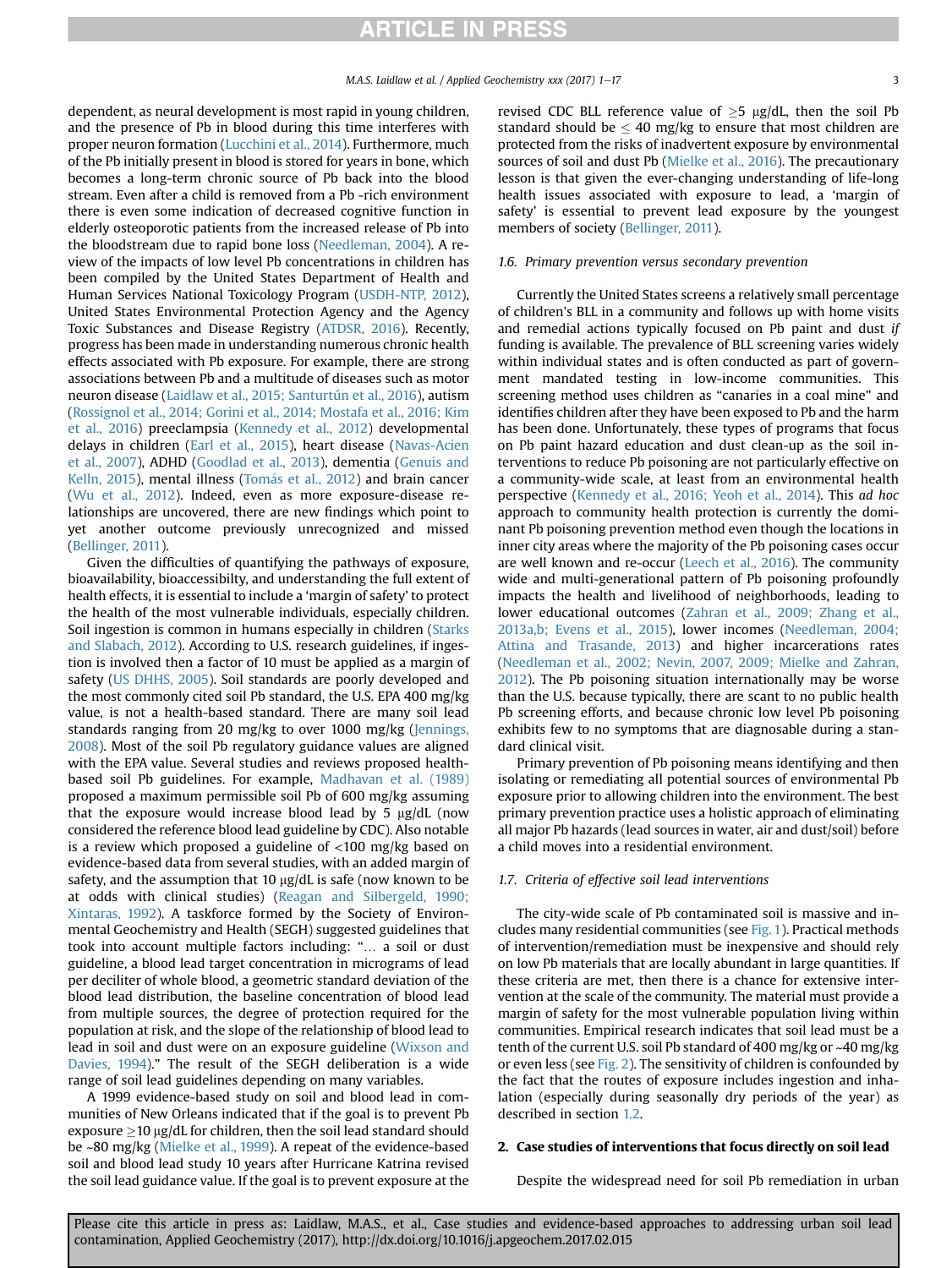M.A.S. Laidlaw et al. / Applied Geochemistry xxx (2017) 1-17

<span id="page-3-0"></span>

Fig. 1. Typical urban inner city soil lead distribution as shown in pre-Hurricane Katrina New Orleans, Louisiana, USA. The low lead soil area surrounded by soil with extreme lead values is the Central Business District where surface soil is covered by pavement and not readily available (Gonzales CR, Powell ET, Mielke HW, unpublished original for this review).



Fig. 2. Empirically based soil lead blood lead relationships.

communities, there are relatively few peer reviewed studies in the literature that can serve as a base of evidence to evaluate the effectiveness of soil Pb interventions. The studies listed in [Table 1](#page-4-0) demonstrated soil Pb interventions that resulted in declines in children's BLL levels. This review has not included soil intervention studies where ongoing Pb deposition from an existing source, such as a smelter, was operating during the soil intervention period. Some of the soil intervention studies conducted at operating Pb smelter sites are presented in [Lorenzana et al. \(2003\).](#page-14-0)

# 2.1. Soil interventions that assessed the reduction in blood lead levels

[Schoof et al. \(2016\)](#page-15-0) examined blood lead level (BLL) trends in

children from 2003 to 2010 in the Pb contaminated mining town of Butte, Montana and compared the BLL trends to a reference dataset matched for similar demographic characteristics over the same period. A program was initiated that identified the sources of lead, including sampling for indoor dust, outdoor soil, indoor and outdoor paint, and lead in drinking water (from plumbing). A total of 2340 of the 3646 properties (64%) were screened. Between 2003 and 2010, 545 abatements were conducted (294 for soil and 251 for paint) while no renovations were identified as being necessary for plumbing. For  $2003-2004$ ,  $2005-2006$ , and  $2007-2008$ , geometric mean BLLs were higher for Butte than for the reference dataset. By  $2009-2010$ , adjusting for all other variables, the geometric mean BLL for Butte was no longer significantly higher. The Butte geometric mean BLLs declined by 24% per 2-year increment from 2003 to 2010, while the reference dataset BLLs showed a significantly slower decline of 9% per 2-year increment  $(p < 0.0001)$ . Over the full study period, the percentage of BLLs  $>$ 10 µg/dL declined from 3.5% in 2003 to 1.5% in 2010, while BLLs  $>5$  µg/dL declined from 33.6% in 2003 to 9.5% in 2010. The report concluded that abatement programs that included home evaluations and assistance in addressing multiple sources of Pb exposure can be an important complement to community-wide soil remediation activities.

The Bunker Hill Superfund Site (BHSS) is a historic mining and smelting district located in a 21 square mile in the Coeur d'Alene Basin in northern Idaho. Five residential communities of Pinehurst, Kellogg, Smelterville, Wardner, and Page are located within the BHSS [\(Sheldrake and Stifelman, 2003; Von Lindern et al., 2003a\)](#page-15-0). Between 1990 and 2001, through a community wide clean-up program of establishing a clean soil Pb barrier, the geometric mean soil Pb levels in Kellogg were reduced from approximately 700 mg/kg to 175 mg/kg, while the soil Pb levels in Smelterville were reduced from approximately 750 mg/kg to approximately 175 mg/kg ([Sheldrake and Stifelman, 2003\)](#page-15-0). Similarly, between 1990 and 2001, the vacuum bag house dust Pb concentration in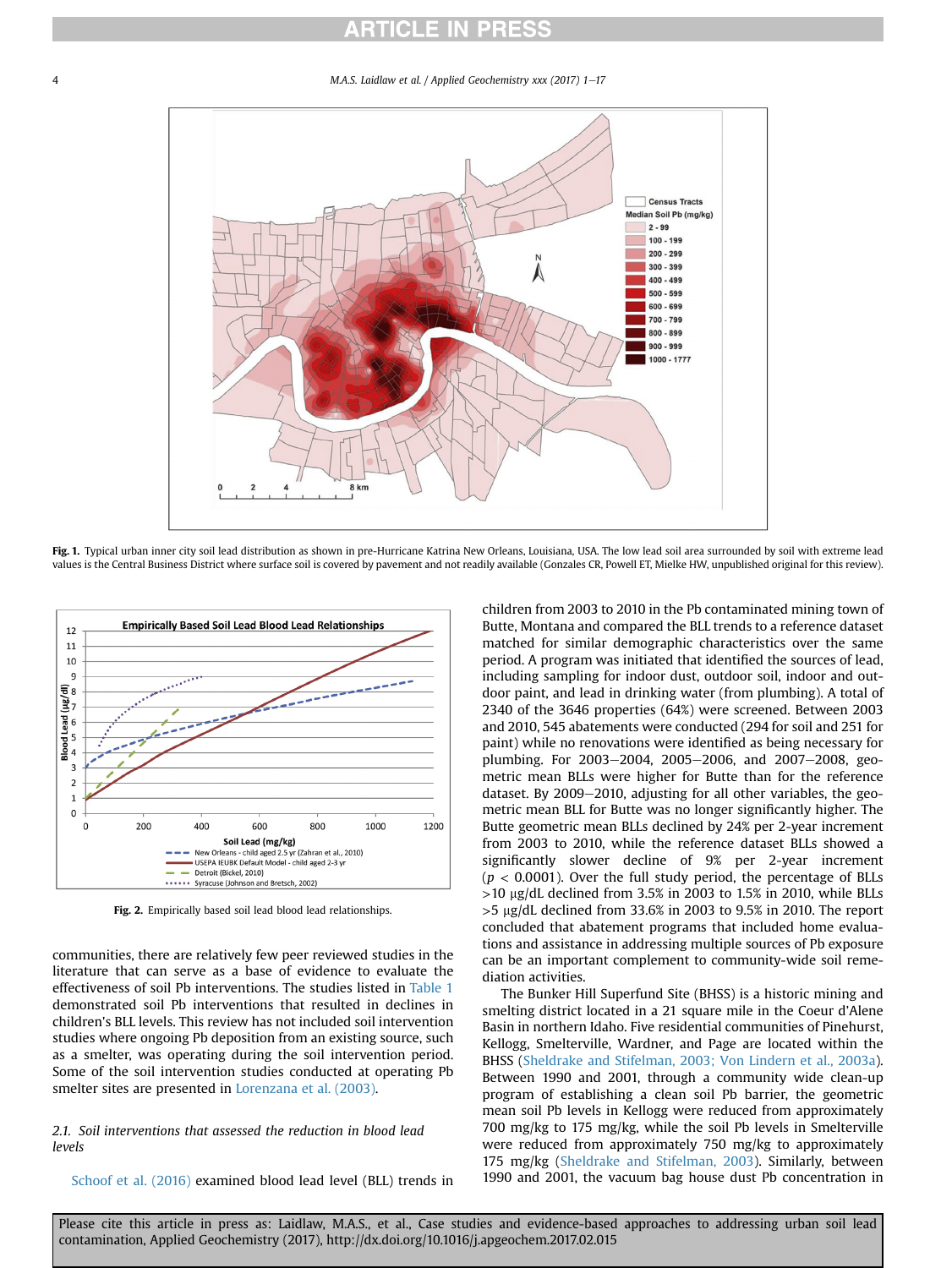<span id="page-4-0"></span>Kellogg declined from approximately 1200 mg/kg to 390 mg/kg and from 1750 mg/kg to approximately 325 mg/kg in Smelterville ([Sheldrake and Stifelman, 2003\)](#page-15-0). Children's BLLs  $>10$  µg/dL in Kellogg and Smelterville declined from approximately 46% in 1988 to approximately 3% in 2001 ([Sheldrake and Stifelman, 2003](#page-15-0)). [Von](#page-15-0) [Lindern et al. \(2003a\)](#page-15-0) also discuss the soil Pb remediation program at the BHSS in further detail.

In the BHSS, [Maisonet et al. \(1996\)](#page-14-0) conducted a pair-matched, case-control study to identify if risk factors or behaviors suspected to affect childhood BLLs were more prevalent among children with elevated BLLs living in the vicinity of the BHSS. The study observed that for all the variables examined, yard soil remediation was found to be a protective factor for elevated BLLs in children (odds ratio,  $0.28$ ; confidence interval,  $0.08-0.92$ ).

Soils and dusts in the Tar Creek Oklahoma Superfund communities of Picher and Cardin were contaminated from Pb due to lead and zinc mining activities. In 1997, 21.5% of children living near Tar Creek exhibited BLLs exceeding 10 µg/dL ([USEPA, 2014](#page-15-0)). Following USEPA, state, and Native American clean-up activities, Pbcontaminated soil was removed from 2887 residential yards and public properties in the area ([USEPA, 2014\)](#page-15-0). In 2014 none of the children in Picher or Cardin had BLLs exceeding  $10 \mu g/dL$ , which suggests that the soil Pb remediation efforts were successful ([USEPA, 2014\)](#page-15-0).

Between about 2009 and 2010 artisanal gold mining caused widespread contamination resulting in the deaths of more than 400 children in Zamfara State, Nigeria. Initial village surveys estimated that >90% of ongoing Pb exposure was due to ingestion of lead-contaminated soils and food ([Von Lindern et al., 2011;](#page-15-0) [Dooyema et al., 2012\)](#page-15-0). Primary sources of Pb were contaminated surface soils (generally <5 cm depth) within the compounds, dusts on surfaces and soft materials (e.g., sleeping mats), and food preparation utensils used in ore processing. Between 2010 and 2013 more than 27,000  $m<sup>3</sup>$  of contaminated soils and mining waste were removed from 820 residences and ore processing areas in eight villages. Excavated areas were capped with clean soils (<25 mg/kg Pb), decreasing soil Pb concentrations by 89%. Following intervention and chelation of many of the children, geometric mean BLLs for children  $\leq$ 5 years old decreased from 149  $\mu$ g/dL to 15  $\mu$ g/dL over the four-year remedial program.

[Lanphear et al. \(2003\)](#page-14-0) evaluated the effect of soil abatement on children's BLLs in a subset of children living near a former smelting and milling operation in Midvale, Utah. From 1993 to 1996, soil abatement was conducted around homes with average soil Pb concentration >500 mg/kg. The soil abatement entailed excavation and disposal of the top 46 cm (18 inches) of soil. Results indicated that Pb in interior dust of homes that underwent soil abatement declined significantly compared to unabated homes ( $p < 0.05$ ).

#### Table 1

Summary of global soil lead interventions and impacts on children's blood lead levels.

| Case Study                                       | Scale               | Intervention                                                        | Average Soil Lead                                  | Soil Pb Reduction                                                           | Blood Pb Reduction and Time Frame                                                                         | Reference                          |
|--------------------------------------------------|---------------------|---------------------------------------------------------------------|----------------------------------------------------|-----------------------------------------------------------------------------|-----------------------------------------------------------------------------------------------------------|------------------------------------|
|                                                  |                     | Approach                                                            | <b>Concentration Before</b><br>Remediation         |                                                                             |                                                                                                           |                                    |
| Butte, Montana<br>(USA)                          | City                | excavation and/or<br>capping (unknown<br>depth)                     | unknown                                            | unknown                                                                     | % BLL > 5 µg/dL from 33.6% to 9.5% in 7<br>years                                                          | Schoof et al. (2016)               |
| Coeur d'Alene<br>Basin, Idaho<br>(USA)           | Multiple<br>Cities  | 15-30 cm soil<br>removal or 30<br>$-60$ cm soil cap                 | Kellogg - 700 mg/kg;<br>Smelterville 750 mg/kg kg  | approximately 500 mg/                                                       | % BLL > 10 µg/dL from 46% to 3% in 13<br>years                                                            | Sheldrake and<br>Stifelman (2003)  |
| Tar Creek,<br>Oklahoma<br>(USA)                  | City                | excavation<br>(unknown depth)                                       | unknown                                            | unknown                                                                     | % BLL > 10 µg/dL from 21.5% to 0% in 16 USEPA (2014)<br>years                                             |                                    |
| Zamfara State<br>(Nigeria)                       | 8 Villages          | 5 cm soil removal:<br>>8 cm soil cap                                | 300 mg/kg to<br>4,143 mg/kg                        | soil Pb greater than<br>400 mg/kg capped or<br>excavated                    | Avg. BLL from 149 μg/dL to 15 μg/dL in<br>three years <sup>b</sup>                                        | Tirima et al. (2016)               |
| Midvale, Utah<br>(USA)                           | Individual<br>Homes | clean soil backfill                                                 | 46 cm soil removal; 542 mg/kg (geometric<br>mean)  | approximately 500 mg/<br>kg                                                 | BLL declined 42.8% faster in abated<br>houses; 3.5 µg/dL reduction per 1000 mg/ (2003)<br>kg lead removal | Lanphear et al.                    |
| St-Jean-sur-<br>Richelieu.<br>Quebec<br>(Canada) |                     | Neighborhood 10 - 30 cm soil<br>removal                             | 1756 mg/kg (median)                                | soil lead removed<br>if $>$ 400 or 500 mg/kg                                | % BLL > 15 µg/dl from 21.3% to 0% and<br>geometric mean BLL decreased 48% in 3<br>years                   | Goulet et al. (1996)               |
| Boston,<br>Massachusetts Homes<br>(USA)          | Individual          | 20 cm clean soil cap                                                | 15 cm soil removal; 2075 mg/kg (median) 1790 mg/kg |                                                                             | Average BLL reduction of 2.44 µg/dL in 11 Weitzman et al.<br>months                                       | (1993; Aschengrau<br>et al. (1994) |
| Boston,<br>Massachusetts Homes<br>(USA)          | Individual          | 20 cm clean soil cap                                                | 15 cm soil removal; 2075 mg/kg (median) 1790 mg/kg |                                                                             | Net difference of 5.6 µg/dL compared to<br>no soil treatment in 9 months time <sup>a</sup>                | Aschengrau et al.<br>(1997)        |
| Dong Mai Village, Village<br>(Vietnam)           |                     | Geotextile; 5 cm<br>sand cover; 20 cm<br>misc. Cap                  | 42 of 261 gardens<br>$>800$ mg/kg;                 | soil lead $>800$ mg/kg<br>remediated                                        | Avg. BLL from 39.1 μg/dL to 25.35 μg/dl<br>(35% reduction) in 6 months                                    | Ericson (2014)                     |
| (Brazil)                                         |                     | Bauru, São Paulo 1000 m radius 5 cm soil removal                    | 350 mg/kg (maximum) Maximume soil lead             | before<br>remediation = $350$ mg/<br>kg                                     | Median BLL from 15.0 $\mu$ g/dL to 8 $\mu$ g/dL<br>(46.23% reduction) in 1.5 Years                        | de Freitas et al.<br>(2007)        |
| Baltimore,<br>Maryland<br>(USA)                  |                     | Neighborhood 15 cm soil removal; 501 (trimean)<br>15 clean soil cap |                                                    | Avg reduction of<br>trimean from 501 to<br>$34 \frac{\text{mg}}{\text{kg}}$ | No reduction in BLL                                                                                       | Farrell et al. (1998)              |
| New Orleans,<br>Louisiana<br>(USA)               | City                | Hurricane Katrina<br>Sediment                                       | 280 mg/kg (median)                                 | 280 to 132 mg/kg                                                            | Median BLL from 5.0 to 1.8 µg/dL in 10<br>years                                                           | Mielke et al. (2016)               |

<sup>a</sup> Lead-based-paint remediation alone was associated with statistically significant blood lead increase of 6.5 µg/dL over the subsequent 9 months, but with an increase of only 0.9  $\mu$ g/dL when combined with soil abatement.<br><sup>b</sup> Note – In addition to the soil intervention, 2349 children simultaneously received chelation treatment.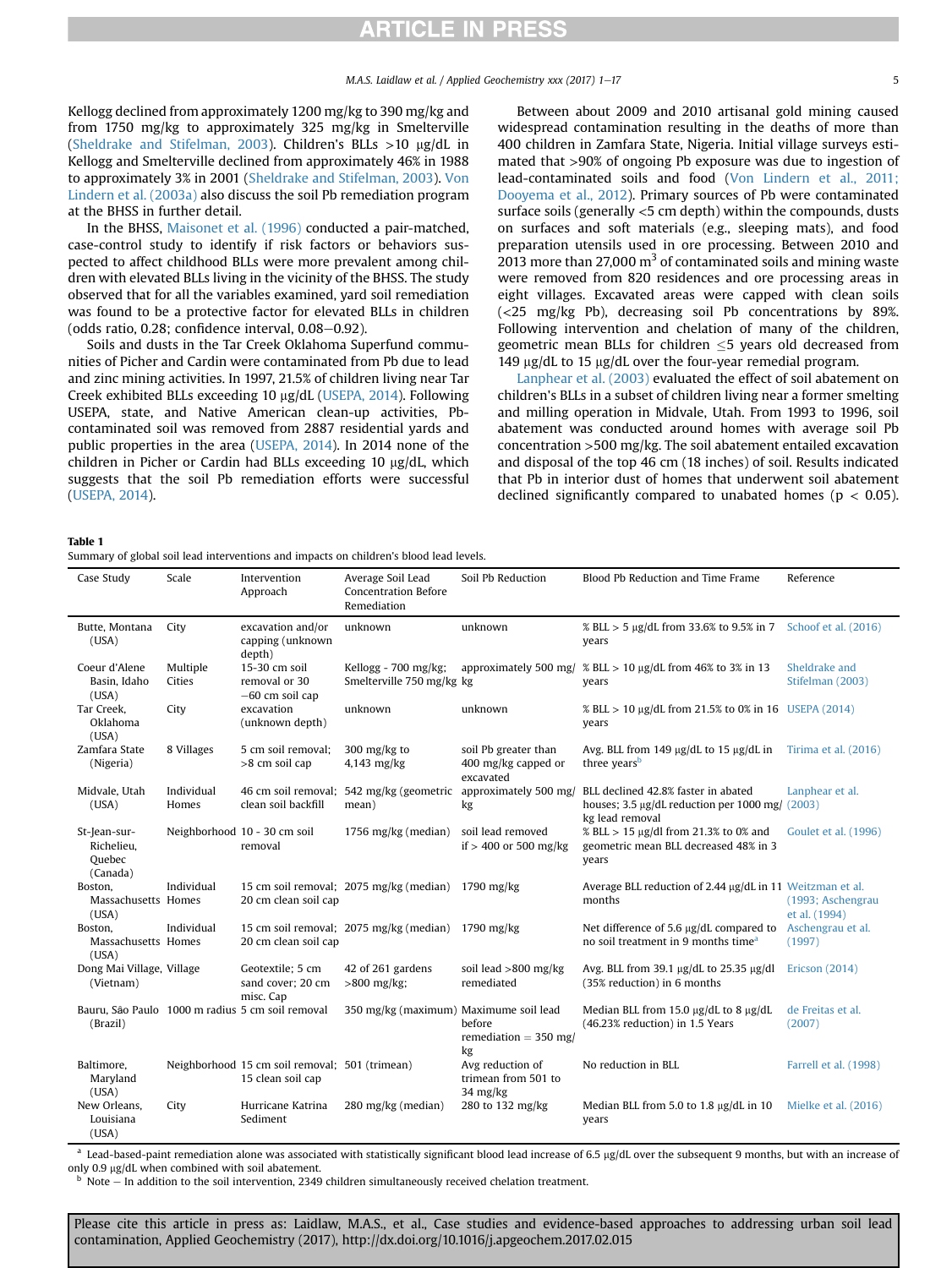After adjustment for potential confounders, the BLLs in children aged 6–72 months who lived in soil-abated housing declined 42.8% faster than children who lived in unabated housing ( $p = 0.14$ ). In children aged 6-36 months, the decline was 45.4% faster ( $p = 0.03$ ) than the broader cohort. The estimated reduction in BLLs for children ages 6-36 months was 3.5  $\mu$ g/dL for every 1000 ppm reduction in soil Pb concentration (95% confidence interval  $|CI| = 2.4 \text{ µg}$ ) dL, 4.6  $\mu$ g/dL). [Lanphear et al. \(2003\)](#page-14-0) concluded that soil abatement was associated with a significant decline in children's BLLs and indoor environmental levels of Pb.

[Goulet et al. \(1996\)](#page-13-0) reported the results of a public health program to monitor pediatric BLLs in St-Jean-sur-Richelieu, Quebec, Canada. In 1989, it was determined that soils near a residential area near a battery reclamation plant were contaminated with Pb. Remedial activities included a variety of activities including street dust removal and removal of the top  $10-30$  cm of soil from all accessible surfaces depending on soil Pb concentrations and type of surface (exposed soil, grass or gravel covered). Professional housecleaning, including high-efficiency particulate air filter (HEPA) vacuuming, was conducted in 115 homes in which a child had a BLL  $\geq$ 15 µg/dL. Blood Pb surveys of the children living in the area were sampled before (1989) and after the soil Pb intervention (1991). Results indicated that the geometric mean BLL of children 6 months to 10 yr of age decreased 48% and for children 6 months to 5 years of age the geometric mean BLL level decreased 44%, a result that was statistically significant. In addition, 21.3% of the children included prior to the intervention had BLLs exceeding  $\geq$ 15 µg/dL, and none of the children had a BLL  $\geq$  15 µg/dL after the intervention.

[Weitzman et al. \(1993\)](#page-15-0) reported the results of the first phase of the Boston Lead-in-Soil Demonstration Project. This study performed a randomized controlled trial of the effects of Pbcontaminated soil abatement on BLLs of children followed up for approximately 1 year after the intervention. A 15-cm layer of topsoil was removed from the entire yard and replaced with 20 cm of clean soil. A water-permeable geotextile fabric barrier was laid directly on top of the exposed subsurface immediately following removal of topsoil and prior to placement of clean topsoil and then covered with either sod, grass seeding, bark, or mulch. The average reduction in soil Pb concentrations was 1790 mg/kg. Results indicated that the mean decline in BLLs from before abatement and 11 months after abatement was 2.44 µg/dL in the study group  $(P = 0.001)$ . The authors concluded that lead-contaminated soil contributes to the lead burden of urban children and that abatement of Pb-contaminated soil around homes resulted in a modest decline in BLLs.

[Aschengrau et al. \(1994\)](#page-12-0) reported the results of a portion of the Phase II of the Boston Lead-In-Soil Demonstration Project. Aschengrau indicated that Pb-contaminated soil abatement of approximately 2060 ppm was associated with a  $2.25-2.70$  µg/dL decline in children's BLLs. Low levels of soil recontamination  $1-2$ years following abatement indicated that the intervention was persistent, at least over the short-term. [Aschengrau et al. \(1997\)](#page-13-0) reported the results of a portion of the Phase II of the Boston Lead-in-Soil Demonstration Project. Soil abatement was offered to two groups and residential Pb-based-paint hazard remediation was offered to all three groups. Results indicated that Pb-based-paint remediation alone was associated with statistically significant BLL increase of 6.5  $\mu$ g/dL over the subsequent 9 months, but with an increase of only  $0.9 \mu g/dL$  when combined with soil abatement. The authors concluded that the beneficial impact of soil abatement may account for the smaller increase when both interventions were conducted.

The non-profit company Pure Earth has effectively used the geotextile and clean soil cap method employed by [Mielke et al.](#page-14-0)  $(2011a,b)$  in the Dong Mai village in Vietnam where residents contaminated the soil as a result of extracting Pb from automotive batteries ([Ericson, 2014](#page-13-0)). Remediation was enacted at 42 gardens where the soil Pb concentration exceeded 800 ppm. The soil intervention method included first covering contaminated soil with 5 cm of sand and a geotextile layer, with further layers of either 20 cm of sand, 20 cm of compacted clean soil, pavers (bricks), or concrete. Following clean soil emplacement, soils exhibited concentrations less than 50 mg/kg. Following one year after soil Pb remediation, BLLs fell from an average of 39  $\mu$ g/dL to an average of  $25 \mu g/dL (35\%)$ . Declines were seen in all age groups and at all levels of exposure.

The soils surrounding a former battery recycling plant located in Bauru, West of the state of Sao Paulo, Brazil, were contaminated with Pb, a maximum Pb concentration of 350 mg/kg  $(0-2 \text{ cm} \text{ deep})$ sample; [de Freitas et al., 2007\)](#page-13-0). The roads surrounding the plant were unpaved. Children's BLLs were measured in the area within 1000 m of the battery recycling plant. Environmental controls consisting of indoor vacuum-cleaning of households, removal of a 5 cm deep layer of soil around the houses, paving of nearby streets, and establishment of specific hygiene and educational programs targeted to the local population. A new BLL evaluation was performed 1.5 years later following implementation of the environmental controls. Results indicated that BLLs after remediation declined a median of 15  $\mu$ g/dL to 8  $\mu$ g/dL, a reduction of 46%  $(p < 0.01)$ .

[Farrell et al. \(1998\)](#page-13-0) conducted a study based in Baltimore, Maryland that revealed no BLL decline after soil remediation. In two Baltimore neighbourhoods (study and control) [Farrell et al. \(1998\)](#page-13-0) implemented a prospective longitudinal study to test a hypothesis that a reduction of 1000 parts per million of soil Pb would reduce children's BLLs by  $3-6$  µg/dL. The study included monitoring BLL in 187 children. In the study area, contaminated soil was replaced with clean soil. Exterior paint was also stabilized. The results indicated that soil Pb abatement did not lower children's BLL.

Finally, [Mielke et al. \(2016\)](#page-14-0) evaluated a unique natural experiment caused by Hurricane Katrina flooding of 80% of New Orleans. At the scale of an entire city this study evaluated the changes of soil and BLL pre- and ten years post-Katrina and considered the effectiveness of low Pb soil intervention on children's blood lead. Soil and BLL were mapped prior to Katrina. On 29 August 2005 Hurricane Katrina disrupted habitation in New Orleans. Beginning in 2015, New Orleans soil and BLL was remapped and the post-Katrina data were stratified by the same census tracts ( $n = 176$ ) as pre-Katrina. On the same 176 census tracts the data-sets included soil Pb ( $n = 3314$  and 3320, pre-vs. post-Katrina), BLL ( $n = 39,620$  and 17,739, pre-vs. post-Katrina), distance, and changes in percent pre-1940 housing. Statistical analysis was by permutation procedures and Fisher's Exact Tests. Pre-vs. ten years post-Katrina soil Pb median concentrations decreased from 280 mg/kg to 132 mg/kg, while median BLLs decreased from 5  $\mu$ g/dL to 1.8  $\mu$ g/dL. The percent pre-1940 housing did not change significantly (P-value  $= 0.674$ ). With the exception of age-of-housing results, all other P-values were extremely small  $(<10^{-12})$ . From the perspective of an entire city all of the variables, including age-of-housing, soil Pb and BLLs, decreased substantially  $(<10^{-12})$  with distance from the center of New Orleans. The reduction of lead on soil surfaces throughout the city was associated with children's interaction with lead dust, thus underscoring soil Pb as a critical reservoir of exposure ([Mielke et al.,](#page-14-0) [2016\)](#page-14-0).

# 2.2. Soil isolation interventions that reduce soil lead without accompanying blood lead results

The studies in [Table 2](#page-6-0) demonstrated soil Pb interventions that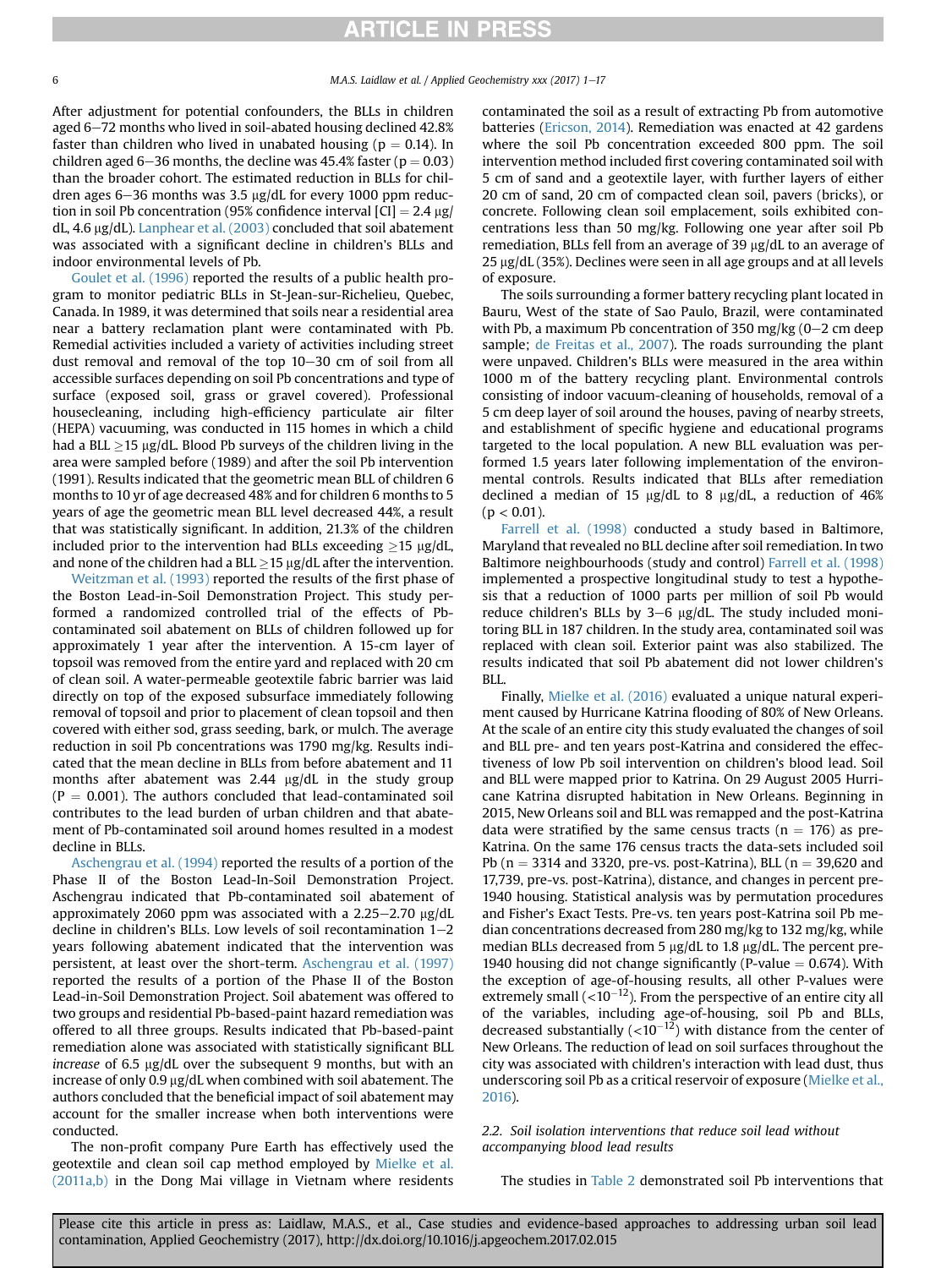#### M.A.S. Laidlaw et al. / Applied Geochemistry xxx (2017) 1e17 7

<span id="page-6-0"></span>

|--|--|

Soil lead isolation interventions without blood lead exposure data.

| Avg reduction of 554 mg/kg<br>Mielke et al. (2011b)<br>New Orleans, Louisiana (USA)<br>Geotextile: 15 cm soil cover<br>9 Day Care Centres<br>Individual Homes<br>excavation and/or capping (unknown depth)<br>Broken Hill, NSW (Australia)<br>Boreland and Lyle (2006)<br>unknown<br>Geotextile; 10-15 cm clean soil cap<br>Kabwe (Zambia)<br>Typically, 2000-4000 mg/kg<br>78 Homes                                                                                                                                                                                                                                               | Case Study | Scale | Intervention Approach | Soil Pb Reduction | Reference                                                    |  |
|------------------------------------------------------------------------------------------------------------------------------------------------------------------------------------------------------------------------------------------------------------------------------------------------------------------------------------------------------------------------------------------------------------------------------------------------------------------------------------------------------------------------------------------------------------------------------------------------------------------------------------|------------|-------|-----------------------|-------------------|--------------------------------------------------------------|--|
| 15 cm soil removal: Clean Fill<br>Copenhagen (Denmark)<br>2 Kinder-gardens<br>90-190 mg/kg<br>Chicago, Illinois (USA)<br>Various yard treatments<br>478 to 698 mg/kg<br>Binns et al. (2004)<br>62 Homes<br>Cleveland, Ohio (USA)<br>Various yard treatments<br>Clark et al. (2011)<br>200 Homes<br>unknown<br>Boston, Massachusetts (USA)<br>Various yard treatments<br>Dixon et al. (2006)<br>unknown<br>Homes<br>Boston, Massachusetts (USA)<br>Various yard treatments<br>43 Homes<br>unknown<br>Hynes et al. (2001)<br>Various yard treatments<br>Boolaro, NSW (Australia)<br>Harvey et al. (2015)<br>$>2000$ homes<br>unknown |            |       |                       |                   | Ericson and Dowling (2016)<br>Nielsen and Kristiansen (2005) |  |

were intended to reduce soil Pb exposures but did not measure children's BLLs.

Multiple studies demonstrated declines in soil Pb as a result of intervention. For example, [Mielke et al. \(2011b\)](#page-14-0) enacted a low cost solution to isolate Pb contaminated soils at 10 day care centers in New Orleans, Louisiana. [Mielke et al. \(2011b\)](#page-14-0) tested the feasibility of reducing children's exposure to Pb polluted soil in New Orleans. The soil emplacement included first spreading out a bright orange, water pervious polypropylene geotextile material to cover the contaminated soil in the play area. Geotextile has a service life of 100 years [\(TEPPFA, 2014](#page-15-0)). On top of the geotextile, at least 15 cm (6 inches) of Pb-safe soil (median concentration of 5 mg/kg) from the Bonnet Carré Spillway, located up-river from New Orleans, and placed on top of the geotextile fabric and planted with grass. The initial 558 mg/kg median soil Pb (range  $14-3692$  mg/kg) decreased to median 4.1 mg/kg (range  $2.2-26.1$  mg/kg) after intervention with geotextile covered by 15 cm of river alluvium. Lead loading decreased from a median of 4887  $\mu\text{g/m}^2$  (454  $\mu\text{g/ft}^2$ ) range  $603-56650$   $\mu$ g/m<sup>2</sup> (56–5263  $\mu$ g/ft<sup>2</sup>) to 398  $\mu$ g/m<sup>2</sup> (37  $\mu$ g/ft<sup>2</sup>) range  $86 - 980 \text{ }\mu\text{g/m}^2 \text{ (8--91 }\mu\text{g/ft}^2\text{).}$ 

In Kabwe, Zambia, a city built around a now closed but formerly quite productive Pb mine and smelting operation, Pure Earth also used the polypropylene geotextile covered with a clean soil cap method to isolate soils at 78 homes selected for encapsulation and cleaning in 2015, in an effort to reduce extremely high soil Pb concentrations (routinely exceeding 1000 mg/kg [\(Ericson and](#page-13-0) [Dowling. 2016](#page-13-0)). The teams first laid a geotextile barrier cloth (Fibertex F25) at each home where appropriate, avoiding areas where lead was already encapsulated (i.e., paved or gravel driveways, stone walkways, densely packed grass areas, etc.). This geotextile was then covered with approximately  $10-15$  cm of clean laterite soil. In addition to the yards, a frequently used and highly contaminated pathway between the project area and nearby roads, schools, and churches was covered with clean soil. Clean laterite soil (<25 mg/kg) was sourced locally.

In the mining town of Broken Hill, Australia, Boreland and Lyle (2005) initiated a holistic home remediation program to reduce children's exposure to Pb by interrupting all identified Pb exposure pathways in 117 family homes, 103 of which had children with BLLs between 15 and 30 mg/dL. The remediation activities included dust removal from ceilings using a vacuum cleaner fitted with a HEPA filter, sealing of gaps and cracks in wall and ceiling linings and around windows and doors with silicon sealer, stabilized by encapsulation or removal of flaking or powdering Pb paint inside or outside the home, and capping or removal of yard soils with high Pb levels. Structural works (for example, replacing a ceiling or window) were also carried out if this was considered necessary. The results indicated that the benefits of remediation were unevenly distributed among homes, with those having the highest preremediation Pb loadings benefiting the most and those with the lowest pre-remediation loadings benefiting only slightly or not at all. Overall, Boreland and Lyle (2005) found that remediation reduced Pb levels in homes with mean post-remediation Pb loading about half the pre-remediation loading, and remained low for the duration of the 10-month follow-up period. Boreland and Lyle (2005) concluded that holistic remediation is a useful strategy for reducing Pb risk for children living in homes with high indoor Pb levels.

[Nielsen and Kristiansen \(2005\)](#page-15-0) conducted a soil intervention that consisted of replacement of contaminated top soil from the most intensively used playground areas and coverage of bare soil with wood chips or grass. [Nielsen and Kristiansen \(2005\)](#page-15-0) included children from three kindergartens: one with very low levels of Pb in soil and two kindergartens with an average Pb concentration in soil of 100 $-200$  mg/kg. Measurements of lead in soil 5 $-7$  weeks after interventions in two kindergartens verified that the interventions had effectively reduced the potential exposure to Pb from the most intensively used areas of the playgrounds. The average Pb concentration in soil after intervention was below 10 mg/kg. [Nielsen](#page-15-0) [and Kristiansen \(2005\)](#page-15-0) found a good agreement between the average concentration of Pb in soil and the amount of Pb on the hands of the children. They concluded that the soil Pb intervention was a cost effective method to reduce the amounts of Pb on the hands of children.

Binns et al. (2004) evaluated the effectiveness of the application of phytostabilization techniques designed to reduce soil lead exposures in 62 homes in Chicago with high baseline soil Pb contamination. Design strategies varied by property. If lawn areas were in poor condition, the existing vegetation was killed using Roundup and the soil was tilled. Clean topsoil was added if the soil surface was below grade. Soils were reseeded and new grass was grown. Shady areas or areas too small to mow or not conducive to grass growth were prepared and planted with a perennial groundcover and hardwood mulch was applied. Foundation perimeter soil areas and areas under porches with Pb content of >2000 ppm were prepared and covered with a landscape fabric. Alternatively, these areas were made inaccessible using lattice barriers. Foundation perimeter soil and area under porches with Pb content >2000 ppm received treatments similar to the rest of the property. Garden areas received a hardwood mulch covering. The study found that after a 1 year period, the soil treatments lowered the acute hazard soil Pb level and reduced track-in of Pb onto floor mats by 50%. The results of the study indicated that the success of the various techniques to reduce Pb hazards required continued maintenance.

[Clark et al. \(2004\)](#page-13-0) aimed to understand the contribution of exterior dust/soil Pb to post intervention interior dust Pb in a subset of housing from the HUD Lead-Based Paint Hazard Control Grant Program Evaluation that included housing from 12 state and local governments. [Clark et al. \(2004\)](#page-13-0) observed that housing where soil Pb hazard control activities had been performed had lower post intervention exterior entry, interior entry floor, windowsills, and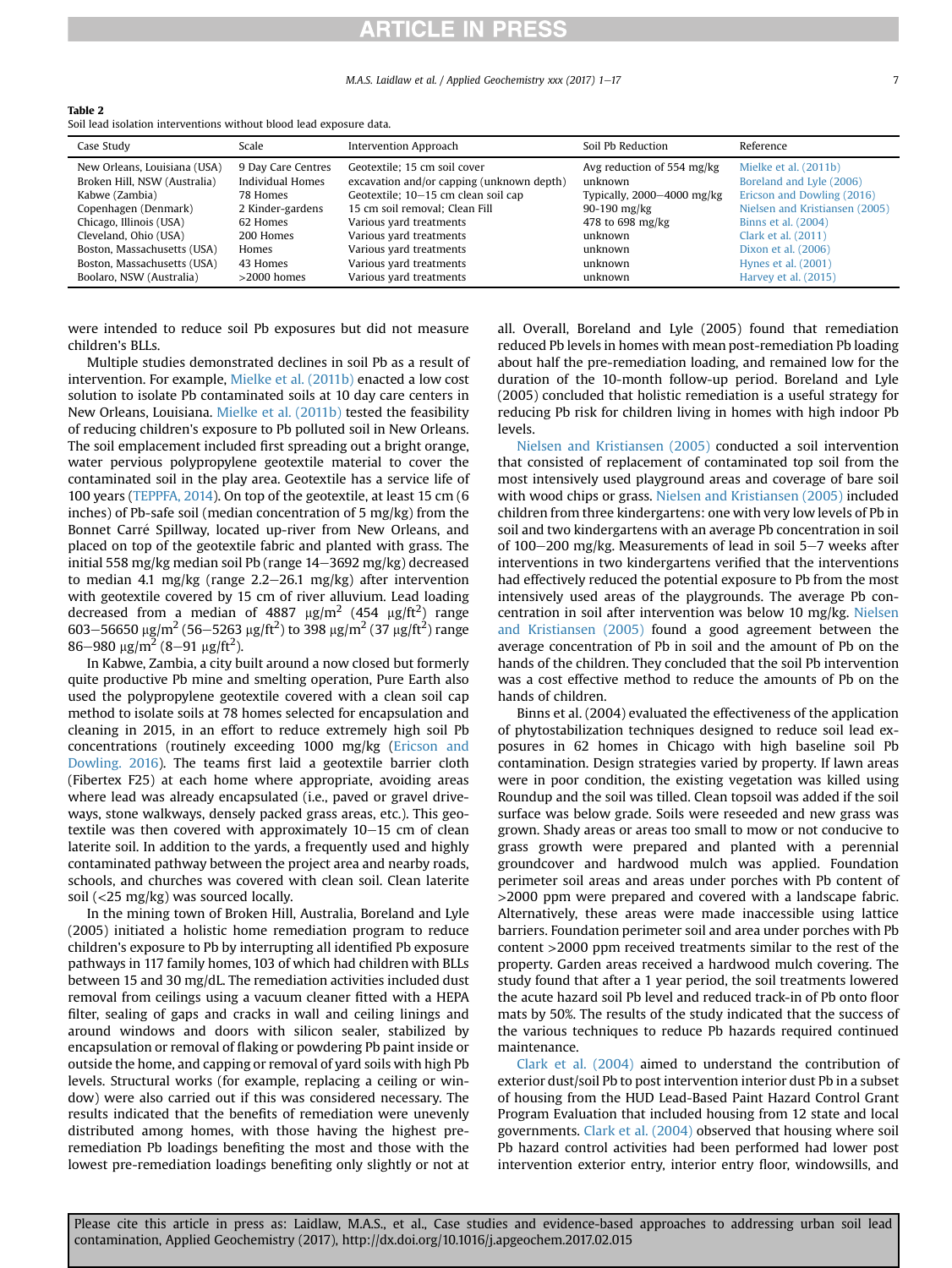other floor dust loading levels. Statistical analysis revealed that exterior strategy influenced soil Pb concentration, and soil Pb concentration influenced street dust Pb loading.

[Clark et al. \(2011\)](#page-13-0) conducted various soil Pb exposure reduction treatments in 200 homes in Cleveland and assessed the longevity of the treatments 7 years later. The treatments generally consisted of re-seeding the soil or covering the soil with plastic sheeting covered with mulch/wood chips or covering the soil with gravel. Fourteen factors that could possibly contribute to longevity of treatment integrity were assessed. Hazard control method and the presence/absence of shade were the only factors found to significantly affect visual failure rates. Of the three most commonly used control measures, the lowest visual failure rate was for re-seeding, 29.1% after a mean of 7.3 years; for non-shaded areas, which had been re-seeded, the failure rate was 22.2% compared to 35.7% for shaded areas. Geometric mean soil Pb concentrations were statistically significantly higher in the areas observed to have a visual treatment failure ( $p < 0.003$ ). Duration of the treatment did not have a significant impact on visual failure of treatment.

[Dixon et al. \(2006\)](#page-13-0) completed a project, "The Boston lead safe yards low cost lead in soil treatment, demonstration and evaluation". The purpose of the study was to evaluate the effectiveness of lowcost soil treatments to reduce soil and dust Pb hazards. These treatments included establishing dripline boxes, stepping stone paths, grass sod/seeding (lawn improvement), wood-raised garden plot, wood-raised play/picnic area and establishing gravel drive/ path gravel parking areas. This study was conducted at properties where the buildings had been previously abated or de-leaded to Massachusetts's standards in the 5 years before enrolment. The hypothesis was that reducing soil lead levels and/or improving the condition of the yard surface cover may lessen direct and indirect exposure to soil Pb. The treatment cost ranged from \$1095 to \$5643 with an average cost of \$2798. Results indicated that most of the barrier treatments continued to block access to the Pb -contaminated soil at 1 year. At the follow-up, few properties with grass treatment had areas that were completely bare, but 28% had more than a small amount of bare areas. Treatments were effective in reducing entryway dust Pb in the rear of the building if the residents reported they had maintained the yard treatments. Each additional yard work activity reported was predicted to lower 1-yr floor dust Pb loading at the rear common/main and dwelling unit entries by about 20%. Each additional (9.3  $\mathrm{m}^2$ ) of yard treated was predicted to lower 1-year floor dust loading at the rear dwelling unit entry by 19%. Treatments did not show a dust Pb effect at 1 yr in the front entryway of the building, but the investigators suggested that this may be due to the effect of resident cleaning overshadowing the treatment.

[Hynes et al. \(2001\)](#page-14-0) developed a series of in-situ, low-cost, lowtechnology measures that worked to reduce the exposure to leadcontaminated soils in 43 homes in the Dorchester neighbourhood of Boston, Massachusetts. Approximately 10% of the children in the Dorchester neighborhood exhibited BLLs exceeding 10 µg/dL. The project design was guided by the aims of the USEPA EMPACT (Environmental Monitoring for Public Access and Community Tracking) program [\(USEPA, 2001](#page-15-0)). Various yard treatments were used based upon soil Pb concentrations. The treatments included: semi-permanent barriers including wood-framed drip-edge boxes with a perforated landscape cloth or plastic material underlayment to create a permeable soil cover and filled with gravel or another material, such as mulch or wood chips  $(10-15 \text{ cm deep})$ ; installation of a path of walking stones for areas of high foot traffic; seeding and fertilizer treatment of grassy areas or covering with mulch or wood chips if not a suitable site for grass. Recommendations were also made for relocating play and picnic areas away from areas with high soil lead. No follow-up measurements were made to evaluate

### whether the program actually reduced Pb exposures.

[Harvey et al. \(2015\)](#page-14-0) evaluated a soil Pb abatement strategy performed at a large number of properties near a former smelter located in Boolaroo, New South Wales, Australia. They evaluated the soil Pb concentration on a subset of the remediated properties before and after remediation. Apparently, confirmatory surface soil samples (soil validation) were not collected following the soil Pb treatments in the soil Pb abatement program. The results indicated that there was no difference in the soil Pb concentration before and after intervention. [Harvey et al. \(2015\)](#page-14-0) concluded that the strategies employed by the Pb abatement strategy of shallow application (sprinkling) of soil through the existing grass cover, mulching or grass covering were insufficient to mitigate the risk of Pb exposure in the long term.

#### 2.3. Limitations in evaluating soil lead interventions

One of the limitations for evaluating the effectiveness of soil Pb interventions on BLL is storage of Pb in bones; Pb stores can continue to contribute to BLL in the absence of further exposure. Bone lead may explain the seemingly contradictory fact that slow rates of decline in BLLs occur following Pb hazard interventions ([Rust et al., 1999\)](#page-15-0). Another factor that may give the appearance that soil lead intervention has been ineffective is that most studies focus on interventions of individual homes and not to surrounding properties. The problem is that this strategy neglects the pathways of soil resuspended from other properties in the surrounding community. In the Bunker Hill superfund site, structural equations models indicated that from 40 to 50% of the BLL absorbed from soils and dusts is through house dust with approximately 30% directly from community-wide soils and 30% from the home yard and immediate neighborhood [\(von Lindern et al., 2003b\)](#page-15-0). For example, in Bunker Hill the homes with the highest risk were remediated first and this led to a reduction of dust Pb exposure from the soils at an individual home. However, when the surrounding homes underwent remediation, the Pb in the dust and the children's BLLs all gradually fell as neighbourhood dust Pb declined. The poor results from the soil Pb interventions in Boston ([Aschengrau et al., 1994;](#page-12-0) [Weitzman et al., 1993\)](#page-12-0) and Baltimore ([Farrell et al., 1998\)](#page-13-0) may have resulted from the very high soil Pb levels at surrounding properties that resulted in a high rate of soil dust recontamination in the homes from the un-remediated properties. This same observation was reported by [Clark et al. \(2008\)](#page-13-0) in Roxbury and Dorchester, Massachusetts, USA. It is possible that this contradictory result could arise in areas with very high soil Pb levels (>1000 mg/kg).

# 3. Other soil lead remediation strategies

### 3.1. Phytoremediation

Phytoremediation covers a range of plant-based technologies for use in the remediation of contaminated soils and water ([Rahman et al., 2015](#page-15-0)). Of particular relevance to Pb-contaminated soils are phytoextraction (use of plants to absorb and translocate lead to above ground tissues which are harvested and removed) and phytostabilization (use of plants to stabilize and safely manage Pb in-situ so as to reduce the risk to human health and the environment).

Phytoextraction utilises standard agricultural approaches to grow 'crops' of plants that are harvested to remove the metals from the soil. For phytoextraction to be effective, a number of criteria need to be met including a combination of high accumulation of Pb in above ground tissues and high biomass to ensure adequate Pb removal from the soil and fast plant growth to reduce the overall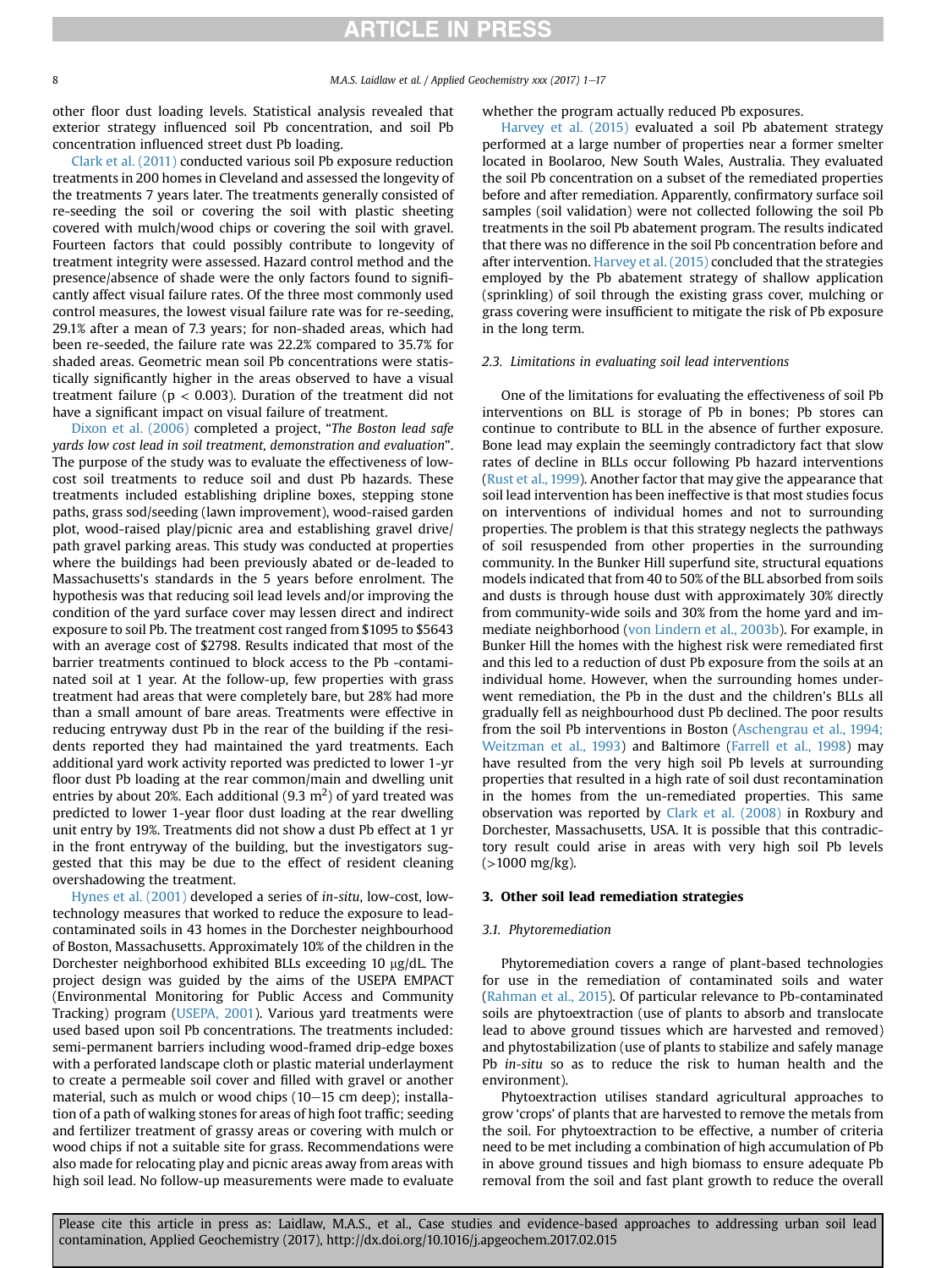remediation time ([Rahman et al., 2015; Blaylock, 2000](#page-15-0)). In most circumstances, multiple crop rotations are required to remove enough metal from the soil to reach acceptable concentrations, therefore phytoextraction can take years to be completed (e.g. [Blaylock, 2000; Salt et al., 1995](#page-13-0)). There are few candidate species for use in Pb phytoextraction due to the low bioavailability of Pb in soil restricting plant uptake. While 14 Pb hyperaccumulating species have been identified, there is concern the high tissue concentrations were due to growing under artificial conditions with high Pb solubility (hydroponics) or, in the case of field grown plants, that sample contamination from aerial deposition or soil splashing rather than true plant accumulation was the reason for the elevated Pb concentrations [\(van der Ent et al., 2013](#page-15-0)). Thus, confirmation of hyperaccumulator status is still required for these species. The use of chelates and other organic compounds to solubilize soil Pb, and thus, increase bioavailability and plant uptake has also been investigated. While this approach has proven successful in increasing Pb uptake by plants in field demonstrations [\(Blaylock,](#page-13-0) [2000; Butcher, 2009](#page-13-0)), there has been strong criticism due to the pollution potential from the solubilized Pb and chelates leaching into ground- and surface-waters [\(Evangelou et al., 2007; Chaney](#page-13-0) [et al., 2007\)](#page-13-0). In addition, the use of chelates at levels that adequately solubilize soil Pb is very expensive at the scales required for large-scale remediation of urban areas [\(Chaney et al., 2007\)](#page-13-0). At this stage, it does not appear to be a feasible approach for remediating soils contaminated with Pb.

In comparison to phytoextraction, phytostabilization is a commonly used and accepted strategy for part or all of the Pb remediation approach (e.g. Binns et al., 2004). Ground cover serves as a physical barrier that reduces exposure via dermal, inhalation, and ingestion pathways by preventing erosion and dust resuspension from the Pb contaminated soil [\(Butcher, 2009](#page-13-0)). Phytostabilization provides a cost effective and low resource approach to Pb remediation but does require ongoing maintenance of plants and the soil to be effective ([Butcher, 2009\)](#page-13-0).

#### 3.2. Phosphate treatment

The addition of phosphate in various forms has been suggested as a remedial solution to the soil Pb problem. Phosphate binds with lead to form the mineral pyromorphite which is the most insoluble form of Pb in soil and reduces the bioaccessibility of soil Pb ([Hettiarachchi et al., 2000; Scheckel et al., 2013](#page-14-0)). One method of reacting phosphorus with Pb in contaminated soil involves rototilling pulverised fish bones with Pb contaminated soil. The USEPA conducted a pilot trial in the Prescott neighborhood of West Oakland California using this method in 40 homes with average soil Pb concentrations of 843 mg/kg [\(Freeman, 2012; USEPA, 2012](#page-13-0)). No studies have been identified that evaluated whether bioaccessibility of Pb was reduced in the West Oakland California soils. Phosphorus addition to soils converts soil Pb to pyromorphite more quickly if the soil pH is acidic [\(Ryan et al., 2004; Brown et al., 2004\)](#page-15-0). The acidity solubilises the Pb and allows it to react with the phosphorus. A field trial in Joplin, MO found that the rate of pyromorphite formation was more rapid when phosphoric acid was added to soil in comparison to calcium phosphate [\(Ryan et al.,](#page-15-0) [2004\)](#page-15-0). This suggests that a two-stage remediation would be required - with the first stage to acidify soil and add the phosphorus and the second phase to add limestone to make the soil alkaline. This can be problematic and expensive. There is some work to suggest that if both phosphorus and Pb are present in ingested soil, pyromorphite will precipitate in the gastric system and lower the bioavailability of the ingested Pb [\(Scheckel and Ryan, 2003](#page-15-0)). [Henry](#page-14-0) [et al. \(2015\)](#page-14-0) reviewed many issues associated with the application of phosphate in urban Pb contaminated soils and concluded that

more data are needed to better understand variability of bioavailability and using in-situ remediation for better risk-based decision making, particularly in urban areas.

One of the concerns of establishing high concentrations of phosphorus in soils across urban landscapes is that runoff water from soils may have the potential of contaminating nearby surface waters resulting in algal blooms and eutrophication [\(Conley et al.,](#page-13-0) [2009\)](#page-13-0). In addition, current phosphate application methods involve rototilling the phosphate into the soils which would require considerable time and effort if applied to vast tracts of urban Pb contaminated soils. [Mielke \(2016\)](#page-14-0) estimated that the cost of applying fishbone phosphorus methods costs were approximately  $$194/m<sup>2</sup>$  while placing a geotextile fabric covered with clean soil costs approximately  $$22/m<sup>2</sup>$ .

Phosphorus is essential for maintaining the productivity of agriculture and it is predicted to peak in 2030 and then decline ([Cordell et al., 2009\)](#page-13-0). Coupled to its value to food productivity and global food security, the suitability of phosphorus as a long term strategy for mitigating the soil lead risk is questionable. This was highlighted in the work of [Chrysochoou et al. \(2007\)](#page-13-0) who suggested using phosphorus containing wastes as a more sustainable source for Pb immobilization than sources used in agriculture.

# 3.3. Biosolids and composts

In theory, the cycle of transport of agricultural produce to consumers, with associated wastes that are disposed of through solid waste or wastewater, can be cycled back to soils for both residual fertility and as a source of organic matter. This process can take place with both food waste and the solids produced from wastewater treatment. The latter, when appropriately treated, are referred to as biosolids. All cities generate large amounts of residual materials on a daily basis that can produce high quality soil amendments. In particular, each person generates about 30 kg annually of municipal biosolids as solid residual from wastewater treatment. Food scraps and yard waste, feedstocks for compost, are also generated in significant quantities (approximately 50 kg per capita annually) ([King et al., 2011\)](#page-14-0). Currently about 50% of the biosolids that are generated in the US are land applied, with only a small fraction of that used within the population centers where they are produced ([North East Biosolids and Residuals Association,](#page-15-0) [2007\)](#page-15-0). While about the same proportion of yard waste is diverted from landfills and composted, currently over 95% of all food scraps generated are landfilled. Soil products generated from these materials must meet standards for pathogen elimination and metal concentrations before being distributed to the general public. Because of dilution, personal care products and pharmaceuticals are a minor fraction of the waste compared with the large fraction of other organic material in biosolids. The Pb concentrations in biosolids have decreased over time as active sources of Pb underwent reductions. A study found median and 95th percentile concentrations of Pb in biosolids generated in Pennsylvania in 1996-7 of 65 and 202 mg  $kg^{-1}$ , respectively [\(Stehouwer et al., 2000](#page-15-0)). Many changes have taken place that has substantially reduced the amount of lead in biosolids as demonstrated in Tacoma, Washington, these include including banning of Pb in paints and gasoline and closing a local smelter in Tacoma [\(McIvor et al., 2012;](#page-14-0) [Stehouwer et al., 2000\)](#page-14-0).

Research has tested biosolids amendments for their ability to reduce the bioaccessibilty of soil Pb in situ. The studies have shown that in certain cases, adding biosolids composts to soil can change the mineral form of soil Pb reducing bioaccessibilty [\(Brown et al.,](#page-13-0) [2003, 2004, 2012; Farfel et al., 2005](#page-13-0)). The observed reductions in bioaccessible Pb is related to the absorption of Pb on high surface area Fe oxides [\(Brown et al., 2012\)](#page-13-0). Biosolids have been added to Pb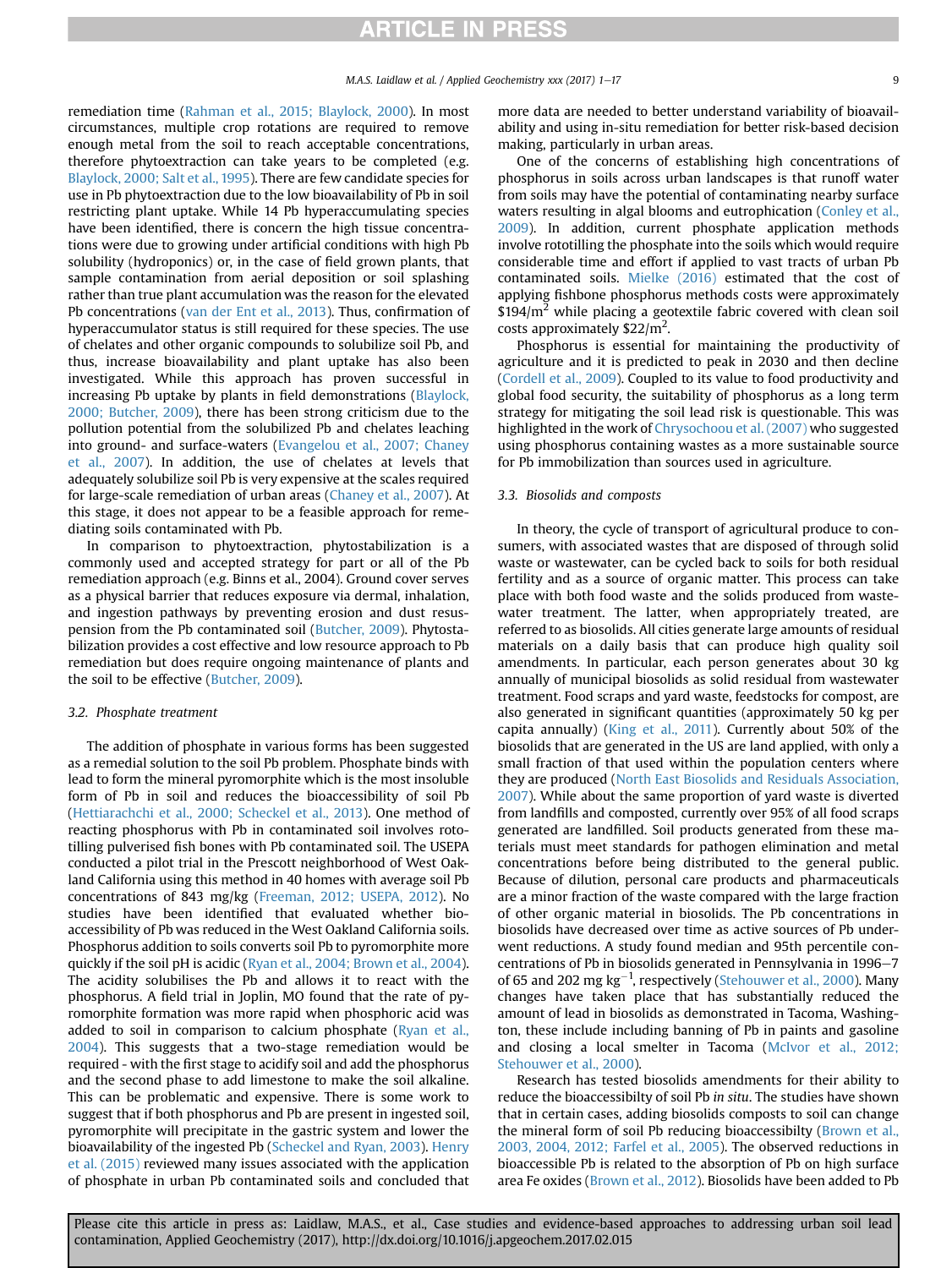contaminated soils in urban gardens, smelter contaminated soils, and mining wastes to restore a plant cover, dilute total Pb concentrations and reduce bioaccessible Pb. Composts, both biosolids and food and yard waste-based, have also been shown to reduce total soil Pb and Pb accessibility [\(Attanayake et al., 2014; Defoe](#page-13-0) [et al., 2014\)](#page-13-0).

Land application of biosolids is highly cost effective, often less expensive than alternative disposal options. Despite this, very few urban areas have taken advantage of this approach in efforts to reduce hazards associated with soil Pb contamination. There was a trial program in Baltimore where the high Fe biosolids composts were added to Pb contaminated soils in 9 home gardens, which reduced the bioaccessibility of lead in soil Previous work with these materials had shown them to be very effective in reducing Pb bioaccessibility ([Brown et al., 2003, 2016; Farfel et al., 2005\)](#page-13-0). Changes in Pb bioaccessibility have been observed in both lab tests and in vivo studies. The in vivo studies have been done with rats as the animal surrogate. Phosphorus amendments were also tested with the biosolids composts in the Joplin, MO soil feeding trail and similar reductions in bioaccessibility were observed between the biosolids compost and phosphorus. The P-based amendments were subsequently tested in trials involving swine and humans and demonstrated pronounced reductions in Pb bioavailabilty [\(Brown](#page-13-0) [et al., 2003, 2004; Ryan et al., 2004\)](#page-13-0)

Tacoma, Washington has a history of Pb and arsenic contamination from a metal smelter with a significant portion of the city listed on the U.S. EPA Superfund National Priority List. Biosolids from the city of Tacoma waste treatment plant yield a high organic matter (ranging from 25 to 50% for the general mixture, to potting soil, and topsoil) and low metal containing soil products known as Tagro ([City of Tacoma Washington \(2016\)](#page-13-0)). The analytical results of Tagro indicate that it contains  $\sim$ 13 mg/kg lead and 1–3 mg/kg arsenic (see Tagro supplement). Tagro is the remediation material for the soil metal contaminated community within and surrounding the smelter. In addition, for several decades the biosolid-based soil products were available to home gardeners and used extensively. An urban agriculture program started in Tacoma provides biosolids soil products and materials to gardeners to construct raised bed gardens free of charge. Cardboard provides a barrier to the underlying contaminated soil with mulched wood waste diverted from the solid waste stream to cover the cardboard. Costs of supplying the biosolids and other materials are borne by the municipality. The Tacoma program has expanded from four to over 70 gardens.

# 3.4. Biochar

Biochar is found in archaeological digs that are hundreds of years old and was used by cultures living in the Amazon area to fertilise the agricultural lands or, "Terra Preta" soils, and they remain stable to the present ([Lehmann et al., 2015](#page-14-0)). The modern counterpart of biochar is an engineered product of biomass heated in the absence of oxygen (pyrolysis). It has garnered attention as a way to manage waste, sequester carbon, amend soil and control pollution. The intended end use of a biochar governs the choice of feedstock and the heating conditions used.

Biochar has been used in many instances to remediate metalpolluted soils [\(Paz-Ferreiro et al., 2014](#page-15-0)), including Pb. Much of the research conducted in Pb polluted soils with biochar has been done at shooting ranges, where co-contamination with other metals, including tin and copper occur ([Moon et al., 2013; Ahmad et al.,](#page-14-0) [2014](#page-14-0)). As an example, [Ahmad et al. \(2014\)](#page-12-0) found the organic bound Pb transformed into the more stable Pb-phosphate following amendment with oak biochar. [Moon et al. \(2013\)](#page-14-0) applied different concentrations of a soybean stover (forage including stems and leaves) derived biochar to a shooting range soil. They found a reduction of over 90% in Pb leachability at the highest dose of amendment (20% biochar). Lead was immobilized as a consequence of a shift in its speciation. In particular, lead precipitated as Pbhydroxide as a consequence of an increase in soil pH and was transformed into chloropyromorphite, one of the most stable Pb compounds in soil. [Park et al. \(2011\)](#page-15-0) compared the performance of two biochars, derived from greenwaste and from manure, on Pb  $immobilization$ , monitoring  $NH<sub>4</sub>NO<sub>3</sub>$  extractable metal concentration. They found chicken-manure biochar to be more effective, with a reduction of 93.5% in the concentration of extractable Pb when compared to the control (polluted soil). The temperature of pyrolysis is one of the main drivers in its ability to immobilize lead. Uchimiya et al. (2012) found chicken litter biochar prepared at low temperatures to immobilize larger amounts of Pb than biochars prepared at higher temperatures. This was attributed to a change in soluble phosphorus concentration.

In spite of some positive results, and a promising prospect for biochar in the abovementioned contexts, studies are lacking concerning lead immobilization by biochar in an urban setting. As mentioned before, most of the studies have been conducted in shooting ranges, where Pb is primarily in the form of hydrocerussite  $(Pb_3(CO_3)_2(OH)_2)$ , cerussite  $(PbCO_3)$  and massicot  $(PbO)$ ([Hardison et al., 2004\)](#page-14-0).

Considering the important role of phosphorus in Pb immobilization, ash-rich biochars are prime candidates for Pb immobilization in polluted urban landscapes. Ash-rich biochars, as those prepared from manures have moderately high phosphorus contents when compared to other biochars. As an example, [Cely et al.](#page-13-0) [\(2015\)](#page-13-0) analyzed biochars prepared from different manures and found phosphorus contents ranging from 1.8 to 3.6 g  $\text{kg}^{-1}$ , an amount of phosphorus comparable to that in the feedstock. Alternatively, biochars prepared from other waste materials could be used to recover phosphorus from wastewater effluent ([Sheperd](#page-15-0) [et al., 2016](#page-15-0)) and then applied to the land. The potential for eutrophication of nearby surface waters from excess phosphorus runoff is another drawback of using traditional phosphates, a risk averted by using ash-rich biochars which act as a slow-release fertilizer ([Wang et al., 2014](#page-15-0)).

As a means to manage and remediate Pb contaminated soil, biochar would bring further environmental improvements associated with carbon sequestration. On the other hand, biochar can contain PAHs and low concentrations of metals, but with thoughtful choice of feedstock this issue can be minimized or avoided. Moreover, the availability of metals tends to be less than in the feedstock ([Paz-Ferreiro et al., 2014](#page-15-0)).

# 3.5. Nanoparticles

Metallic nanoparticles have been used to detoxify Pb in contaminated environments, however many metallic nanoparticle species are potential environmental pollutants ([Maurer-Jones et al.,](#page-14-0) [2013\)](#page-14-0). Iron nanoparticles are currently used for site remediation of a number of different organic and inorganic pollutants including metals [\(Zhang, 2003](#page-16-0)). However, it is unlikely that iron nanoparticle complexes will be used to reduce the bioavailability of Pb in urban soils.

Iron, the fourth most abundant element in the earth's crust, is predominantly found in an iron oxide form ([Skinner, 1979](#page-15-0)). Reactive nano-scale zero valent iron (nZVI) is the preferred form of iron for site remediation and is highly susceptible to transformation to iron oxides in aerobic environmental conditions. Therefore, its persistence and toxicity is seen as low and is suitable for ground-water remediation [\(Cook, 2009](#page-13-0)). However, for terrestrial environments where particles are not easily contained, the risks of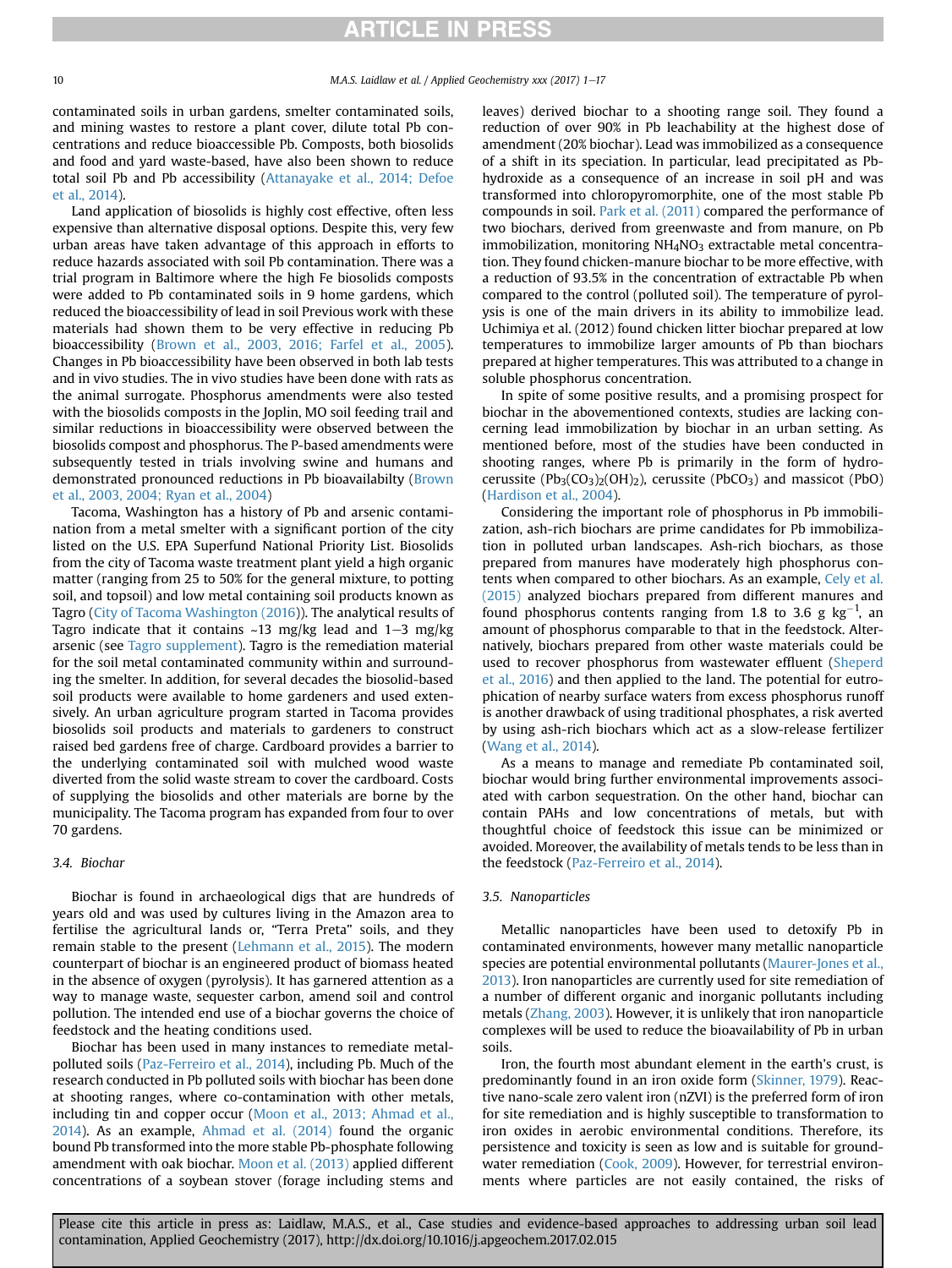<span id="page-10-0"></span>exposure are elevated and the potential health implications are not currently understood. Although iron itself has not been considered toxic, nanoparticulate matter has sparked concerns with inducing reactive oxygen species and cancer within mammals ([Apopa et al.,](#page-12-0) [2009\)](#page-12-0).

Nanoparticles can employ a number of mechanisms to transform metal pollutants. The route of detoxification/environmental stabilization is dependent on the standard redox potential (E $^0$ ) of the metal contaminant compared to that of iron. Iron's standard redox potential is  $-0.44$  V. Absorption of metal pollutants to iron will occur if their  $E^0$  is significantly lower than that of iron. Alternatively, significantly higher  $E^0$  values will lead to the reduction and subsequent precipitation of the metal contaminant ([O'Carroll](#page-15-0) [et al., 2013](#page-15-0)).

Lead is a species which possesses an  $E^0$  which is only slightly more positive than Fe<sup>0</sup> (-0.13 and -0.44 V respectively). In this case, it can be either transformed (reduced) or absorbed and subsequently converted into less toxic forms. Nano-scale zero valent iron rarely exists as pure  $Fe<sup>0</sup>$  and in most cases has an outer shell composed of oxides/hydroxides which aid in providing sites for chemical complexation of metals [\(Sh et al., 2011](#page-15-0)). Furthermore, iron oxides/hydroxides have been shown to co-precipitate with Pb preventing their solubility in soils. However, in highly acidic conditions and/or in the presence of organic ligands i.e. plant root exudates, Pb can dissociate from iron complexes and become bioavailable once more ([Martinez and McBride, 2001\)](#page-14-0).

At pH's below 4.5, Fe $^0$  starts to dissolve, iron nanoparticle/Pb interactions become weak and the Pb can dissociate and become bioavailable once more [\(Zhang et al., 2013a,b\)](#page-16-0). However, above this threshold, Fe<sup>0</sup> is able to reduce  $Pb^{2+}$  to insoluble Pb<sup>0</sup> via the following pathway ([Tehrani et al., 2015](#page-15-0)).

 $2Fe^{0} + 3 Pb^{2+} + 4H_{2}O \rightarrow 2FeOH + 3 Pb^{0} + 2H^{+}$ 

A study by [Gil-Díaz et al. \(2014\)](#page-13-0) investigated the ability of nZVI to immobilize Pb from acid soils (pH 5.3). Results showed that nZVI nanoparticles were capable of reducing Pb leaching from soils by 98% (Pb concentration of 9 mg/kg soil). Furthermore, Pb remained immobilized under conditions typical of 2-year annual rainfall from central Spain.

[Liu and Zhao \(2007\)](#page-14-0) investigated phosphate stabilized iron nanoparticles (vivianite) to reduce  $Pb^{2+}$  leachability in acidic soil (pH 4.32), neutral soil (pH 6.93) and calcareous soil (pH 7.85). Findings showed that using a P:Pb molar ratio of  $1.8-2.2$  in acidic soil, neutral soil, and calcareous soil the Pb leachability was reduced by 56%, 30% and 26%, respectively,. Using a higher P:Pb molar ratio of 9.0–11 showed that in acidic soil, neutral soil, and calcareous soil the Pb leachability was reduced by 61%, 55% and 19%, respectively.

The introduction of iron nanoparticles has been shown to increase the pH of acidic soils and in turn promote  $Pb^{2+}$  absorption and precipitation. The increase in pH stimulated microbial respiration of the soil, the addition of nanoparticles also increased the soils water holding capacity while porosity was not significantly altered. Soil physiochemical properties were not significantly altered and may be seen as slightly enhanced [\(Liu and Zhao, 2007\)](#page-14-0).

Although there is clear evidence that iron nanoparticles, particularly nZVI particles, have the capacity to detoxify free Pb ions from soil and solutions, the potential for this technology to be used in situ may not be viable [\(Karn et al., 2009](#page-14-0)). Site remediation of Pb by iron nanoparticles in groundwater has been estimated to be comparative in cost to current treatment methods [\(Adeleye et al.,](#page-12-0) [2016\)](#page-12-0); however [Crane and Scott \(2012\)](#page-13-0) suggest that the cost of nZVI for site remediation needs to be reduced by at least 20% to give them the competitive edge required to be considered viable.

For the remediation of terrestrial environments, uncertainties in

relation to health implications of nanoparticles on mammals raises concerns. In particular, the inhalation of airborne nanoparticles and their capacity to initiate cancers is of major concern [\(Apopa et al.,](#page-12-0) [2009\)](#page-12-0). Also, the potential for iron nanoparticles to enter aquatic environments via wind or erosion is of concern as nZVI have been implicated with impaired gill function, decreases in plasma protein levels and the production of reactive oxygen species in fish ([Saravanan et al., 2015\)](#page-15-0).

# 3.6. Soil resuspension control

One of the persistent trends observed in Pb poisoning is that children's BLLs peak in the dry summer months when Pb contaminated soils are resuspended into the air and minimized in the winter months when soil resuspension is reduced [\(Laidlaw](#page-14-0) [et al., 2012, 2014, 2016; Zahran et al., 2013a,b](#page-14-0)). In Detroit Michi-gan, [Zahran et al. \(2013a,b\)](#page-16-0) demonstrated that air lead, atmospheric soil and children's BLLs were highly correlated with seasonal shifts between dry summer months and wet winter months. Soil moisture is the dominant controlling factor regarding whether or not soils are resuspended ([Chen et al., 1996; Clausnitzer and Singer,](#page-13-0) [1996, 2000; Nickovic et al., 2001; Cornelis and Gabriels, 2003;](#page-13-0) [Hoffmann and Funk, 2015](#page-13-0)). Maintaining high soil moisture levels during the summer months via lawn watering in areas where soil is most lead contaminated, should minimize soil resuspension, and the summertime peaks of elevated BLLs reduced considerably. Soil moisture maintenance could be used as an interim exposure control method implemented prior to the installation of more permanent soil isolation strategies. In many cases watering systems are already part of the infrastructure of urban communities. A limitation of this strategy is that the direct soil contact pathway and the tracking of Pb contaminated soils on shoes and pets would not be eliminated. Also, a major consideration is the lack of water availability in some regions. No research trials have been conducted to evaluate this Pb exposure reduction strategy.

### 4. Discussion

The standard method of soil Pb reduction involves excavating the contaminated soil and replacing it with "clean" soil and growing grass or another cover crop on the surface. This method is extremely expensive and implementing it over large areas of residential communities in cities is prohibitive. The presentation of the case studies of the soil isolation/excavation programs above indicate several possibilities that soil isolation at the scale of the community can meet the criteria for effectively reducing soil Pb contamination including a margin of safety that prevents Pb exposure by children.

### 4.1. The clean soil remedy for lead contaminated soil

New Orleans provides a case study whereby a natural event occurred that decreased soil Pb and reduced the BLLs of children at the scale of an entire city ([Mielke et al., 2016](#page-14-0)). Eighty percent of the near sea-level city was flooded by a storm surge from Hurricane Katrina that deposited large amounts of low Pb  $(-5 \text{ mg/kg})$  coastal sedimentary material into many communities. In addition, after the hurricane rebuilding the city required contractors to transport soil into the city to elevate the ground before constructing new buildings [\(Mielke et al., 2016](#page-14-0)). Ten years post-Katrina the soil and BLL of children demonstrated remarkable reductions compared to the situation before Hurricane Katrina. In this case, the addition of low Pb (5 mg/kg) soil only on the Pb contaminated surface appears to be sufficient alone to reduce the Pb dust available for ingestion and inhalation by children.

Please cite this article in press as: Laidlaw, M.A.S., et al., Case studies and evidence-based approaches to addressing urban soil lead contamination, Applied Geochemistry (2017), http://dx.doi.org/10.1016/j.apgeochem.2017.02.015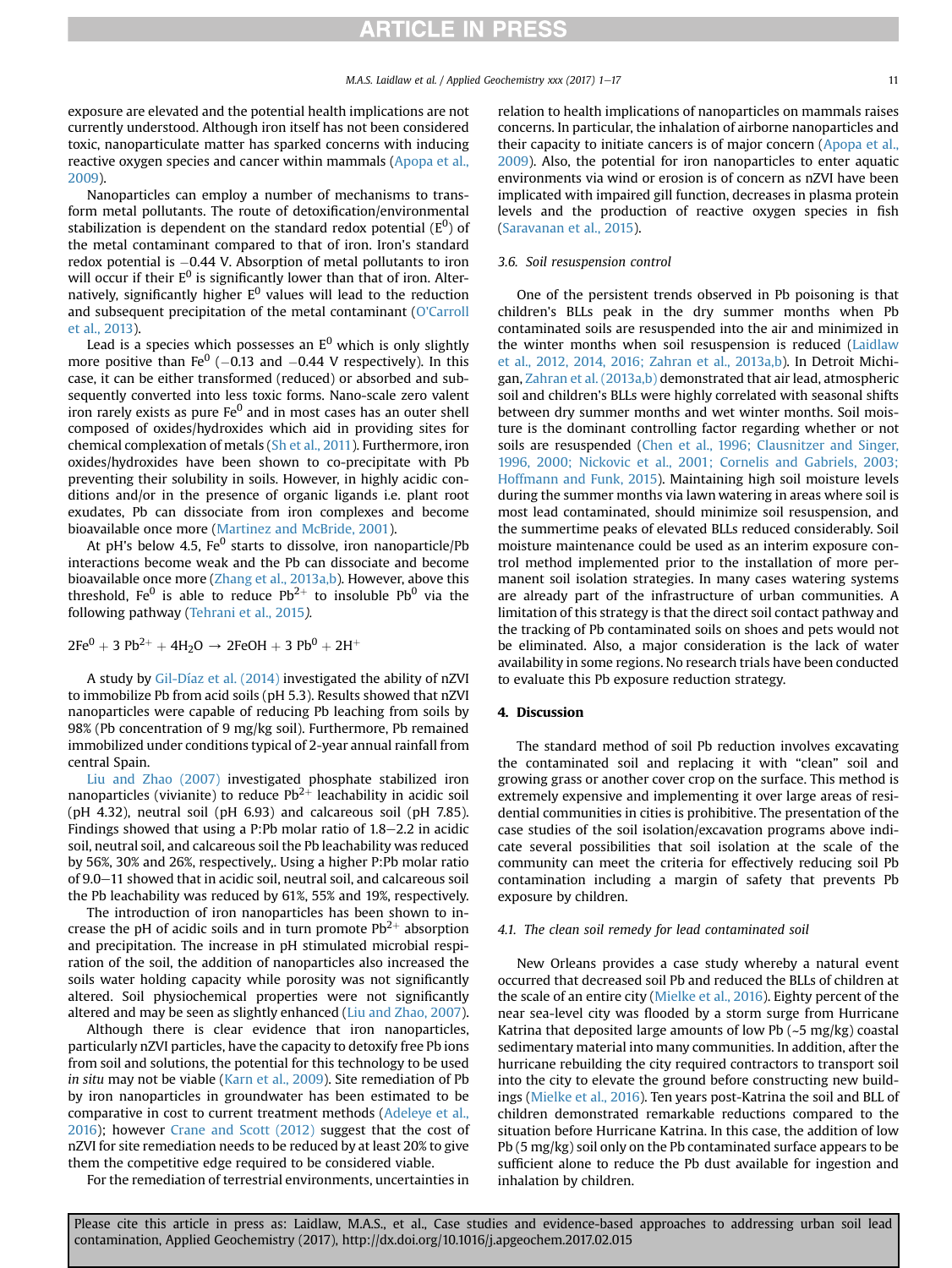12 M.A.S. Laidlaw et al. / Applied Geochemistry xxx (2017) 1-17

The alluvium is available to the city because erosion occurring on the vast agricultural lands of the Mississippi watershed carries the soil as river sediments through New Orleans at an average rate of about 300 metric tons per minute ([Mielke et al., 2006\)](#page-14-0). Thus, there are enormous low Pb soil resources available to the city for continuing community-scale soil Pb intervention, especially in the inner city where unhealthy BLLs remain [\(Mielke et al., 2016](#page-14-0)).

Importantly, all U.S. cities have low Pb (geometric mean ~ 16 mg/ kg) soil in areas outside the city, and the situation is not unique to New Orleans ([Gustavsson et al., 2001\)](#page-14-0). Because of this fact, every city has the possibility of changing, diluting, or isolating Pb contaminated soils caused by historical development of roadways, housing, and industries and the inequitable chronic Pb exposure suffered by communities of vulnerable citizens ([Leech et al., 2016\)](#page-14-0).

#### 4.2. Other approaches to intervene contaminated soil lead exposure

Based on the background evaluation of the children's Pb exposure situation and a review of the soil intervention literature there appear to be strategies that are similar or maybe even more protective than clean soil only for advancing effective, low-cost reduction of soil lead and children's exposure.

### 4.2.1. Biosolids

The use of biosolids to remediate metal contaminated soil has desirable characteristics. It uses materials that are continuously created and in ready supply to provide soil for covering soil and gardening. The Tacoma program has expanded from four to over 70 gardens. This is an example of a cost-effective program that uses materials readily available to all cities for reducing hazards associated with Pb contaminated urban soil and provides the municipality with an option for productively recycling its continuous output of biosolid residuals. However, it must be noted that there a danger that biosolids may contain other toxins that may not be desirable. In addition, some regions may have sewage/storm runoff with higher metal concentrations than others due to inputs from local industries or variable traffic density, therefore biosolids from different regions may have different contaminant levels that would have to be tested and carefully evaluated prior to usage.

### 4.2.2. Clean soil over geotextile

The strategy covers lead-contaminated soils with water pervious polypropylene geotextile fabric and place on the surface a clean soil cap approximately 15 cm (6 inches) thick. The method is remarkably rapid to employ and ideal for childcare centers and public playgrounds. The geotextile and soil cap method isolates the soil lead surface to prevent both ingestions and inhalation exposure pathways. This technique has been used by [Mielke et al. \(2011a,b\)](#page-14-0) in New Orleans, [Ericson \(2014\)](#page-13-0) in Vietnam and by [Ericson and](#page-13-0) [Dowling \(2016\)](#page-13-0) in Zambia. The geotextile and soil cap method does not require continual maintenance. Compared with dig and haul methods the cost of geotextile and soil cap is much lower at,  $\sim$ \$22 per m<sup>2</sup> versus  $\sim$ \$388 per m<sup>2</sup> ([Mielke, 2016](#page-14-0)). There are limitations to the geotextile and cap technique. Future generations and residents may not be aware of the presence of Pb contaminated soil beneath the geotextile layer and some type of intergenerational education would be required to notify future residents about the risks of digging beneath the geotextile layer. The geotextile and cap method may require periodic maintenance when breaches appear in the protective layer for various reasons. Furthermore, large-scale implementation of this method in urban areas and long-term studies using this method has not been undertaken.

# 4.2.3. Interim yard treatments

Another relatively low cost strategy involves implementing

various interim yard treatments [\(Hynes et al., 2001](#page-14-0); Binns et al., 2004; [Clark et al., 2004, 2011; Dixon et al., 2006](#page-13-0)). Their soil intervention consists of various yard treatments such as:

- reseeding or tilling old soil and establishing new grass cover;
- covering contaminated with a thin layer of low Pb soil on top of the existing grass cover;
- covering soils with plastic or landscape fabric and wood chips; covering soils with gravel;
- establishing dripline boxes to cover the Pb contamination in soils deposited from paints along the sides of homes;
- adding stepping stone paths to prevent the accumulation of soil on shoes and boots and grass sod/seeding (lawn improvement);
- creating raised-bed garden plots;
- emplacing a play/picnic area, and;
- establishing gravel drive/path gravel parking areas to prevent direct exposure to soil.

The main limitation of the various interim yard treatments is that they generally require continuous maintenance, which means continued cost over time. Also, by not including larger areas of contaminated land they offer only a partial reduction in soil lead exposure (Binns et al., 2004; [USEPA, 2001](#page-15-0)). They are unlikely to reduce the "summer disease" increases in BLLs.

# 4.2.4. Phosphate treatment of contaminated soil

The soil lead remediation methods of applying phosphate amendments has limitations. An important limitation is that rototilling of vast tracks of land requires considerable time and cost. The method assumes that the formation of pyromorphites will reduce Pb exposure but the time for formation may be years. Another objection is that some of the sources of phosphorus such as fish bones are extremely malodorous and the solution is to add a layer of clean soil on the layer of fish bones. Furthermore, eutrophication is also an important consideration, especially with phosphate amendments, and phosphorus is in limited supply and needed for agricultural uses. Another limitation is that these three methods only partially reduce Pb bioaccessibility.

# 4.2.5. Nanoparticle treatment, phytoremediation, and soil moisture maintenance of contaminated soil

Nanoparticles are severely limited due to potential toxicity and cost; phytoextraction is questionable because currently there are no known plants that both hyperaccumulate Pb and simultaneously produces large enough amounts biomass to extract lead from soils ([Rahman et al., 2016](#page-15-0)). Maintaining soil moisture in areas contaminated with high soil Pb levels during dry seasons may assist in reducing exposures associated with seasonal soil resuspension, but is limited by water shortages. Also it does not eliminate the home interior exposure pathway via track in of lead in soil dust from shoes and pets. The method leaves the contaminated soil in place. Large-scale study has not been undertaken.

# 4.3. Recommendations

Comprehensive urban soil Pb risk intervention requires understanding processes of contamination and mapping communities to show the risk of Pb exposure. The soil Pb mapping sampling protocols of [Mielke et al. \(2005\)](#page-14-0) and the British Geological Survey (BGS) are well established [\(BGS, 2016a\)](#page-13-0). Using the Mielke protocol, 19 soil samples are collected within each census tract for four types of residential sites where children could play: four soil samples are collected from within 1 m the public right-of-way of the busiest roads of the census tract; nine samples are collected on the public right-of-way within 1 m of ordinary residential streets; three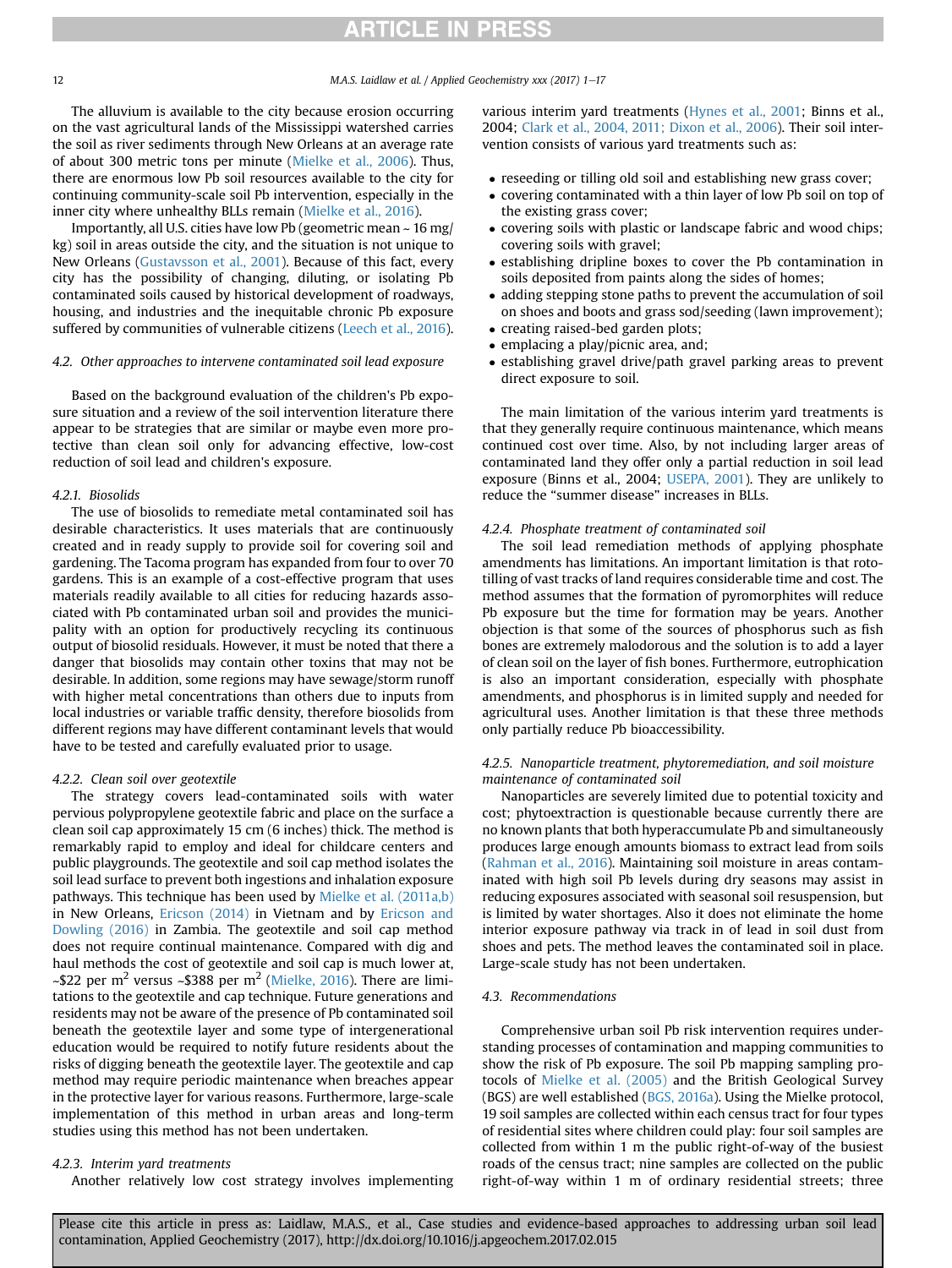<span id="page-12-0"></span>samples are collected from open spaces away from both houses and streets; and three samples are collected within 1 m of house foundations ([Mielke et al., 2005\)](#page-14-0). In this collection protocol, the soil sample density per area is directly proportional to the density of the population ([Mielke et al., 2005](#page-14-0)). The BGS protocol entails sampling on a grid with a density of four samples per square kilometre independent of the population density ([Johnson, 2005](#page-14-0)). This method has been applied to 22 cities in the United Kingdom [\(BGS, 2016b\)](#page-13-0). However, the Mielke and BGS protocols provide large amounts of information and are not excessively inexpensive even though they entail collecting, acid digestion of the soil samples, and analysis via Inductively Coupled Plasma – Atomic Emission Spectroscopy (ICP-AES). A lower cost method is using portable X-Ray Fluorescence (XRF) analysis of soil samples directly in the field [\(Rouillon and](#page-15-0) [Taylor, 2016](#page-15-0)). In New Orleans, samples collected along residential street-sides correlated well with BLLs of children living in the same communities ([Zahran et al., 2013b](#page-16-0)). With XRF large numbers of soil samples can be analyzed relatively accurately and rapidly and converted into soil lead risk maps that can be posted on a website to inform the public of potential Pb exposure risks of lead in the soil environment. However, it must be noted that one of the limitations of soil lead measurements using the XRF is that soil lead measurement may not be accurate when soil moisture levels are elevated. If XRF measurements are made in the laboratory under controlled conditions (sieved fractions, dried, etc.), then more accurate measurements can be made compared with XRF sampling in the field.

Empirical soil Pb and BLL dose response studies have been carried out by [Bickel \(2010\)](#page-13-0) in Detroit and [Zahran et al. \(2011\)](#page-16-0) in New Orleans and the IEUBK default model, see [Fig. 2](#page-3-0). These studies show that to maintain population BLLs below  $5 \mu g/dL$  the exposure pathway for soil lead concentrations at the community scale would need to be less than 80 mg/kg per California guidelines (established prior to the 5  $\mu$ g/dL reference value) or less than 40 mg/kg according to empirical data from New Orleans ([California, 2009;](#page-13-0) [Mielke et al., 2016](#page-13-0)). Validation (collecting confirmatory surface soil samples) would not be necessary if low Pb soil was emplaced across whole neighborhoods.

One of the challenges of a soil intervention program is the need to secure large deposits of soil to cover existing soils. In New Orleans Louisiana, Pb-safe soil is sourced from the Bonnet Carre Spillway, located up-river from New Orleans (U.S. Army Corps of Engineers). The alluvial soil, derived from the sediments of the Mississippi River at the Bonnet Carre Spillway, has a median Pb content of 5 mg/kg ([Mielke et al., 2000\)](#page-14-0). Other geographic areas will need to evaluate the availability of similar Pb-safe source materials. As described in sections [4.1 and 4.2](#page-10-0) all cities have a reliable source of biosolids and every city also has sources of low Pb soil in the outskirts.

The behavior of residents can also impact exposures to soil Pb sources. The simple act of taking shoes off before entering homes can impact on the amount of Pb in soil dust that enters a home. If a soil Pb abatement program were introduced, it would also be necessary to establish a program of public education to inform residents of strategies that could help lower Pb exposures in homes.

A limiting factor of a soil Pb intervention program is cost. The cost of funding the holistic lead intervention schemes could be obtained from taxes on fuel and paints in each state ([Farquhar,](#page-13-0) [1994\)](#page-13-0). Given that the Pb in soils and home interiors originated from these sources this is appropriate. The taxes could be collected at the state level and the soil Pb remediation program could be run by individual states. The design of the holistic remediation programs could be developed by the federal government as a series of guidance documents which could be used by the states who are ultimately in charge of each program. In retrospect Pb exposure has

undergone enormous reductions since the 1960s and 1970s. The policy developments focused on removing Pb from paint the vehicle fuels. Future progress in reducing exposure will need to be geared toward the difficult tasks of curtailing exposure to Pb residues that are the legacy of past uses of Pb.

# 5. Conclusions

Urban inner-city soils have been contaminated with lead primarily due to the past usage of lead additives in petrol and the deterioration of exterior lead based paints. The most vulnerable population to Pb residues is very young children and they are being exposed via ingestion and inhalation routes of exposure that is sourced from soil, water and air. A review of the literature indicates that soil Pb interventions consisting of various isolation techniques have effectively reduced BLLs in children at various scales such as the individual house, neighborhoods, villages, and cities. The literature also indicates that interventions that did not measure the effects of the intervention on BLLs reduced soil Pb to varying degrees. For projects that studied both soil Pb and BLL the most effective and lowest cost project consists of covering large areas of contaminated soil with a clean soil cap of about 15 cm thickness. Soils with low Pb levels should be available in the outskirts of every city. Engineering advances have been applied to developing low Pb biosolids that are abundant in the operation of every city and a cost effective source for soil Pb intervention and reducing BLLs. Other soil Pb remediation techniques such as adding phosphate, biochar or watering soils to prevent resuspension can reduce Pb in soil but they are limited and do not assist with providing the margin of safety necessary for primary prevention of Pb exposure. To eradicate the Pb poisoning problem requires a concerted effort to curtail Pb exposure from all major environmental components water, air and soil.

### Acknowledgements

Mark A.S. Laidlaw received funding from the RMIT University Vice Chancellor's Postdoctoral Research Fellowship. Funding for the remaining authors was sourced from their salaries at their respective universities.

### Appendix A. Supplementary data

Supplementary data related to this article can be found at [http://](http://dx.doi.org/10.1016/j.apgeochem.2017.02.015) [dx.doi.org/10.1016/j.apgeochem.2017.02.015](http://dx.doi.org/10.1016/j.apgeochem.2017.02.015).

#### References

- [Adeleye, A.S., Conway, J.R., Garner, K., Huang, Y., Su, Y., Keller, A.A., 2016. Engineered](http://refhub.elsevier.com/S0883-2927(17)30173-7/sref1) [nanomaterials for water treatment and remediation: costs, bene](http://refhub.elsevier.com/S0883-2927(17)30173-7/sref1)fits, and [applicability. Chem. Eng. J. 286, 640](http://refhub.elsevier.com/S0883-2927(17)30173-7/sref1)-[662](http://refhub.elsevier.com/S0883-2927(17)30173-7/sref1).
- Agency for Toxic Substances and Disease Registry (ATDSR), 2016. Lead Toxicity: what Are the Physiological Effects of Lead Exposure? Available online. http: [www.atsdr.cdc.gov/csem/csem.asp?csem%3d7%26po%3d10](http://www.atsdr.cdc.gov/csem/csem.asp?csem%3d7%26po%3d10) (Accessed on 5 February 2016).
- [Ahmad, M., Lee, S.S., Lim, J.E., Lee, S.E., Cho, J.S., Moon, D.H., Hashimoto, Y., Ok, Y.S.,](http://refhub.elsevier.com/S0883-2927(17)30173-7/sref3) [2014. Speciation and phytoavailability of lead and antimony in a small arms](http://refhub.elsevier.com/S0883-2927(17)30173-7/sref3) [range soil amended with mussel shell, cow bone and biochar: EXAFS spec](http://refhub.elsevier.com/S0883-2927(17)30173-7/sref3)[troscopy and chemical extractions. Chemosphere 95, 433](http://refhub.elsevier.com/S0883-2927(17)30173-7/sref3)-[441.](http://refhub.elsevier.com/S0883-2927(17)30173-7/sref3)
- [Annest, J.L., Pirkle, J.L., Makuc, D., Neese, J.W., Bayse, D.D., Kovar, M.G., 1983.](http://refhub.elsevier.com/S0883-2927(17)30173-7/sref4) [Chronological trend in blood lead levels between 1976 and 1980. N. Engl. J. Med.](http://refhub.elsevier.com/S0883-2927(17)30173-7/sref4) [308 \(23\), 1373](http://refhub.elsevier.com/S0883-2927(17)30173-7/sref4)-[1377.](http://refhub.elsevier.com/S0883-2927(17)30173-7/sref4)
- [Apopa, P.L., Qian, Y., Shao, R., Guo, N.L., Schwegler-Berry, D., Pacurari, M., Porter, D.,](http://refhub.elsevier.com/S0883-2927(17)30173-7/sref5) [Shi, X., Vallyathan, V., Castranova, V., Flynn, D.C., 2009. Iron oxide nanoparticles](http://refhub.elsevier.com/S0883-2927(17)30173-7/sref5) [induce human microvascular endothelial cell permeability through reactive](http://refhub.elsevier.com/S0883-2927(17)30173-7/sref5) [oxygen species production and microtubule remodeling. Part. Fibre Tox 6, 1.](http://refhub.elsevier.com/S0883-2927(17)30173-7/sref5)
- [Aschengrau, A., Beiser, A., Bellinger, D., Copenhafer, D., Weitzman, M., 1994. The](http://refhub.elsevier.com/S0883-2927(17)30173-7/sref6) [impact of soil lead abatement on urban children' s blood lead levels: phase II](http://refhub.elsevier.com/S0883-2927(17)30173-7/sref6) [results from the Boston Lead-in-soil demonstration project. Envir. Res. 67,](http://refhub.elsevier.com/S0883-2927(17)30173-7/sref6)  $125 - 148.$  $125 - 148.$  $125 - 148.$  $125 - 148.$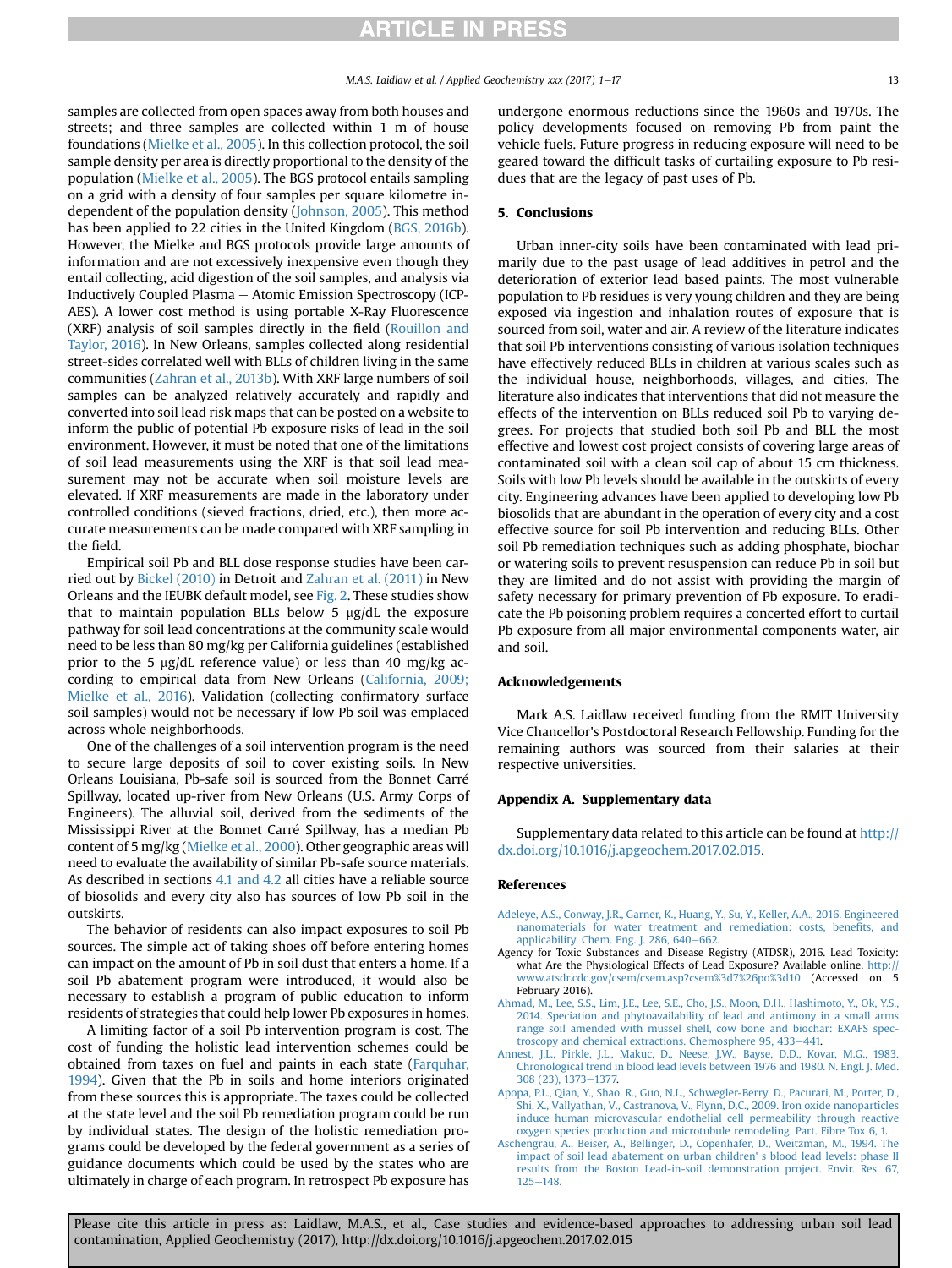14 M.A.S. Laidlaw et al. / Applied Geochemistry xxx (2017) 1–17

- [Aschengrau, A., Beiser, A., Bellinger, D., Copenhafer, D., Weitzman, M., 1997. Resi](http://refhub.elsevier.com/S0883-2927(17)30173-7/sref7)[dential lead-based-paint hazard remediation and soil lead abatement: their](http://refhub.elsevier.com/S0883-2927(17)30173-7/sref7) [impact among children with mildly elevated blood lead levels. Am. J. Public](http://refhub.elsevier.com/S0883-2927(17)30173-7/sref7) [Health 87, 1698](http://refhub.elsevier.com/S0883-2927(17)30173-7/sref7)-[1702.](http://refhub.elsevier.com/S0883-2927(17)30173-7/sref7)
- Attanayake, C.P., Hettiarachchi, G.M., Harms, A., Presley, D., Martin, S., Pierzynski, G.M., 2014. Field evaluations on soil plant transfer of lead from an urban garden soil. J. Environ. Qual. 43, 475-487. [http://dx.doi.org/10.2134/](http://dx.doi.org/10.2134/jeq2013.07.0273) [jeq2013.07.0273.](http://dx.doi.org/10.2134/jeq2013.07.0273)
- [Attina, T.M., Trasande, L., 2013. Economic costs of childhood lead exposure in low](http://refhub.elsevier.com/S0883-2927(17)30173-7/sref9)[and middle-income countries. Environ. Health Perspect. 121, 1097.](http://refhub.elsevier.com/S0883-2927(17)30173-7/sref9)
- [Bellinger, D.C., 2011. The protean toxicities of lead: new chapters in a familiar story.](http://refhub.elsevier.com/S0883-2927(17)30173-7/sref10) [Int. J. Environ. Res. Public Health 8, 2593](http://refhub.elsevier.com/S0883-2927(17)30173-7/sref10)–[2628.](http://refhub.elsevier.com/S0883-2927(17)30173-7/sref10)
- Bickel, M.J., 2010. Spatial and Temporal Relationships between Blood Lead and Soil Lead Concentrations in Detroit, Michigan. Master's Thesis. Wayne State University, Detroit, MI, USA. Available online. [http://digitalcommons.wayne.edu/](http://digitalcommons.wayne.edu/cgi/viewcontent.cgi?article%3d1046%26context%3doa_theses) [cgi/viewcontent.cgi?article%3d1046%26context%3doa\\_theses](http://digitalcommons.wayne.edu/cgi/viewcontent.cgi?article%3d1046%26context%3doa_theses) (accessed on 5 February 2016).
- [Binns, H.J., Gray, K.A., Chen, T., Finster, M.E., Peneff, N., Schaefer, P., Ovsey, V.,](http://refhub.elsevier.com/S0883-2927(17)30173-7/sref185) [Fernandes, J., Brown, M., Dunlap, B., 2004. Evaluation of landscape coverings to](http://refhub.elsevier.com/S0883-2927(17)30173-7/sref185) [reduce soil lead hazards in urban residential yards: the safer yards project.](http://refhub.elsevier.com/S0883-2927(17)30173-7/sref185) [Environ. Res. 96, 127](http://refhub.elsevier.com/S0883-2927(17)30173-7/sref185)-[138.](http://refhub.elsevier.com/S0883-2927(17)30173-7/sref185)
- [Blaylock, M.J., 2000. Field demonstrations of phytoremediation of lead contami-](http://refhub.elsevier.com/S0883-2927(17)30173-7/sref12)[nated soils. In: Terry, N., Banuelos, G.S. \(Eds.\), Phytoremediation of Contami](http://refhub.elsevier.com/S0883-2927(17)30173-7/sref12)[nated Soil and Water. CRC Press, United States of America.](http://refhub.elsevier.com/S0883-2927(17)30173-7/sref12)
- [Boreland, F., Lyle, D.M., 2006. Lead dust in Broken Hill homes: effect of remediation](http://refhub.elsevier.com/S0883-2927(17)30173-7/sref14) [on indoor lead levels. Environ. Res. 100, 276](http://refhub.elsevier.com/S0883-2927(17)30173-7/sref14)-[283.](http://refhub.elsevier.com/S0883-2927(17)30173-7/sref14)
- [Bridbord, K., Hanson, D., 2009. A personal perspective on the initial federal](http://refhub.elsevier.com/S0883-2927(17)30173-7/sref15) [healthbased regulation to remove lead from gasoline. Environ. Health Perspect.](http://refhub.elsevier.com/S0883-2927(17)30173-7/sref15) [117, 1195](http://refhub.elsevier.com/S0883-2927(17)30173-7/sref15)-[1201.](http://refhub.elsevier.com/S0883-2927(17)30173-7/sref15)
- British geological Survey (BGS), 2016a. London Soil Geochemistry Map Lead (Pb). [http://www.bgs.ac.uk/downloads/start.cfm?id](http://www.bgs.ac.uk/downloads/start.cfm?id=2026)=[2026](http://www.bgs.ac.uk/downloads/start.cfm?id=2026) (Accessed 20 May 2016).
- British Geological Survey (BGS), 2016b. Urban Geochemistry. [http://www.bgs.ac.uk/](http://www.bgs.ac.uk/gbase/urban.html) [gbase/urban.html](http://www.bgs.ac.uk/gbase/urban.html) (Accessed online 13 May 2016). Brown, S.L., Chaney, R.L., Hettiarachchi, G.M., 2016. Lead in urban soils: a real or
- perceived concern for urban agriculture? J. Environ. Qual. 45, 26-36. [http://](http://dx.doi.org/10.2134/jeq2015.07.0376) [dx.doi.org/10.2134/jeq2015.07.0376](http://dx.doi.org/10.2134/jeq2015.07.0376).
- [Brown, S.L., Clausen, I., Chappell, M.A., Williams, A., Scheckel, K.G., Neuville, M.,](http://refhub.elsevier.com/S0883-2927(17)30173-7/sref19) [Hettiarachchi, G.M., 2012. Lead and as speciation and bioaccessibility in](http://refhub.elsevier.com/S0883-2927(17)30173-7/sref19) [compost amended contaminated soils. J. Environ. Qual. 41, 1612](http://refhub.elsevier.com/S0883-2927(17)30173-7/sref19)-[1622.](http://refhub.elsevier.com/S0883-2927(17)30173-7/sref19)
- [Brown, S.L., Berti, W., Chaney, R.L., Halfrisch, J., Ryan, J., 2004. In situ use of soil](http://refhub.elsevier.com/S0883-2927(17)30173-7/sref20) [amendments to reduce the bioaccessibility and phytoavailibility of soil lead.](http://refhub.elsevier.com/S0883-2927(17)30173-7/sref20) [J. Environ. Qual. 33, 522](http://refhub.elsevier.com/S0883-2927(17)30173-7/sref20)-[531.](http://refhub.elsevier.com/S0883-2927(17)30173-7/sref20)
- [Brown, S., Chaney, R., Hallfrisch, J., Xue, Q., 2003. Effect of biosolids processing on](http://refhub.elsevier.com/S0883-2927(17)30173-7/sref21) [lead bioavailability in an urban soil. J. Environ. Qual. 32, 100](http://refhub.elsevier.com/S0883-2927(17)30173-7/sref21)-[108.](http://refhub.elsevier.com/S0883-2927(17)30173-7/sref21)
- [Brunekreef, B., Noy, D., Biersteker, K., Boleij, J., 1983. Blood lead levels of Dutch city](http://refhub.elsevier.com/S0883-2927(17)30173-7/sref22) [children and their relationship to lead in the environment. J. Air Pollut. Control.](http://refhub.elsevier.com/S0883-2927(17)30173-7/sref22) [Assoc. 33, 872](http://refhub.elsevier.com/S0883-2927(17)30173-7/sref22)-[876](http://refhub.elsevier.com/S0883-2927(17)30173-7/sref22).
- [Butcher, D.J., 2009. Phytoremediation of lead in soil: recent applications and future](http://refhub.elsevier.com/S0883-2927(17)30173-7/sref23) [prospects. Appl. Spectrosc. Rev. 44, 123](http://refhub.elsevier.com/S0883-2927(17)30173-7/sref23)-[139.](http://refhub.elsevier.com/S0883-2927(17)30173-7/sref23)
- California human health screeing levels for lead (Revised) September, 2009. [http://](http://oehha.ca.gov/media/downloads/crnr/leadchhsl091709.pdf) [oehha.ca.gov/media/downloads/crnr/leadchhsl091709.pdf](http://oehha.ca.gov/media/downloads/crnr/leadchhsl091709.pdf). (Accessed on 16 June 2016).
- [Chaney, R.L., Angle, J.S., Broadhurst, C.L., Peters, C.A., Tappero, R.V., Sparks, D.L.,](http://refhub.elsevier.com/S0883-2927(17)30173-7/sref25) [2007. Improved understanding of hyperaccumulation yields commercial phy](http://refhub.elsevier.com/S0883-2927(17)30173-7/sref25)[toextraction and phytomining technologies. J. Environ. Qual. 36, 1429](http://refhub.elsevier.com/S0883-2927(17)30173-7/sref25)-[1443](http://refhub.elsevier.com/S0883-2927(17)30173-7/sref25).
- City of Tacoma Washington, 2016. Tagro (Accessed 20 June 2016). [http://www.](http://www.cityoftacoma.org/cms/One.aspx?portalId%3d169%26pageId=16884) [cityoftacoma.org/cms/One.aspx?portalId%3d169%26pageId](http://www.cityoftacoma.org/cms/One.aspx?portalId%3d169%26pageId=16884)=[16884](http://www.cityoftacoma.org/cms/One.aspx?portalId%3d169%26pageId=16884).
- [Chaney, R.L., Mielke, H.W., Sterrett, S.B., 1989. Speciation, mobility, and bioavail](http://refhub.elsevier.com/S0883-2927(17)30173-7/sref27)[ability of soil lead \[Proc. Intern. Conf. Lead in Soils: Issues and Guidelines. B.E.](http://refhub.elsevier.com/S0883-2927(17)30173-7/sref27) [Davies](http://refhub.elsevier.com/S0883-2927(17)30173-7/sref27) & [B.G. Wixson \(eds.\)\] Environ. Geochem. Health 11 \(Supplement\),](http://refhub.elsevier.com/S0883-2927(17)30173-7/sref27)  $105 - 129$  $105 - 129$  $105 - 129$ .
- [Chen, W.N., Dong, Z.B., Li, Z.S., Yang, Z.T., 1996. Wind tunnel test of the in](http://refhub.elsevier.com/S0883-2927(17)30173-7/sref28)fluence on [the erodibility of loessial sandy loam soils by wind. J. Arid. Environ. 34,](http://refhub.elsevier.com/S0883-2927(17)30173-7/sref28) [391](http://refhub.elsevier.com/S0883-2927(17)30173-7/sref28)-[402.](http://refhub.elsevier.com/S0883-2927(17)30173-7/sref28)
- Cely, P., Gascó, G., Paz-Ferreiro, J., Méndez, A., 2015. Agronomic properties of bio[chars from different manure wastes. J. Anal. Appl. Pyrol 111, 173](http://refhub.elsevier.com/S0883-2927(17)30173-7/sref29)-[182.](http://refhub.elsevier.com/S0883-2927(17)30173-7/sref29)
- [Chrysochoou, M., Dermatas, D., Grubb, D.G., 2007. Phosphate application to](http://refhub.elsevier.com/S0883-2927(17)30173-7/sref30) firing [range soils for Pb immobilization: the unclear role of phosphate. J. Hazard.](http://refhub.elsevier.com/S0883-2927(17)30173-7/sref30) [Mater 144, 1](http://refhub.elsevier.com/S0883-2927(17)30173-7/sref30)-[14.](http://refhub.elsevier.com/S0883-2927(17)30173-7/sref30)
- [Clark, H.F., Hausladen, D.M., Brabander, D.J., 2008. Urban gardens: lead exposure,](http://refhub.elsevier.com/S0883-2927(17)30173-7/sref31) [recontamination mechanisms, and implications for remediation design. Envi](http://refhub.elsevier.com/S0883-2927(17)30173-7/sref31)[ron. Res. 107, 312](http://refhub.elsevier.com/S0883-2927(17)30173-7/sref31)-[319.](http://refhub.elsevier.com/S0883-2927(17)30173-7/sref31)
- [Clark, S., Galke, W., Succop, P., Grote, J., McLaine, P., Wilson, J., Dixon, S.,](http://refhub.elsevier.com/S0883-2927(17)30173-7/sref32) [Menrath, W., Roda, S., Chen, M., Bornschein, R., 2011. Effects of HUD-supported](http://refhub.elsevier.com/S0883-2927(17)30173-7/sref32) [lead hazard control interventions in housing on children's blood lead. Environ.](http://refhub.elsevier.com/S0883-2927(17)30173-7/sref32) [Res. 111, 301](http://refhub.elsevier.com/S0883-2927(17)30173-7/sref32)-[311.](http://refhub.elsevier.com/S0883-2927(17)30173-7/sref32)
- [Clark, S., Menrath, W., Chen, M., Succop, P., Bornschein, R., Galke, W., Wilson, J.,](http://refhub.elsevier.com/S0883-2927(17)30173-7/sref33) 2004. The infl[uence of exterior dust and soil lead on interior dust lead levels in](http://refhub.elsevier.com/S0883-2927(17)30173-7/sref33) [housing that had undergone lead-based paint hazard control. J. Occup. Env.](http://refhub.elsevier.com/S0883-2927(17)30173-7/sref33) [Hyg. 1, 273](http://refhub.elsevier.com/S0883-2927(17)30173-7/sref33)-[282](http://refhub.elsevier.com/S0883-2927(17)30173-7/sref33).
- [Clausnitzer, H., Singer, M.J., 1996. Respirable-dust production from agricultural](http://refhub.elsevier.com/S0883-2927(17)30173-7/sref34) [operations in the sacramento valley, California. J. Environ. Qual. 25, 877](http://refhub.elsevier.com/S0883-2927(17)30173-7/sref34)-[884](http://refhub.elsevier.com/S0883-2927(17)30173-7/sref34).
- [Clausnitzer, H., Singer, M.J., 2000. Environmental in](http://refhub.elsevier.com/S0883-2927(17)30173-7/sref35)fluences on respirable dust [production from agricultural operations in California. Atmos. Environ. 34,](http://refhub.elsevier.com/S0883-2927(17)30173-7/sref35) [1739](http://refhub.elsevier.com/S0883-2927(17)30173-7/sref35)-[1745](http://refhub.elsevier.com/S0883-2927(17)30173-7/sref35).
- [Cordell, D., Drangert, J.O., White, S., 2009. The story of phosphorus: global food](http://refhub.elsevier.com/S0883-2927(17)30173-7/sref186) [security and food for thought. Glob. Environ. Change 19, 292](http://refhub.elsevier.com/S0883-2927(17)30173-7/sref186)-[305.](http://refhub.elsevier.com/S0883-2927(17)30173-7/sref186)
- [Cornelis, W., Gabriels, D., 2003. The effect of surface moisture on the entrainment of](http://refhub.elsevier.com/S0883-2927(17)30173-7/sref36) [dune sand by wind: an evaluation of selected models. Sedimentology 50,](http://refhub.elsevier.com/S0883-2927(17)30173-7/sref36) [771](http://refhub.elsevier.com/S0883-2927(17)30173-7/sref36)-790
- [Conley, D.J., Paerl, H.W., Howarth, R.W., Boesch, D.F., Seitzinger, S.P., Havens, K.E.,](http://refhub.elsevier.com/S0883-2927(17)30173-7/sref37) [Lancelot, C., Likens, G.E., 2009. Controlling eutrophication: nitrogen and phos](http://refhub.elsevier.com/S0883-2927(17)30173-7/sref37)[phorus. Science 323, 1014](http://refhub.elsevier.com/S0883-2927(17)30173-7/sref37)-[1015.](http://refhub.elsevier.com/S0883-2927(17)30173-7/sref37)
- [Cook, S.M., 2009. Assessing the Use and Application of Zero-valent Iron Nano](http://refhub.elsevier.com/S0883-2927(17)30173-7/sref38)[particle Technology for Remediation at Contaminated Sites. U.S. Environmental](http://refhub.elsevier.com/S0883-2927(17)30173-7/sref38) Protection Agency., Offi[ce of Solid Waste and Emergency Response](http://refhub.elsevier.com/S0883-2927(17)30173-7/sref38) & Offi[ce of](http://refhub.elsevier.com/S0883-2927(17)30173-7/sref38) [Superfund Remediation and Technology Innovation, Washington, DC](http://refhub.elsevier.com/S0883-2927(17)30173-7/sref38).
- [Crane, R.A., Scott, T.B., 2012. Nanoscale zero-valent iron: future prospects for an](http://refhub.elsevier.com/S0883-2927(17)30173-7/sref39) [emerging water treatment technology. J. Hazard. Mater. 211](http://refhub.elsevier.com/S0883-2927(17)30173-7/sref39)–[212, 112](http://refhub.elsevier.com/S0883-2927(17)30173-7/sref39)–[125.](http://refhub.elsevier.com/S0883-2927(17)30173-7/sref39)<br>[Defoe, P.P., Hettiarachchi, G.M., Benedict, C., Martin, S., 2014. Safety of gardening on](http://refhub.elsevier.com/S0883-2927(17)30173-7/sref40)
- [lead- and arsenic contaminated urban Brown](http://refhub.elsevier.com/S0883-2927(17)30173-7/sref40)fields. J. Environ. Qual. 43, [2064](http://refhub.elsevier.com/S0883-2927(17)30173-7/sref40)-[2078](http://refhub.elsevier.com/S0883-2927(17)30173-7/sref40)
- [de Freitas, C.U., De Capitani, E.M., Gouveia, N., Simonetti, M.H., e Silva, M.R.,](http://refhub.elsevier.com/S0883-2927(17)30173-7/sref41) [Kira, C.S., Sakuma, A.M., Carvalho, M.D., Duran, M.C., Tiglea, P., de Abreu, M.H.,](http://refhub.elsevier.com/S0883-2927(17)30173-7/sref41) [2007. Lead exposure in an urban community: investigation of risk factors and](http://refhub.elsevier.com/S0883-2927(17)30173-7/sref41) [assessment of the impact of lead abatement measures. Environ. Res. 103,](http://refhub.elsevier.com/S0883-2927(17)30173-7/sref41) [338](http://refhub.elsevier.com/S0883-2927(17)30173-7/sref41)-344
- [Desmurget, M., Richard, N., Harquel, S., Baraduc, P., Szathmari, A., Mottolese, C.,](http://refhub.elsevier.com/S0883-2927(17)30173-7/sref42) [Sirigu, A., 2014. Neural representations of ethologically relevant hand/mouth](http://refhub.elsevier.com/S0883-2927(17)30173-7/sref42) synergies in the human precentral gyrus. PNAS  $111$ ,  $5718-5722$  $5718-5722$ .
- Dixon, S.L., McLaine, P., Kawecki, C., Maxfi[eld, R., Duran, S., Hynes, P., Plant, T., 2006.](http://refhub.elsevier.com/S0883-2927(17)30173-7/sref43) [The effectiveness of low-cost soil treatments to reduce soil and dust lead](http://refhub.elsevier.com/S0883-2927(17)30173-7/sref43) [hazards: the Boston lead safe yards low cost lead in soil treatment, demon](http://refhub.elsevier.com/S0883-2927(17)30173-7/sref43)[stration and evaluation. Environ. Res. 102, 113](http://refhub.elsevier.com/S0883-2927(17)30173-7/sref43)-[124](http://refhub.elsevier.com/S0883-2927(17)30173-7/sref43).
- [Dooyema, C.A., Neri, A., Lo, Y.C., Durant, J., Dargan, P.I., Swarthout, T., Biya, O.,](http://refhub.elsevier.com/S0883-2927(17)30173-7/sref187) [Gidado, S.O., Haladu, S., Sani-Gwarzo, N., Nguku, P.M., 2012. Outbreak of fatal](http://refhub.elsevier.com/S0883-2927(17)30173-7/sref187) [childhood lead poisoning related to artisanal gold mining in northwestern](http://refhub.elsevier.com/S0883-2927(17)30173-7/sref187) [Nigeria, 2010. Environ. Health Perspect. 120, 601.](http://refhub.elsevier.com/S0883-2927(17)30173-7/sref187)
- Earl, R., Burns, N., Nettlebeck, T., Baghurst, P., 2015. Low-level environmental lead exposure still negatively associated with children's cognitive abilities. Aust. J. Psychol. 68, 98-106. [http://dx.doi.org/10.1111/ajpy.12096.](http://dx.doi.org/10.1111/ajpy.12096)
- Ericson, B., 2014. Mitigation of Acute Lead Exposures in Dong Mai Village, Vietnam Final Report. [http://www.pureearth.org/wp-content/uploads/2014/01/Dong-](http://www.pureearth.org/wp-content/uploads/2014/01/Dong-Mai-Final-Report.pdf)[Mai-Final-Report.pdf](http://www.pureearth.org/wp-content/uploads/2014/01/Dong-Mai-Final-Report.pdf) (Accessed 20 December 2016).
- Ericson, B., Dowling, R., 2016. Kabwe Pilot Lead Remediation Project -Project Completion Report. Pure Earth. (Accessed 20 April 2016). [http://www.](http://www.pureearth.org/wp-content/uploads/2015/06/Kabwe_PCR_Final.compressed.pdf) [pureearth.org/wp-content/uploads/2015/06/Kabwe\\_PCR\\_Final.compressed.pdf](http://www.pureearth.org/wp-content/uploads/2015/06/Kabwe_PCR_Final.compressed.pdf).
- [Evangelou, M.W.H., Ebel, M., Schaeffer, A., 2007. Chelate assisted phytoextraction of](http://refhub.elsevier.com/S0883-2927(17)30173-7/sref47) [heavy metals from soil. Effect, mechanism, toxicity, and fate of chelating agents.](http://refhub.elsevier.com/S0883-2927(17)30173-7/sref47) [Chemosphere 68, 989](http://refhub.elsevier.com/S0883-2927(17)30173-7/sref47)-[1003](http://refhub.elsevier.com/S0883-2927(17)30173-7/sref47).
- [Evens, A., Hryhorczuk, D., Lanphear, B.P., Rankin, K.M., Lewis, D.A., Forst, L.,](http://refhub.elsevier.com/S0883-2927(17)30173-7/sref48) [Rosenberg, D., 2015. The impact of low-level lead toxicity on school perfor](http://refhub.elsevier.com/S0883-2927(17)30173-7/sref48)[mance among children in the Chicago Public Schools: a population-based](http://refhub.elsevier.com/S0883-2927(17)30173-7/sref48) [retrospective cohort study. Environ. Health 14, 21.](http://refhub.elsevier.com/S0883-2927(17)30173-7/sref48)
- [Farfel, M.R., Orlova, A.O., Chaney, R.L., Lees, P.S.J., Rohde, C., Ashley, P., 2005. Bio](http://refhub.elsevier.com/S0883-2927(17)30173-7/sref49)[solids compost amendment for reducing soil lead hazards: a pilot study of](http://refhub.elsevier.com/S0883-2927(17)30173-7/sref49) [Orgro](http://refhub.elsevier.com/S0883-2927(17)30173-7/sref49)® [amendment and grass seeding in urban yards. Sci. Total Environ. 340,](http://refhub.elsevier.com/S0883-2927(17)30173-7/sref49)  $81 - 95$  $81 - 95$
- Farquhar D. 1994. Lead Poisoning Prevention: A Guide for Legislators. National Conference of State Legislatures, Washington DC. 48 pp. [https://www.ncsl.org/](https://www.ncsl.org/print/environ/envhealth/94policyguide.pdf) [print/environ/envhealth/94policyguide.pdf](https://www.ncsl.org/print/environ/envhealth/94policyguide.pdf).
- [Farrell, K.P., Brophy, M.C., Chisolm Jr., J.J., Rohde, C.A., Strauss, W.J., 1998. Soil lead](http://refhub.elsevier.com/S0883-2927(17)30173-7/sref188) [abatement and children's blood lead levels in an urban setting. Am. J. Public](http://refhub.elsevier.com/S0883-2927(17)30173-7/sref188) [Health 88, 1837](http://refhub.elsevier.com/S0883-2927(17)30173-7/sref188)-[1839.](http://refhub.elsevier.com/S0883-2927(17)30173-7/sref188)
- [Farmer, J.G., Broadway, A., Cave, M.R., Wragg, J., Fordyce, F.M., Graham, M.C.,](http://refhub.elsevier.com/S0883-2927(17)30173-7/sref51) [Ngwenya, B.T., Bewley, R.J.F., 2011. A lead isotopic study of the human bio](http://refhub.elsevier.com/S0883-2927(17)30173-7/sref51)[accessibility of lead in urban soils from Glasgow, Scotland. Sci. Total Environ.](http://refhub.elsevier.com/S0883-2927(17)30173-7/sref51) [409, 4958](http://refhub.elsevier.com/S0883-2927(17)30173-7/sref51)-[4965](http://refhub.elsevier.com/S0883-2927(17)30173-7/sref51).
- [Filippelli, G.M., Laidlaw, M.A.S., 2010. The Elephant in the Playground: confronting](http://refhub.elsevier.com/S0883-2927(17)30173-7/sref52) [lead-contaminated soils as an important source of lead burdens to urban](http://refhub.elsevier.com/S0883-2927(17)30173-7/sref52) [populations. Perspect. Biol. Med. 53, 31](http://refhub.elsevier.com/S0883-2927(17)30173-7/sref52)-[45](http://refhub.elsevier.com/S0883-2927(17)30173-7/sref52).
- [Filippelli, G.M., Laidlaw, M., Raftis, R., Latimer, J.C., 2005. Urban lead poisoning and](http://refhub.elsevier.com/S0883-2927(17)30173-7/sref53) medical geology: an unfi[nished story. GSA Today 15, 4](http://refhub.elsevier.com/S0883-2927(17)30173-7/sref53)-[11. Doi: 10.1130/1052-](http://refhub.elsevier.com/S0883-2927(17)30173-7/sref53).
- [Freeman, K.S., 2012. Remediating soil lead with](http://refhub.elsevier.com/S0883-2927(17)30173-7/sref54) fish bones. Environ. Health Per[spect. 120 a20](http://refhub.elsevier.com/S0883-2927(17)30173-7/sref54).
- [Genuis, S.J., Kelln, K.L., 2015. Toxicant exposure and bioaccumulation: a common](http://refhub.elsevier.com/S0883-2927(17)30173-7/sref55) [and potentially reversible cause of cognitive dysfunction and dementia, 2015](http://refhub.elsevier.com/S0883-2927(17)30173-7/sref55) [Behav. Neurol. 620143.](http://refhub.elsevier.com/S0883-2927(17)30173-7/sref55)
- Gil-Díaz, M., Ortiz, L.T., Costa, G., Alonso, J., Rodríguez-Membibre, M.L., S anchez-Fortún, S., Perez-Sanz, A., Martin, M., Lobo, M.C., 2014. Immobilization and leaching of Pb and Zn in an acidic soil treated with zerovalent iron nanoparticles (nZVI): physicochemical and toxicological analysis of leachates. Water Air Soil Pollut. 225, 1990. [http://dx.doi.org/10.1007/s11270-014-1990-1.](http://dx.doi.org/10.1007/s11270-014-1990-1)
- [Goodlad, J.K., Marcus, D.K., Jessica, J., 2013. Fulton lead and attention-de](http://refhub.elsevier.com/S0883-2927(17)30173-7/sref57)ficit/ [hyperactivity disorder \(ADHD\) symptoms: a meta-analysis. Clin. Psych. Rev.](http://refhub.elsevier.com/S0883-2927(17)30173-7/sref57) [33, 417](http://refhub.elsevier.com/S0883-2927(17)30173-7/sref57)-[425](http://refhub.elsevier.com/S0883-2927(17)30173-7/sref57).
- [Gorini, F., Muratori, F., Morales, M.A., 2014. The role of heavy metal pollution in](http://refhub.elsevier.com/S0883-2927(17)30173-7/sref58) [neurobehavioral disorders: a focus on autism. Rev. J. Autism Dev. Disord. 1,](http://refhub.elsevier.com/S0883-2927(17)30173-7/sref58) [354](http://refhub.elsevier.com/S0883-2927(17)30173-7/sref58)-[372](http://refhub.elsevier.com/S0883-2927(17)30173-7/sref58).

[Goulet, L., Gaudreau, J., Messier, A., 1996. Results of a lead decontamination](http://refhub.elsevier.com/S0883-2927(17)30173-7/sref189)

<span id="page-13-0"></span>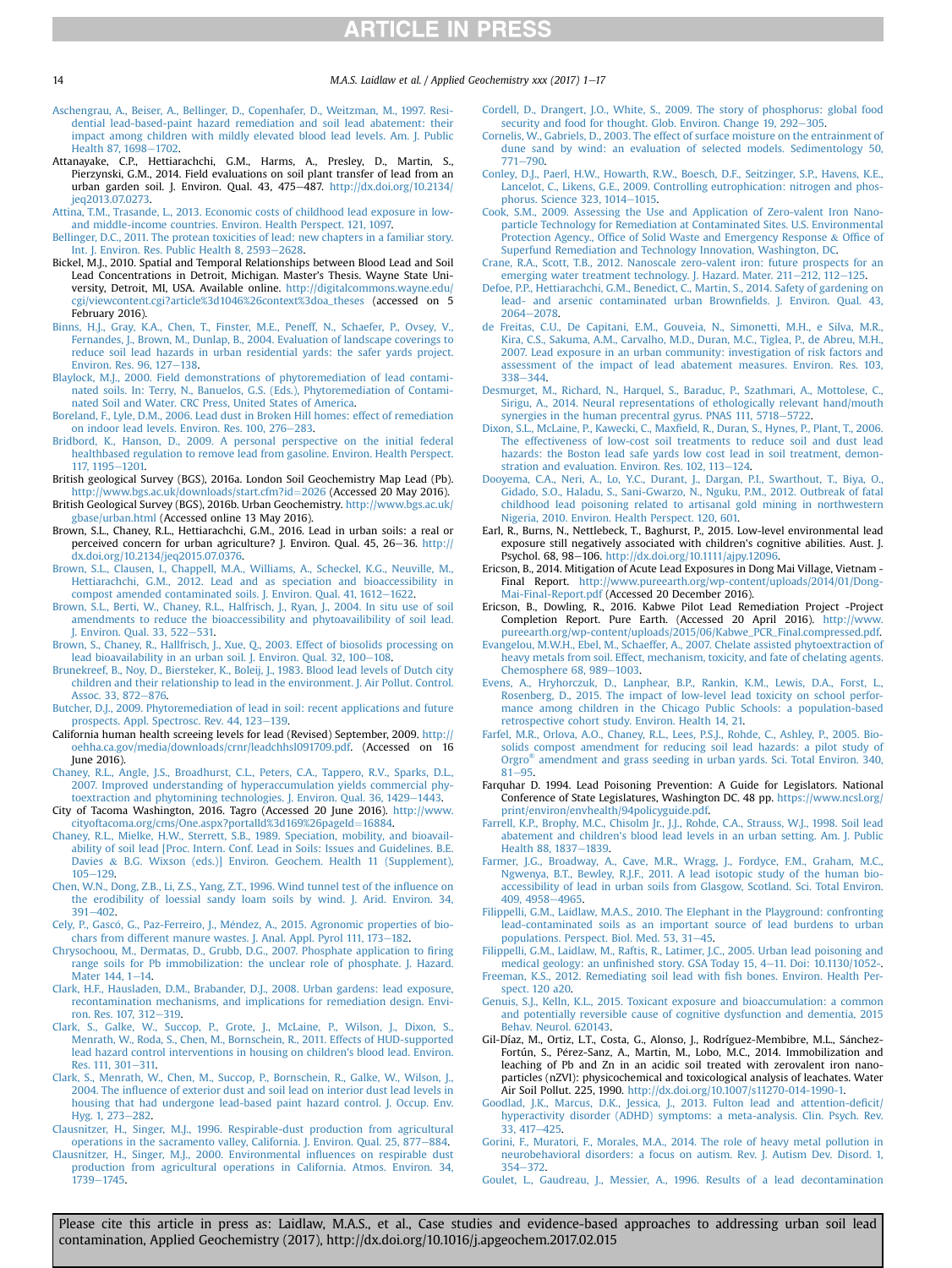### M.A.S. Laidlaw et al. / Applied Geochemistry xxx (2017) 1-17 15

<span id="page-14-0"></span>[program. Arch. Environ. Health Int. J. 51, 68](http://refhub.elsevier.com/S0883-2927(17)30173-7/sref189)-[72.](http://refhub.elsevier.com/S0883-2927(17)30173-7/sref189)

- [Gustavsson, N., Bølviken, B., Smith, D.B., Severson, R.C., 2001. Geochemical Land](http://refhub.elsevier.com/S0883-2927(17)30173-7/sref59)[scapes of the Conterminous United States](http://refhub.elsevier.com/S0883-2927(17)30173-7/sref59)—[new Map Presentations for 22 El](http://refhub.elsevier.com/S0883-2927(17)30173-7/sref59)[ements. Denver CO: US Geological Survey. Professional Paper 1648](http://refhub.elsevier.com/S0883-2927(17)30173-7/sref59).
- [Hardison Jr., D.W., Ma, L.Q., Luongo, T., Harris, W.G., 2004. Lead contamination in](http://refhub.elsevier.com/S0883-2927(17)30173-7/sref60) [shooting range soils from abrasion of lead bullets and subsequent weathering.](http://refhub.elsevier.com/S0883-2927(17)30173-7/sref60) [Sci. Total Environ. 328, 175](http://refhub.elsevier.com/S0883-2927(17)30173-7/sref60)-[183.](http://refhub.elsevier.com/S0883-2927(17)30173-7/sref60)
- [Harris, A.R., Davidson, C.I., 2005. The role of resuspended soil in lead](http://refhub.elsevier.com/S0883-2927(17)30173-7/sref61) flows in the [California South Coast Air Basin. Environ. Sci. Technol. 39, 7410](http://refhub.elsevier.com/S0883-2927(17)30173-7/sref61)-[7415](http://refhub.elsevier.com/S0883-2927(17)30173-7/sref61).
- [Harvey, P.J., Taylor, M.P., Kristensen, L.J., Grant-Vest, S., Rouillon, M., Wu, L.,](http://refhub.elsevier.com/S0883-2927(17)30173-7/sref62) [Handley, H.K., 2015. Evaluation and assessment of the ef](http://refhub.elsevier.com/S0883-2927(17)30173-7/sref62)ficacy of an abatement [strategy in a former lead smelter community, Boolaroo, Australia. Environ.](http://refhub.elsevier.com/S0883-2927(17)30173-7/sref62) Geochem. Health  $3.1-4.$  $3.1-4.$  $3.1-4.$
- [Henry, H., Naujokas, M.F., Attanayake, C., Basta, N.T., Cheng, Z., Hettiarachchi, G.M.,](http://refhub.elsevier.com/S0883-2927(17)30173-7/sref63) [Maddaloni, M., Schadt, C., Scheckel, K.G., 2015. Bioavailability-based in situ](http://refhub.elsevier.com/S0883-2927(17)30173-7/sref63) [remediation to meet future lead \(Pb\) standards in urban soils and gardens.](http://refhub.elsevier.com/S0883-2927(17)30173-7/sref63) [Environ. Sci. Tech. 49, 8948](http://refhub.elsevier.com/S0883-2927(17)30173-7/sref63)-[8958](http://refhub.elsevier.com/S0883-2927(17)30173-7/sref63).
- [Hettiarachchi, G.M., Pierzynski, G.M., Ransom, M.D., 2000. In situ stabilization of](http://refhub.elsevier.com/S0883-2927(17)30173-7/sref64) [soil lead using phosphorus and manganese oxide. Environ. Sci. Tech 34,](http://refhub.elsevier.com/S0883-2927(17)30173-7/sref64) [4614](http://refhub.elsevier.com/S0883-2927(17)30173-7/sref64)-[4619.](http://refhub.elsevier.com/S0883-2927(17)30173-7/sref64)
- [Hoffmann, C., Funk, R., 2015. Diurnal changes of PM 10-emission from arable soils in](http://refhub.elsevier.com/S0883-2927(17)30173-7/sref65) [NE-Germany. Aeolian Res. 17, 117](http://refhub.elsevier.com/S0883-2927(17)30173-7/sref65)-[127.](http://refhub.elsevier.com/S0883-2927(17)30173-7/sref65)
- [Hunt, A., Johnson, D.L., 2012. Suspension and re-suspension of dry soil indoors](http://refhub.elsevier.com/S0883-2927(17)30173-7/sref67) [following track-in on footwear. Environ. Geochem. Health 34, 355](http://refhub.elsevier.com/S0883-2927(17)30173-7/sref67)-[363](http://refhub.elsevier.com/S0883-2927(17)30173-7/sref67).
- Hunt, A., Johnson, D.L., Griffi[th, D.A., 2006. Mass transfer of soil indoors by track-in](http://refhub.elsevier.com/S0883-2927(17)30173-7/sref68) on footwear. Sci. Total Environ. 370. 360-[371.](http://refhub.elsevier.com/S0883-2927(17)30173-7/sref68)
- Hynes, M.H., Maxfi[eld, M.R., Hillger, M.R., 2001. Dorchester lead-safe yard project: a](http://refhub.elsevier.com/S0883-2927(17)30173-7/sref69) [pilot program to demonstrate low-cost, on-site techniques to reduce exposure](http://refhub.elsevier.com/S0883-2927(17)30173-7/sref69) [to lead-contaminated soil. J. Urban Health 78, 199](http://refhub.elsevier.com/S0883-2927(17)30173-7/sref69)-[211.](http://refhub.elsevier.com/S0883-2927(17)30173-7/sref69)
- [Jennings, A.A., 2008. Analysis of worldwide regulatory guidance for surface soil](http://refhub.elsevier.com/S0883-2927(17)30173-7/sref70) [contamination. J. Environ. Eng. Sci. 7, 597](http://refhub.elsevier.com/S0883-2927(17)30173-7/sref70)-[615. DOI: 10.1139/S08-034.](http://refhub.elsevier.com/S0883-2927(17)30173-7/sref70)
- [Johnson, D.L., Bretsch, J.K., 2002. Soil lead and children's blood lead levels in Syr](http://refhub.elsevier.com/S0883-2927(17)30173-7/sref71)[acuse, NY, USA. Environ. Geochem. Health 24, 375](http://refhub.elsevier.com/S0883-2927(17)30173-7/sref71)-[385.](http://refhub.elsevier.com/S0883-2927(17)30173-7/sref71)
- Johnson, C., 2005. G-base Field Procedures Manual. British Geological Survey, 65pp. (IR/05/097). <http://nora.nerc.ac.uk/5190/> (Accessed 29 April 2016).
- Johnson, D.L., 2008. A fi[rst generation dynamic ingress, redistribution and transport](http://refhub.elsevier.com/S0883-2927(17)30173-7/sref73) [model of soil track-in: DIRT. Environ. Geochem. Health 30, 589](http://refhub.elsevier.com/S0883-2927(17)30173-7/sref73)-[596](http://refhub.elsevier.com/S0883-2927(17)30173-7/sref73).
- [Karn, B., Kuiken, T., Otto, M., 2009. Nanotechnology and](http://refhub.elsevier.com/S0883-2927(17)30173-7/sref74) in situ remediation: a review of the benefi[ts and potential risks. Environ. Health Perspect. 117,](http://refhub.elsevier.com/S0883-2927(17)30173-7/sref74) [1813](http://refhub.elsevier.com/S0883-2927(17)30173-7/sref74)-[1831.](http://refhub.elsevier.com/S0883-2927(17)30173-7/sref74)
- [Kennedy, D.A., Woodland, C., Koren, G., 2012. Lead exposure, gestational hyper](http://refhub.elsevier.com/S0883-2927(17)30173-7/sref75)[tension and pre-eclampsia: a systematic review of cause and effect. J. Obstet.](http://refhub.elsevier.com/S0883-2927(17)30173-7/sref75) [Gynaecol. 32, 512](http://refhub.elsevier.com/S0883-2927(17)30173-7/sref75)-[517.](http://refhub.elsevier.com/S0883-2927(17)30173-7/sref75)
- [Kennedy, C., Lordo, R., Sucosky, M.S., Boehm, R., Brown, M.J., 2016. Evaluating the](http://refhub.elsevier.com/S0883-2927(17)30173-7/sref76) effectiveness of state specifi[c lead-based paint hazard risk reduction laws in](http://refhub.elsevier.com/S0883-2927(17)30173-7/sref76) [preventing recurring incidences of lead poisoning in children. Int. J. Hyg. En](http://refhub.elsevier.com/S0883-2927(17)30173-7/sref76)[viron. Health 219 \(1\), 110](http://refhub.elsevier.com/S0883-2927(17)30173-7/sref76)-[117.](http://refhub.elsevier.com/S0883-2927(17)30173-7/sref76)
- [Kim, K.N., Kwon, H.J., Hong, Y.C., 2016. Low-level lead exposure and autistic be](http://refhub.elsevier.com/S0883-2927(17)30173-7/sref77)[haviors in school-age children. Neurotoxicology 53, 193](http://refhub.elsevier.com/S0883-2927(17)30173-7/sref77)-[200.](http://refhub.elsevier.com/S0883-2927(17)30173-7/sref77)
- King, G.M., O'Connor, G., Brown, S., Gerba, C., Brooks, J., Pepper, I., 2011. Sustainable Management of Organic Residuals: Microbial Contributions, Microbial Solutions. ASM Press, Washington, D.C.. [http://asm.org/index.php/policy/biorep8-](http://asm.org/index.php/policy/biorep8-2011.html) [2011.html](http://asm.org/index.php/policy/biorep8-2011.html)
- [Laidlaw, M.A., Mielke, H.W., Filippelli, G.M., Johnson, D.L., Gonzales, C.R., 2005.](http://refhub.elsevier.com/S0883-2927(17)30173-7/sref79) [Seasonality and children's blood lead levels: developing a predictive model](http://refhub.elsevier.com/S0883-2927(17)30173-7/sref79) [using climatic variables and blood lead data from Indianapolis, Indiana, Syr](http://refhub.elsevier.com/S0883-2927(17)30173-7/sref79)[acuse, New York, and New Orleans, Louisiana \(USA\). Environ. Health Perspect. 1,](http://refhub.elsevier.com/S0883-2927(17)30173-7/sref79) [793](http://refhub.elsevier.com/S0883-2927(17)30173-7/sref79)-[800](http://refhub.elsevier.com/S0883-2927(17)30173-7/sref79).
- [Laidlaw, M.A., Zahran, S., Mielke, H.W., Taylor, M.P., Filippelli, G.M., 2012. Re-sus](http://refhub.elsevier.com/S0883-2927(17)30173-7/sref81)[pension of lead contaminated urban soil as a dominant source of atmospheric](http://refhub.elsevier.com/S0883-2927(17)30173-7/sref81) [lead in Birmingham, Chicago, Detroit and Pittsburgh, USA. Atmos. Environ. 49,](http://refhub.elsevier.com/S0883-2927(17)30173-7/sref81)  $302 - 310$  $302 - 310$ .
- [Laidlaw, M.A., Zahran, S., Pingitore, N., Clague, J., Devlin, G., Taylor, M.P., 2014.](http://refhub.elsevier.com/S0883-2927(17)30173-7/sref82) Identifi[cation of lead sources in residential environments: sydney Australia.](http://refhub.elsevier.com/S0883-2927(17)30173-7/sref82) [Environ. Pollut. 184, 238](http://refhub.elsevier.com/S0883-2927(17)30173-7/sref82)-[246.](http://refhub.elsevier.com/S0883-2927(17)30173-7/sref82)
- [Laidlaw, M.A., Rowe, D.B., Ball, A.S., Mielke, H.W., 2015. A temporal association](http://refhub.elsevier.com/S0883-2927(17)30173-7/sref83) [between accumulated petrol \(gasoline\) lead emissions and motor neuron dis](http://refhub.elsevier.com/S0883-2927(17)30173-7/sref83)[ease in Australia. Int. J. Enviro. Res. Public health 12, 16124](http://refhub.elsevier.com/S0883-2927(17)30173-7/sref83)-[16135.](http://refhub.elsevier.com/S0883-2927(17)30173-7/sref83)
- [Laidlaw, M.A., Filippelli, G.M., Sadler, R.C., Gonzales, C.R., Ball, A.S., Mielke, H.W.,](http://refhub.elsevier.com/S0883-2927(17)30173-7/sref84) [2016. Children's blood lead seasonality in Flint, Michigan \(USA\), and soil](http://refhub.elsevier.com/S0883-2927(17)30173-7/sref84)[sourced lead hazard risks. Int. J. Environ. Res. Public Health 13, 358](http://refhub.elsevier.com/S0883-2927(17)30173-7/sref84).
- Laidlaw, M.A., 2016. Association between Soil Lead and Blood Lead  $-$  Evidence. <http://www.urbanleadpoisoning.com/> (Accessed 19 May, 2016).
- [Lanphear, B.P., Succop, P., Roda, S., Henningsen, G., 2003. The effect of soil abate](http://refhub.elsevier.com/S0883-2927(17)30173-7/sref88)[ment on blood lead levels in children living near a former smelting and milling](http://refhub.elsevier.com/S0883-2927(17)30173-7/sref88) [operation. Public Health Rep. 118, 83](http://refhub.elsevier.com/S0883-2927(17)30173-7/sref88).
- [Leech, T.G.J., Adams, E.A., Weathers, T.D., Staten, L.K., Filippelli, G.M., 2016. Inequi](http://refhub.elsevier.com/S0883-2927(17)30173-7/sref89)[table chronic lead exposure: a dual legacy of social and environmental injustice.](http://refhub.elsevier.com/S0883-2927(17)30173-7/sref89) [Fam. Community Health 39, 151](http://refhub.elsevier.com/S0883-2927(17)30173-7/sref89)-[159.](http://refhub.elsevier.com/S0883-2927(17)30173-7/sref89)
- [Lehmann, J., Czimczik, C., Laird, D., Sohi, S., 2015. Chapter 11 stability of biochar in](http://refhub.elsevier.com/S0883-2927(17)30173-7/sref90) [the soil, pp 183](http://refhub.elsevier.com/S0883-2927(17)30173-7/sref90)-[206. In: Lehmann, J., Joseph, S. \(Eds.\), Biochar for Environ](http://refhub.elsevier.com/S0883-2927(17)30173-7/sref90)[mental Management: Science, Technology and Implementation. Routledge,](http://refhub.elsevier.com/S0883-2927(17)30173-7/sref90) [Taylor](http://refhub.elsevier.com/S0883-2927(17)30173-7/sref90) & [Francis Group, New York, NY, 976 pp](http://refhub.elsevier.com/S0883-2927(17)30173-7/sref90).
- [Little, P., Wiffen, R.D., 1978. Emission and deposition of lead from motor exhausts](http://refhub.elsevier.com/S0883-2927(17)30173-7/sref92) -[II. Airborne concentration, particle size and deposition of lead near motorways.](http://refhub.elsevier.com/S0883-2927(17)30173-7/sref92)

[Atmos. Environ. 12, 1331](http://refhub.elsevier.com/S0883-2927(17)30173-7/sref92)-[1341.](http://refhub.elsevier.com/S0883-2927(17)30173-7/sref92)

- [Liu, R., Zhao, D., 2007. Reducing leachability and bioaccessibility of lead in soils](http://refhub.elsevier.com/S0883-2927(17)30173-7/sref93) [using a new class of stabilized iron phosphate nanoparticles. Wat Res. 41,](http://refhub.elsevier.com/S0883-2927(17)30173-7/sref93)  $2491 - 2502$  $2491 - 2502$  $2491 - 2502$ .
- [Lorenzana, R., Troast, R., Mastriano, M., Follansbee, M., Diamond, G., 2003. Lead](http://refhub.elsevier.com/S0883-2927(17)30173-7/sref95) [intervention and pediatric blood lead levels at hazardous waste sites. J. Tox.](http://refhub.elsevier.com/S0883-2927(17)30173-7/sref95) [Environ. Health Part A 66, 871](http://refhub.elsevier.com/S0883-2927(17)30173-7/sref95) $-893$  $-893$ .
- [Lucchini, R., Aschner, M., Bellinger, D.C., Caito, S., 2014. Neurotoxicology of metals.](http://refhub.elsevier.com/S0883-2927(17)30173-7/sref96) [Handbook on the Toxicology of Metals. Academic Press, San Diego, CA,](http://refhub.elsevier.com/S0883-2927(17)30173-7/sref96) [pp. 299](http://refhub.elsevier.com/S0883-2927(17)30173-7/sref96)-[311.](http://refhub.elsevier.com/S0883-2927(17)30173-7/sref96)
- [Luo, X.-S., Yu, S., Li, X.-D., 2012. The mobility, bioavailability, and human bio](http://refhub.elsevier.com/S0883-2927(17)30173-7/sref97)[accessibility of trace metals in urban soils of Hong Kong. Appl. Geochem. 27,](http://refhub.elsevier.com/S0883-2927(17)30173-7/sref97) [995](http://refhub.elsevier.com/S0883-2927(17)30173-7/sref97)-[1004](http://refhub.elsevier.com/S0883-2927(17)30173-7/sref97).
- [Madhavan, S., Shehat, T., Rosenman, K.D., 1989. Lead in soil: recommended](http://refhub.elsevier.com/S0883-2927(17)30173-7/sref98)<br>[maximum permissible levels. Environ. Res. 49, 136](http://refhub.elsevier.com/S0883-2927(17)30173-7/sref98)–[142.](http://refhub.elsevier.com/S0883-2927(17)30173-7/sref98)
- [Maisonet, M., Bove, F.J., Kaye, W.E., 1996. A case-control study to determine risk](http://refhub.elsevier.com/S0883-2927(17)30173-7/sref99) [factors for elevated blood lead levels in children, Idaho. Tox. Industrial Health](http://refhub.elsevier.com/S0883-2927(17)30173-7/sref99)  $13.67 - 72.$  $13.67 - 72.$  $13.67 - 72.$
- Manton, W.I., Angle, C.R., Stanek, K.L., Reese, Y.R., Kuehnemann, T.J., 2000. Acqui[sition and retention of lead by young children. Environ. Res. 82, 60](http://refhub.elsevier.com/S0883-2927(17)30173-7/sref100)–[80](http://refhub.elsevier.com/S0883-2927(17)30173-7/sref100).
- [Martinez, C.E., McBride, M.B., 2001. Cd, Cu, Pb and Zn coprecipitates in Fe oxide](http://refhub.elsevier.com/S0883-2927(17)30173-7/sref101) [formed at different pH: aging effects on metal solubility and extractability by](http://refhub.elsevier.com/S0883-2927(17)30173-7/sref101) [citrate. Environ. Toxicol. Chem. 20, 122](http://refhub.elsevier.com/S0883-2927(17)30173-7/sref101)-[126.](http://refhub.elsevier.com/S0883-2927(17)30173-7/sref101)
- [Maurer-Jones, M.A., Gunsolus, I.L., Murphy, C.J., Haynes, C.L., 2013. Toxicity of](http://refhub.elsevier.com/S0883-2927(17)30173-7/sref102) [engineered nanoparticles in the environment. Anal. Chem. 85, 3036](http://refhub.elsevier.com/S0883-2927(17)30173-7/sref102)-[3049](http://refhub.elsevier.com/S0883-2927(17)30173-7/sref102).
- [McIvor, K., Cogger, C., Brown, S., 2012. Effects of biosolids based soil products on soil](http://refhub.elsevier.com/S0883-2927(17)30173-7/sref103) [physical and chemical properties in urban gardens. Compost Sci. Util. 20,](http://refhub.elsevier.com/S0883-2927(17)30173-7/sref103)  $199 - 206$  $199 - 206$
- [Mielke, H.W., Gonzales, C.R., Mielke Jr., P.W., 2011. The continuing impact of lead](http://refhub.elsevier.com/S0883-2927(17)30173-7/sref104) [\(Pb\) dust on children's blood lead: comparison of public and private properties](http://refhub.elsevier.com/S0883-2927(17)30173-7/sref104) in New Orleans. Environ. Res.  $111$ ,  $1164-1172$  $1164-1172$ .
- [Mielke, H.W., Powell, E.T., Gonzales, C.R., Mielke, P.W., 2007. Potential lead on play](http://refhub.elsevier.com/S0883-2927(17)30173-7/sref105) surfaces: evaluation of the "PLOPS" [sampler as a new tool for primary lead](http://refhub.elsevier.com/S0883-2927(17)30173-7/sref105) [prevention. Environ. Res. 103, 154](http://refhub.elsevier.com/S0883-2927(17)30173-7/sref105)-[159.](http://refhub.elsevier.com/S0883-2927(17)30173-7/sref105)
- Mielke, H.W., Gonzales, C., Powell, E., Mielke, P.W., 2014. Evolving from reactive to proactive medicine: community lead (Pb) and clinical disparities in pre- and post-Katrina New Orleans. Int. J. Environ. Res. Public Health 11, 7482-7491. [http://dx.doi.org/10.3390/ijerph110707482.](http://dx.doi.org/10.3390/ijerph110707482)
- [Mielke, H.W., Gonzales, C.R., Smith, M.K., Mielke, P.W., 2000. Quantities and asso](http://refhub.elsevier.com/S0883-2927(17)30173-7/sref107)[ciations of lead, zinc, cadmium, manganese, chromium, nickel, vanadium, and](http://refhub.elsevier.com/S0883-2927(17)30173-7/sref107) [copper in fresh Mississippi delta alluvium and New Orleans alluvial soils. Sci.](http://refhub.elsevier.com/S0883-2927(17)30173-7/sref107)<br>[Total Environ. 246, 249](http://refhub.elsevier.com/S0883-2927(17)30173-7/sref107)–[259](http://refhub.elsevier.com/S0883-2927(17)30173-7/sref107).
- Mielke, H.W., Gonzales, C., Powell, E. and Mielke, P.W., Changes of multiple metal accumulation (MMA) in New Orleans soil: preliminary evaluation of differences between survey I (1992) and survey II (2000). Int. J. Environ. Res. Pub. Health, 2, 2005, 308-313
- [Mielke, H.W., Powell, E.T., Gonzales, C.R., Mielke, P.W., Ottesen, R.T., Langedal, M.,](http://refhub.elsevier.com/S0883-2927(17)30173-7/sref111) [2006. New Orleans soil lead \(Pb\) cleanup using Mississippi River alluvium:](http://refhub.elsevier.com/S0883-2927(17)30173-7/sref111) [need, feasibility, and cost. Environ. Sci. Tech. 40, 2784](http://refhub.elsevier.com/S0883-2927(17)30173-7/sref111)-[2789.](http://refhub.elsevier.com/S0883-2927(17)30173-7/sref111)
- [Mielke, H.W., Gonzales, C.R., Smith, M.K., Mielke, P.W., 1999. The urban environ](http://refhub.elsevier.com/S0883-2927(17)30173-7/sref112)[ment and Children's health: soils as an integrator of lead, zinc, and cadmium in](http://refhub.elsevier.com/S0883-2927(17)30173-7/sref112) [new Orleans, Louisiana, U.S.A. Environ. Res. Sect. A 81, 117](http://refhub.elsevier.com/S0883-2927(17)30173-7/sref112)-[129.](http://refhub.elsevier.com/S0883-2927(17)30173-7/sref112)
- [Mielke, H.W., Covington, T.P., Mielke, P.W., Wolman, F.J., Powell, E.T., Gonzales, C.R.,](http://refhub.elsevier.com/S0883-2927(17)30173-7/sref113) [2011. Soil intervention as a strategy for lead exposure prevention: the New](http://refhub.elsevier.com/S0883-2927(17)30173-7/sref113) [Orleans lead-safe childcare playground project. Environ. Pollut. 159,](http://refhub.elsevier.com/S0883-2927(17)30173-7/sref113)  $2071 - 2077.$  $2071 - 2077.$  $2071 - 2077.$
- [Mielke, H.W., Zahran, S., 2012. The urban rise and fall of air lead \(Pb\) and the latent](http://refhub.elsevier.com/S0883-2927(17)30173-7/sref114) surge and retreat of societal violence. Environ. Int.  $43, 48-55$  $43, 48-55$
- [Mielke, H.W., 2016. Nature and extent of metal-contaminated soils in urban envi](http://refhub.elsevier.com/S0883-2927(17)30173-7/sref115)[ronments \(keynote talk\). Environ. Geochem. Health 11, 1](http://refhub.elsevier.com/S0883-2927(17)30173-7/sref115)-[3.](http://refhub.elsevier.com/S0883-2927(17)30173-7/sref115)
- Mielke, H.W., Gonzales, C.R., Powel, E.T., Mielke Jr., P.W., 2016. Spatiotemporal dynamic transformations of soil lead and children's blood lead ten years after Hurricane Katrina: new grounds for primary prevention. Environ. Int. 94, 567-575. [http://dx.doi.org/10.1016/j.envint.2016.06.017.](http://dx.doi.org/10.1016/j.envint.2016.06.017)
- [Moon, D.H., Park, D.H., Chang, Y.Y., Ok, Y.S., Lee, S.S., Ahmad, M., Koutsospyros, A.,](http://refhub.elsevier.com/S0883-2927(17)30173-7/sref117) [Park, J.H., Baek, K., 2013. Immobilization of lead in contaminated](http://refhub.elsevier.com/S0883-2927(17)30173-7/sref117) firing range [soil using biochar. Env. Sci. Pollut. Res. 20, 8464](http://refhub.elsevier.com/S0883-2927(17)30173-7/sref117)-[8471.](http://refhub.elsevier.com/S0883-2927(17)30173-7/sref117)
- [Mostafa, G.A., Bjørklund, G., Urbina, M.A., Al-Ayadhi, L.Y., 2016. The positive asso](http://refhub.elsevier.com/S0883-2927(17)30173-7/sref118)[ciation between elevated blood lead levels and brain-speci](http://refhub.elsevier.com/S0883-2927(17)30173-7/sref118)fic autoantibodies in autistic children from low lead-polluted areas. Metab. Brain Dis.  $1-8$  $1-8$ .
- [Navas-Acien, A., Guallar, E., Silbergeld, E.K., Rothenberg, S.J., 2007. Lead exposure](http://refhub.elsevier.com/S0883-2927(17)30173-7/sref119) [and cardiovascular disease](http://refhub.elsevier.com/S0883-2927(17)30173-7/sref119)-[a systematic review. Environ. Health. Perspect. 115,](http://refhub.elsevier.com/S0883-2927(17)30173-7/sref119) [472](http://refhub.elsevier.com/S0883-2927(17)30173-7/sref119)-[482.](http://refhub.elsevier.com/S0883-2927(17)30173-7/sref119)
- [Needleman, H., 2004. Lead poisoning. Annu. Rev. Med. 55, 209](http://refhub.elsevier.com/S0883-2927(17)30173-7/sref120)-[222](http://refhub.elsevier.com/S0883-2927(17)30173-7/sref120).
- [Needleman, H.L., McFarland, C., Ness, R.B., Fienberg, S.E., Tobin, M.J., 2002. Bone lead](http://refhub.elsevier.com/S0883-2927(17)30173-7/sref121) [levels in adjudicated delinquents: a case control study. Neurotox. Teratol. 24,](http://refhub.elsevier.com/S0883-2927(17)30173-7/sref121) [711](http://refhub.elsevier.com/S0883-2927(17)30173-7/sref121)-717
- [Nevin, R., 2000. How lead exposure relates to temporal changes in IQ, violent crime,](http://refhub.elsevier.com/S0883-2927(17)30173-7/sref122) and unwed pregnancy. Environ. Res. 83,  $1-22$  $1-22$ .
- [Nevin, R., 2007. Understanding international crime trends: the legacy of preschool](http://refhub.elsevier.com/S0883-2927(17)30173-7/sref123) [lead exposure. Environ. Res. 104, 315](http://refhub.elsevier.com/S0883-2927(17)30173-7/sref123)-[336](http://refhub.elsevier.com/S0883-2927(17)30173-7/sref123).

[Nevin, R., 2009. Trends in preschool lead exposure, mental retardation, and scho](http://refhub.elsevier.com/S0883-2927(17)30173-7/sref124)[lastic achievement: association or causation?, 2009 Environ. Res. 109, 301](http://refhub.elsevier.com/S0883-2927(17)30173-7/sref124)-[310](http://refhub.elsevier.com/S0883-2927(17)30173-7/sref124).

[Nickovic, S., Kallos, G., Papadopoulos, A., Kakaliagou, O., 2001. A model prediction of](http://refhub.elsevier.com/S0883-2927(17)30173-7/sref125) [desert dust cycle in the atmosphere. J. Geophys Res. 106, 18113](http://refhub.elsevier.com/S0883-2927(17)30173-7/sref125)-[18130.](http://refhub.elsevier.com/S0883-2927(17)30173-7/sref125)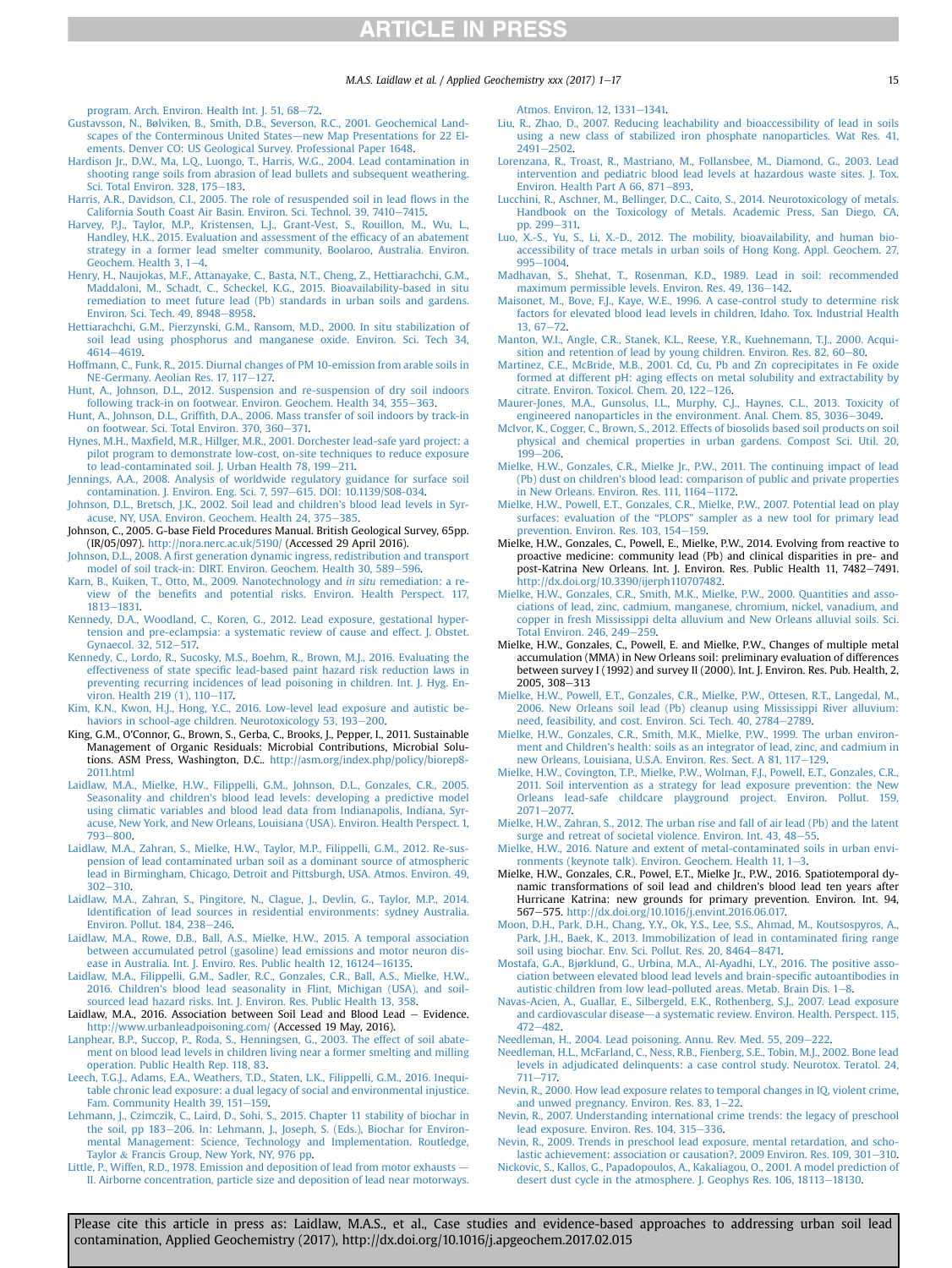- [Nielsen, J.B., Kristiansen, J., 2005. Remediation of soil from lead-contaminated](http://refhub.elsevier.com/S0883-2927(17)30173-7/sref126) [kindergartens reduces the amount of lead adhering to children's hands.](http://refhub.elsevier.com/S0883-2927(17)30173-7/sref126) [J. Expo. Sci. Environ. Epidem. 15, 282](http://refhub.elsevier.com/S0883-2927(17)30173-7/sref126)-[288.](http://refhub.elsevier.com/S0883-2927(17)30173-7/sref126)
- [Nigg, J.T., Knottnerus, G.M., Martel, M.M., Nikolas, M., Cavanagh, K., Karmaus, W.,](http://refhub.elsevier.com/S0883-2927(17)30173-7/sref127) [Rappley, M.D., 2008. Low blood lead levels associated with clinically diagnosed](http://refhub.elsevier.com/S0883-2927(17)30173-7/sref127) attention-defi[cit/hyperactivity disorder and mediated by weak cognitive con](http://refhub.elsevier.com/S0883-2927(17)30173-7/sref127)trol. Biol. Psychiatry  $63, 325-331$ .
- [North East Biosolids and Residuals Association, 2007. A National Biosolids Regula-](http://refhub.elsevier.com/S0883-2927(17)30173-7/sref128)
- [tion, Quality, End Use](http://refhub.elsevier.com/S0883-2927(17)30173-7/sref128) & [Disposal Survey. Tamworth, NH](http://refhub.elsevier.com/S0883-2927(17)30173-7/sref128). [O'Carroll, D., Sleep, B., Krol, M., Boparai, H., Kocur, C., 2013. Nanoscale zero valent](http://refhub.elsevier.com/S0883-2927(17)30173-7/sref130) [iron and bimetallic particles for contaminated site remediation. Adv. Water](http://refhub.elsevier.com/S0883-2927(17)30173-7/sref130) [Resour. 51, 104](http://refhub.elsevier.com/S0883-2927(17)30173-7/sref130)-[122](http://refhub.elsevier.com/S0883-2927(17)30173-7/sref130).
- [Park, J., Choppala, G., Bolan, N., Chung, J., Chuasavathi, T., 2011. Biochar reduces the](http://refhub.elsevier.com/S0883-2927(17)30173-7/sref131)<br>[bioavailability and phytotoxicity of heavy metals. Plant Soil 348, 439](http://refhub.elsevier.com/S0883-2927(17)30173-7/sref131)—[451.](http://refhub.elsevier.com/S0883-2927(17)30173-7/sref131)
- [Paz-Ferreiro, J., Lu, H., Fu, S., M](http://refhub.elsevier.com/S0883-2927(17)30173-7/sref132)é[ndez, A., Gasc](http://refhub.elsevier.com/S0883-2927(17)30173-7/sref132)ó, G., 2014. Use of phytoremediation [and biochar to remediate heavy metal polluted soils: a review. Solid Earth 5,](http://refhub.elsevier.com/S0883-2927(17)30173-7/sref132)  $65 - 75.$  $65 - 75.$  $65 - 75.$
- [Rahman, M.A., Reichman, S.M., de Filippis, L., Sany, S.B.T., Hasegawa, H., 2015.](http://refhub.elsevier.com/S0883-2927(17)30173-7/sref134) [Phytoremediation of toxic metals in soils and wetlands: concepts and appli-](http://refhub.elsevier.com/S0883-2927(17)30173-7/sref134)cations. In: Hasegawa, H., Mofi[zur Rahman, I.M.D., Rahman, M.A. \(Eds.\), Envi](http://refhub.elsevier.com/S0883-2927(17)30173-7/sref134)[ronmental Remediation Technologies for Metal- Contaminated Soils. Springer,](http://refhub.elsevier.com/S0883-2927(17)30173-7/sref134) **[Japan](http://refhub.elsevier.com/S0883-2927(17)30173-7/sref134)**
- Rahman, M.A., Reichman, S.M., De Filippis, L., Belin, S., Sany, T., Hasegawa, H., 2016. Phytoremediation of toxic metals in soils and wetlands: concepts and applications. In: Hasegawa, H., et al. (Eds.), Environmental Remediation Technologies for Metal Contaminated Soils. [http://dx.doi.org/10.1007/978-4-431-55759-3\\_8.](http://dx.doi.org/10.1007/978-4-431-55759-3_8)
- Reagan, P.L., Silbergeld, E.K., 1990. Establishing a health based standard for lead in residential soils. In: Hemphill, Cothern, editors Trace Subst. Environ.Health, Suppl. Environ. Geochem Health 12, 199-238. See a synopsis in. [http://wonder.](http://wonder.cdc.gov/wonder/prevguid/p0000015/p0000015.asp) [cdc.gov/wonder/prevguid/p0000015/p0000015.asp](http://wonder.cdc.gov/wonder/prevguid/p0000015/p0000015.asp) (Accessed 2 January 2017).
- [Roberts, J.R., Roberts, J., Reigart, J.R., Ebeling, M., Hulsey, T.C., 2001. Time required for](http://refhub.elsevier.com/S0883-2927(17)30173-7/sref137) [blood lead levels to decline in nonchelated children. J. Toxicol. Clin. Toxicol. 39,](http://refhub.elsevier.com/S0883-2927(17)30173-7/sref137) [153](http://refhub.elsevier.com/S0883-2927(17)30173-7/sref137)-[160](http://refhub.elsevier.com/S0883-2927(17)30173-7/sref137)
- [Rossignol, D.A., Genuis, S.J., Frye, R.E., 2014. Environmental toxicants and autism](http://refhub.elsevier.com/S0883-2927(17)30173-7/sref138) [spectrum disorders: a systematic review. Transl. Psychiatry 11, 360.](http://refhub.elsevier.com/S0883-2927(17)30173-7/sref138)
- [Rouillon, M., Taylor, M.P., 2016. Can](http://refhub.elsevier.com/S0883-2927(17)30173-7/sref139) field portable X-ray fluorescence (pXRF) pro[duce high quality data for application in environmental contamination](http://refhub.elsevier.com/S0883-2927(17)30173-7/sref139) [research? Environ. Pollut. 214, 255](http://refhub.elsevier.com/S0883-2927(17)30173-7/sref139)-[264.](http://refhub.elsevier.com/S0883-2927(17)30173-7/sref139)
- [Rust, S.W., Kumar, P., Burgoon, D.A., Niemuth, N.A., Schultz, B.D., 1999. In](http://refhub.elsevier.com/S0883-2927(17)30173-7/sref140)fluence of [bone-lead stores on the observed effectiveness of lead hazard intervention.](http://refhub.elsevier.com/S0883-2927(17)30173-7/sref140) [Environ. Res. 81, 175](http://refhub.elsevier.com/S0883-2927(17)30173-7/sref140)-[184.](http://refhub.elsevier.com/S0883-2927(17)30173-7/sref140)
- [Ryan, J.A., Berti, W.R., Brown, S.L., Casteel, S.W., Chaney, R.L., Doolan, M., Grevatt, P.,](http://refhub.elsevier.com/S0883-2927(17)30173-7/sref141) [Hallfrisch, J., Maddaloni, M., Moseby, D., Scheckel, K., 2004. Reducing children's](http://refhub.elsevier.com/S0883-2927(17)30173-7/sref141) risk to soil lead: summary of a fi[eld experiment. Environ. Sci. Technol. 38,](http://refhub.elsevier.com/S0883-2927(17)30173-7/sref141)  $19a - 24a$  $19a - 24a$  $19a - 24a$ .
- [Salt, D.E., Blaylock, M., Kumar, N., Dushenkov, V., Ensley, B.D., Chet, I., Raskin, I.,](http://refhub.elsevier.com/S0883-2927(17)30173-7/sref142) [1995. Phytoremediation - a novel strategy for the removal of toxic metals from](http://refhub.elsevier.com/S0883-2927(17)30173-7/sref142) [the environment using plants. Bio-Technology 13, 468](http://refhub.elsevier.com/S0883-2927(17)30173-7/sref142)-[474.](http://refhub.elsevier.com/S0883-2927(17)30173-7/sref142)
- [Santurtún, A., Villar, A., Delgado-Alvarado, M., Riancho, J., 2016. Trends in motor](http://refhub.elsevier.com/S0883-2927(17)30173-7/sref143) [neuron disease: association with latitude and air lead levels in Spain. Neurol.](http://refhub.elsevier.com/S0883-2927(17)30173-7/sref143) Sci.  $1-5$ .
- Saravanan, M., Suganya, R., Ramesh, M., Poopal, R.K., Gopalan, N., Ponpandian, N., 2015. Iron oxide nanoparticles induced alterations in haematological, biochemical and ionoregulatory responses of an Indian major carp Labeo rohita. J. Nanopart Res. 17, 274. [http://dx.doi.org/10.1007/s11051-015-3082-6.](http://dx.doi.org/10.1007/s11051-015-3082-6)
- [Scheckel, K.G., Ryan, J.A., 2003. In vitro formation of pyromorphite via reaction of Pb](http://refhub.elsevier.com/S0883-2927(17)30173-7/sref145) [sources with soft-drink phosphoric acid. Sci. Total Environ. 302, 253](http://refhub.elsevier.com/S0883-2927(17)30173-7/sref145)-[265.](http://refhub.elsevier.com/S0883-2927(17)30173-7/sref145)
- [Scheckel, K.G., Diamond, G., Burgess, M., Klotzbach, J., Maddaloni, M., Miller, B.,](http://refhub.elsevier.com/S0883-2927(17)30173-7/sref146) [Partridge, C., Serda, S., 2013. Amending soils with phosphate as means to](http://refhub.elsevier.com/S0883-2927(17)30173-7/sref146) [mitigate soil lead hazard: a critical review of the state of the science. J. Toxicol.](http://refhub.elsevier.com/S0883-2927(17)30173-7/sref146) [Env. Health B16 337](http://refhub.elsevier.com/S0883-2927(17)30173-7/sref146)-[380](http://refhub.elsevier.com/S0883-2927(17)30173-7/sref146).
- [Schoof, R.A., Johnson, D.L., Handziuk, E.R., Van Landingham, C., Feldpausch, A.M.,](http://refhub.elsevier.com/S0883-2927(17)30173-7/sref147) [Gallagher, A., Dell, L.D., Kephart, A., 2016. Assessment of blood lead level de](http://refhub.elsevier.com/S0883-2927(17)30173-7/sref147)[clines in an area of historical mining with a holistic remediation and abatement](http://refhub.elsevier.com/S0883-2927(17)30173-7/sref147) program. Environ. Res. 150,  $582-591$ .
- [Semple, K.T., Doick, K.J., Jones, K.C., Burauel, P., Craven, A., Harms, H., June 15, 2004.](http://refhub.elsevier.com/S0883-2927(17)30173-7/sref148) Defi[ning bioavailability and bioaccessibility of contaminated soil and sediment](http://refhub.elsevier.com/S0883-2927(17)30173-7/sref148) s complicated. Env. Sci. Tech. 229A-[231A](http://refhub.elsevier.com/S0883-2927(17)30173-7/sref148).
- Sh, S., Fotovat, A., Khorassani, R. 2011 Evaluation of the efficiency of nanoscale zerovalent iron (nZVI) to stabilize heavy metals in a calcareous soil., 11th International Conference on the Biogeochemistry of Trace Elements, 2011, Italy.
- [Sheldrake, S., Stifelman, M., 2003. A case study of lead contamination cleanup](http://refhub.elsevier.com/S0883-2927(17)30173-7/sref150) [effectiveness at Bunker Hill. Sci. Total Env. 303, 105](http://refhub.elsevier.com/S0883-2927(17)30173-7/sref150)-[123](http://refhub.elsevier.com/S0883-2927(17)30173-7/sref150).
- [Sheperd, J.G., Sohi, S.P., Heal, K.V., 2016. Optimising the re-use of phosphorus from](http://refhub.elsevier.com/S0883-2927(17)30173-7/sref151) wastewater effl[uent for sustainable fertiliser development. Water Res. 94,](http://refhub.elsevier.com/S0883-2927(17)30173-7/sref151)  $155 - 165.$  $155 - 165.$  $155 - 165.$  $155 - 165.$
- [Skinner, B.J., 1979. Earth resources \(minerals/metals/ores/geochemistry/mining\).](http://refhub.elsevier.com/S0883-2927(17)30173-7/sref152) [Proc. Natl. Acad. Sci. U. S. A. 76, 4212](http://refhub.elsevier.com/S0883-2927(17)30173-7/sref152)-[4217.](http://refhub.elsevier.com/S0883-2927(17)30173-7/sref152)
- [Stehouwer, R.C., Wolf, A.M., Doty, W.T., 2000. Chemical monitoring of sewage sludge](http://refhub.elsevier.com/S0883-2927(17)30173-7/sref153) [in Pennsylvania: variability and application uncertainty. J. Environ. Qual. 29,](http://refhub.elsevier.com/S0883-2927(17)30173-7/sref153) [1686](http://refhub.elsevier.com/S0883-2927(17)30173-7/sref153)-[1695](http://refhub.elsevier.com/S0883-2927(17)30173-7/sref153).
- Starks, P.T.B., Slabach, B.L., 2012. The scoop on eating dirt. Sci. Am. 306, 30-32. [http://dx.doi.org/10.1038/scienti](http://dx.doi.org/10.1038/scientificamerican0612-30)ficamerican0612-30.
- [Tehrani,](http://refhub.elsevier.com/S0883-2927(17)30173-7/sref156) [M.R.F.,](http://refhub.elsevier.com/S0883-2927(17)30173-7/sref156) [Shamsai,](http://refhub.elsevier.com/S0883-2927(17)30173-7/sref156) [A.,](http://refhub.elsevier.com/S0883-2927(17)30173-7/sref156) [Vossughi,](http://refhub.elsevier.com/S0883-2927(17)30173-7/sref156) [M.,](http://refhub.elsevier.com/S0883-2927(17)30173-7/sref156) [2015.](http://refhub.elsevier.com/S0883-2927(17)30173-7/sref156) [In-situ](http://refhub.elsevier.com/S0883-2927(17)30173-7/sref156) Pb<sup>2+</sup> [remediation using](http://refhub.elsevier.com/S0883-2927(17)30173-7/sref156) [nano iron particles. J. Environ. Health Sci. Eng. 13, 1.](http://refhub.elsevier.com/S0883-2927(17)30173-7/sref156)
- TEPPFA (The European Plastic Pipes and Fittings Association), 2014. Full Technical Report. 100 Year Service Life of Polypropylene and Polyethylene Gravity Sewer Pipes, 79pp. [https://plasticpipe.org/pdf/tepffa-european-plastic-pipe-](https://plasticpipe.org/pdf/tepffa-european-plastic-pipe-fittings-association.pdf)fittings[association.pdf](https://plasticpipe.org/pdf/tepffa-european-plastic-pipe-fittings-association.pdf) (Accessed 10 June 2016).
- [Tomas, R., Guilarte, T.R., Opler, M., Pletnikov, M., 2012. Is lead exposure in early life](http://refhub.elsevier.com/S0883-2927(17)30173-7/sref159) [an environmental risk factor for Schizophrenia? Neurobiological connections](http://refhub.elsevier.com/S0883-2927(17)30173-7/sref159) [and testable hypotheses. NeuroToxicology 33, 560](http://refhub.elsevier.com/S0883-2927(17)30173-7/sref159)-[574.](http://refhub.elsevier.com/S0883-2927(17)30173-7/sref159)
- Tirima, S., Bartrem, C., von Lindern, I., von Braun, M., Lind, D., Anka, S.M., Abdullahi, A., 2016. Environmental remediation to address childhood lead poisoning epidemic due to artisanal gold mining in Zamfara, Nigeria. Environ. Health Perspect. 124, 1471–1478. [http://dx.doi.org/10.1289/ehp.1510145.](http://dx.doi.org/10.1289/ehp.1510145)<br>U.S. Department of Health and Human Services, 2005. Pharmacology and Toxi-
- cology. Guidance for Industry Estimating the Maximum Safe Starting Dose in Initial Clinical Trials for Therapeutics in Adult Healthy Volunteers. [http://www.](http://www.fda.gov/downloads/Drugs/GuidanceComplianceRegulatoryInformation/Guidances/ucm078932.pdf) [fda.gov/downloads/Drugs/GuidanceComplianceRegulatoryInformation/](http://www.fda.gov/downloads/Drugs/GuidanceComplianceRegulatoryInformation/Guidances/ucm078932.pdf) [Guidances/ucm078932.pdf](http://www.fda.gov/downloads/Drugs/GuidanceComplianceRegulatoryInformation/Guidances/ucm078932.pdf) (Accessed 13 June 2016).
- United States Department of Health National Toxicology Program (USDH-NTP), 2012. Health Effects of Low-level Lead Evaluation NTP Monograph on Health Effects of Low-level Lead. Available online. [http://ntp.niehs.nih.gov/pubhealth/](http://ntp.niehs.nih.gov/pubhealth/hat/noms/lead/index.html) [hat/noms/lead/index.html](http://ntp.niehs.nih.gov/pubhealth/hat/noms/lead/index.html) (accessed on 5 February 2016).
- United States Environmental Protection Agency (USEPA), 2001. Lead-safe Yards Developing and Implementing a Monitoring, Assessment, and Outreach Program for Your Community: EMPACT, Environmental Monitoring for Public Access & Community Tracking, 2001. U.S. Environmental Protection Agency, Office of Research and Development, Washington, DC. Office of Environment Information EPA/625/R-00/012. [https://nepis.epa.gov/Exe/ZyPDF.cgi/10004TQT.PDF?](https://nepis.epa.gov/Exe/ZyPDF.cgi/10004TQT.PDF?Dockey=10004TQT.PDF) [Dockey](https://nepis.epa.gov/Exe/ZyPDF.cgi/10004TQT.PDF?Dockey=10004TQT.PDF)=[10004TQT.PDF](https://nepis.epa.gov/Exe/ZyPDF.cgi/10004TQT.PDF?Dockey=10004TQT.PDF) (accessed 9 January 2017).
- United States Environmental Protection Agency (USEPA), 2014. EPA and Partners Celebrate Reduced Lead Exposure in Children; Blood Lead Levels in Children Around Tar Creek Site in Okla. Greatly Reduced (Accessed online 19 April 2015). [https://yosemite.epa.gov/OPA/ADMPRESS.NSF/](https://yosemite.epa.gov/OPA/ADMPRESS.NSF/d0cf6618525a9efb85257359003fb69d/12ddf5af3710bb7785257d7200587410!OpenDocument) [d0cf6618525a9efb85257359003fb69d/12ddf5af3710bb7785257d7200587410!](https://yosemite.epa.gov/OPA/ADMPRESS.NSF/d0cf6618525a9efb85257359003fb69d/12ddf5af3710bb7785257d7200587410!OpenDocument)
- [OpenDocument](https://yosemite.epa.gov/OPA/ADMPRESS.NSF/d0cf6618525a9efb85257359003fb69d/12ddf5af3710bb7785257d7200587410!OpenDocument). U.S. Environmental Protection Agency, 29 September 2015 update. Lead Regula-
- tions. <http://www.epa.gov/lead/lead-regulations> (accessed 11 February 2016). United States Environmental Protection Agency (USEPA), 2012. The Fishbone Proj-
- ect for a Lead Safe Community: West Oakland Lead Cleanup Update (Accessed 5 May 2016). [http://epaportal.chemicalsafety.com/wp-content/uploads/2012/01/](mailto:http://epaportal.chemicalsafety.com/wp-content/uploads/2012/01/Fishbone1_12%5f373kb.pdf) [Fishbone1\\_12](mailto:http://epaportal.chemicalsafety.com/wp-content/uploads/2012/01/Fishbone1_12%5f373kb.pdf)-[373kb.pdf](mailto:http://epaportal.chemicalsafety.com/wp-content/uploads/2012/01/Fishbone1_12%5f373kb.pdf).
- United States Environmental Protection Agency (USEPA), 2006. Child-specific Exposure Factors Handbook (External Review Draft) 2006. Available online. [http://cfpub.epa.gov/ncea/risk/recordisplay.cfm?deid](http://cfpub.epa.gov/ncea/risk/recordisplay.cfm?deid=56747)=[56747](http://cfpub.epa.gov/ncea/risk/recordisplay.cfm?deid=56747) (accessed on 9 January 2017).
- [van der Ent, A., Baker, A.J.M., Reeves, R.D., Pollard, A.J., Schat, H., 2013. Hyper](http://refhub.elsevier.com/S0883-2927(17)30173-7/sref168)[accumulators of metal and metalloid trace elements: facts and](http://refhub.elsevier.com/S0883-2927(17)30173-7/sref168) fiction. Plant Soil [362, 319](http://refhub.elsevier.com/S0883-2927(17)30173-7/sref168)-[334.](http://refhub.elsevier.com/S0883-2927(17)30173-7/sref168)
- [Viverette, L., Mielke, H.W., Brisco, M., Dixon, A., Schaefer, J., Pierre, K., 1996. Envi](http://refhub.elsevier.com/S0883-2927(17)30173-7/sref169)[ronmental health in minority and other underserved populations: benign](http://refhub.elsevier.com/S0883-2927(17)30173-7/sref169) [methods for identifying lead hazards at day care centers of new Orleans. En](http://refhub.elsevier.com/S0883-2927(17)30173-7/sref169)viron. Geochem. Health  $18(1)$ ,  $41-45$ .
- [Von Lindern, I.H., Spalinger, S.M., Bero, B.N., Petrosyan, V., Von Braun, M.C., 2003a.](http://refhub.elsevier.com/S0883-2927(17)30173-7/sref170) The infl[uence of soil remediation on lead in house dust. Sci. Total Env. 303,](http://refhub.elsevier.com/S0883-2927(17)30173-7/sref170)  $59 - 78.$  $59 - 78.$  $59 - 78.$
- [von Lindern, I., Spalinger, S., Petroysan, V., von Braun, M., 2003b. Assessing remedial](http://refhub.elsevier.com/S0883-2927(17)30173-7/sref191) [effectiveness through the blood lead: soil/dust lead relationship at the Bunker](http://refhub.elsevier.com/S0883-2927(17)30173-7/sref191) [Hill Superfund Site in the Silver Valley of Idaho. Sci. Total Environ. 303,](http://refhub.elsevier.com/S0883-2927(17)30173-7/sref191) [139](http://refhub.elsevier.com/S0883-2927(17)30173-7/sref191)-[170](http://refhub.elsevier.com/S0883-2927(17)30173-7/sref191)
- Von Lindern, I.H., Von Braun, M.C., Tirima, S., Bartrem, C., Zamfara, 2011. Nigeria Lead Poisoning Epidemic Emergency Environmental Response, May 2010-March 2011. UNICEF programme cooperation agreement: YW-303(01). Available from: [http://www.blacksmithinstitute.org/](http://www.blacksmithinstitute.org/files/FileUpload/files/Additional%20Reports/Zamfara-Nigeria-Report.pdf)files/FileUpload/files/ [Additional%20Reports/Zamfara-Nigeria-Report.pdf.](http://www.blacksmithinstitute.org/files/FileUpload/files/Additional%20Reports/Zamfara-Nigeria-Report.pdf)
- [Wang, T., Camps-Arbestain, M., Hedley, M., 2014. The fate of phosphorus of ash-rich](http://refhub.elsevier.com/S0883-2927(17)30173-7/sref171) [biochars in a soil-plant system. Plant Soil 375, 61](http://refhub.elsevier.com/S0883-2927(17)30173-7/sref171)-[74.](http://refhub.elsevier.com/S0883-2927(17)30173-7/sref171)
- [Weitzman, M., Aschengrau, A., Bellinger, D., Jones, R., Hamlin, J.S., Beiser, A., 1993.](http://refhub.elsevier.com/S0883-2927(17)30173-7/sref172) [Lead-contaminated soil abatement and urban children's blood lead levels. Jama](http://refhub.elsevier.com/S0883-2927(17)30173-7/sref172) [269, 1647](http://refhub.elsevier.com/S0883-2927(17)30173-7/sref172)-[1654](http://refhub.elsevier.com/S0883-2927(17)30173-7/sref172).
- [Wixson, B.G., Davies, B.E., 1994. Guidel. lead soil Propos. Soc. Environ. Geochem.](http://refhub.elsevier.com/S0883-2927(17)30173-7/sref173) [Health Environ. Sic. Technol. 28 \(1\), 26A-31-A](http://refhub.elsevier.com/S0883-2927(17)30173-7/sref173).
- [Wragg, J., Cave, M., Basta, N., Brandon, E., Casteel, S., Denys, S., Cron, C., Oomen, A.,](http://refhub.elsevier.com/S0883-2927(17)30173-7/sref174) [Reimer, K., Tack, K., Van de Wiele, T., 2011. An inter-laboratory trial of the](http://refhub.elsevier.com/S0883-2927(17)30173-7/sref174) unifi[ed BARGE bioaccessibility method for arsenic, cadmium and lead in soil.](http://refhub.elsevier.com/S0883-2927(17)30173-7/sref174) [Sci. Total Environ. 409, 4016](http://refhub.elsevier.com/S0883-2927(17)30173-7/sref174)-[4030](http://refhub.elsevier.com/S0883-2927(17)30173-7/sref174).
- [Wu, W.T., Lin, Y.J., Liou, S.H., Yang, C.Y., Cheng, K.F., Tsai, P.J., Wu, T.N., 2012. Brain](http://refhub.elsevier.com/S0883-2927(17)30173-7/sref175) [cancer associated with environmental lead exposure: evidence from imple](http://refhub.elsevier.com/S0883-2927(17)30173-7/sref175)[mentation of a national petrol-lead phase-out program \(PLPOP\) in taiwan be](http://refhub.elsevier.com/S0883-2927(17)30173-7/sref175)tween 1979 and 2007. Environ. Int.  $40, 97-101$ .
- Xintaras, C., 1992. Analysis Paper: Impact of Lead Contaminated Soil on Public Health.U.S. Department of Health and Human Services, Public Health Service, Agency for Toxic Substances and Disease Registry, Atlanta, Georgia, 30333. <https://wonder.cdc.gov/wonder/prevguid/p0000015/P0000015.asp> (Accessed 3 January 2017)
- Yeoh, B., Woolfenden, S., Lanphear, B., Ridley, G.F., Livingstone, N., Jorgensen, E., 2014. Household Interventions for Preventing Domestic Lead Exposure in Children (Review) in: the Cochrane Collaboration. John Wiley & Sons Ltd.. City,

<span id="page-15-0"></span>